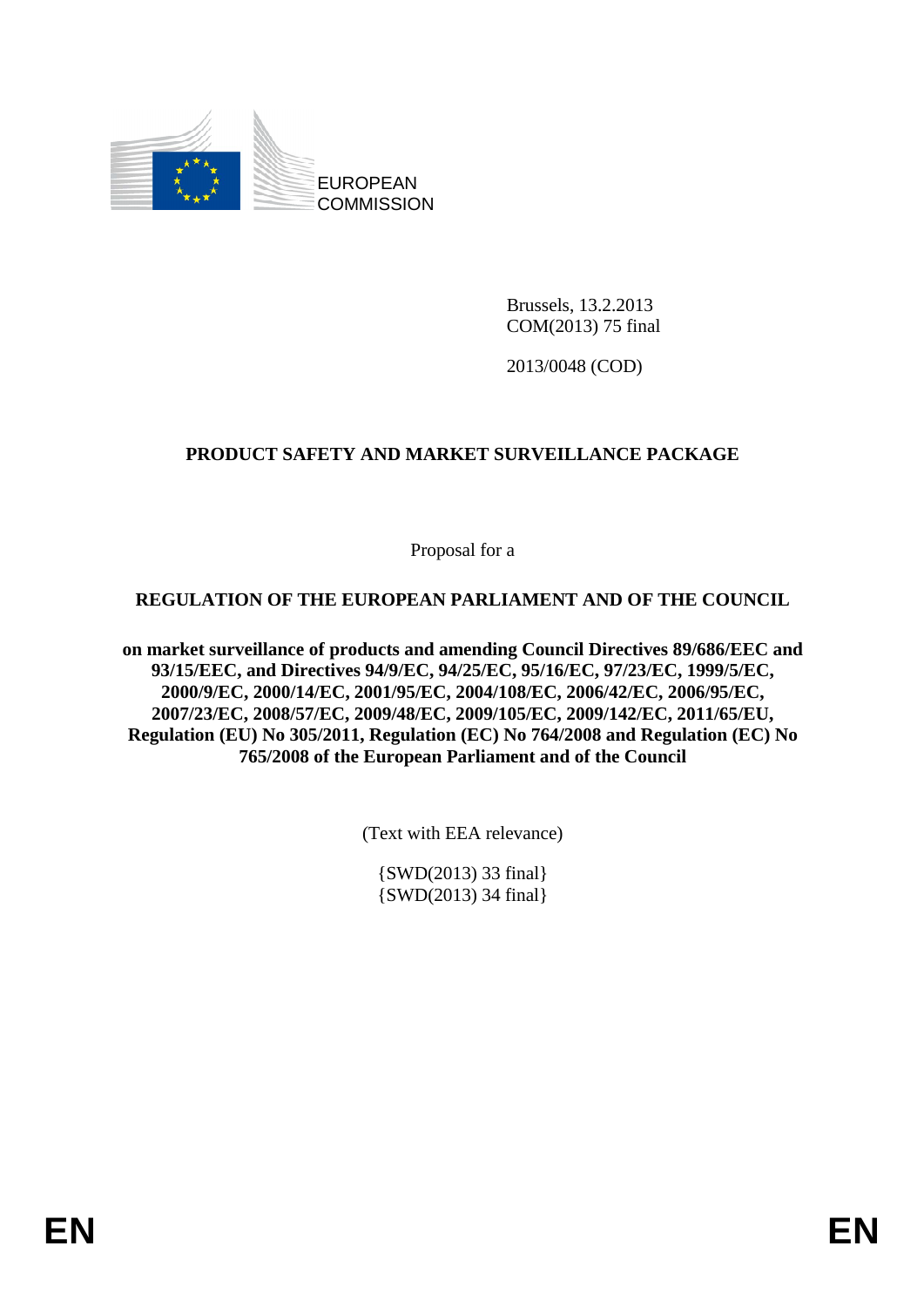#### **EXPLANATORY MEMORANDUM**

#### **1. CONTEXT OF THE PROPOSAL**

The European Union needs a Single Market that is operating at maximum efficiency to help get its economy back on track. The free movement of goods is the most developed and best established of the four fundamental freedoms laid down in the Treaty on the Functioning of the European Union (TFEU) that make up the internal market. But it would be complacent to believe that the job is done. True, harmonisation rules<sup>1</sup> have now been put in place for most products and the free movement provisions of the TFEU, supplemented by the mutual recognition principle, are sufficient for the rest. But even a good legislative framework is only as effective as those using it allow it to be. Alongside responsible economic operators, prepared to adapt their methods and incur the costs necessary to comply with the law, there will always be those traders who cut corners or deliberately flout the rules to 'make a fast buck' or gain a competitive edge.

These sharp practices not only skew the single market against the type of trader we wish to encourage, damaging its effectiveness and causing detriment to consumers and business, they also threaten the public interests that our legislation is designed to protect. In addition to financial burden, the European citizen is exposed to potentially dangerous products. The environment is put at risk. Public security may even be undermined.

Market surveillance is the answer. If high quality legislation, based on a sound evaluation of market needs is one side of the coin, market surveillance is the other. It should enable unsafe or otherwise harmful products to be identified and kept or taken off the market and unscrupulous or even criminal operators punished. It should also act as a powerful deterrent.

Market surveillance has not kept pace with developments in the Union regulatory framework. In a single market in which products circulate freely throughout 27 (and in some sectors up to  $32)^2$  national territories, market surveillance needs to be highly coordinated and capable of reacting rapidly over a huge area. Advances have been made over the last decade, in particular with the implementation of Directive 2001/95/EC of the European Parliament and of the Council on general product safety<sup>3</sup> (the "General Product Safety Directive" or simply GPSD) which had to be transposed by 2004 and with the coming into application in 2010 of Regulation (EC)  $765/2008$  setting out the requirements for accreditation and market surveillance<sup>4</sup>. However, overlap of market surveillance rules and obligations of economic operators laid down in various pieces of Union legislation (the GPSD, the Regulation (EC) 765/2008 and sector-specific Union harmonisation legislation) has led to confusion on the part of both economic operators and national authorities and has seriously hampered the effectiveness of market surveillance activity in the Union.

 $\frac{1}{1}$  Harmonisation rules seek to achieve free movement by protecting at a high level public interests that Member States might otherwise invoke to justify imposing restrictions on trade in products.

 $\frac{2}{3}$  In accordance with international agreements of the EU with the EFTA countries and Turkey.

OJ L 11, 15.1.2002, p. 4.

<sup>4</sup> OJ L 218, 13.8.2008, p. 30.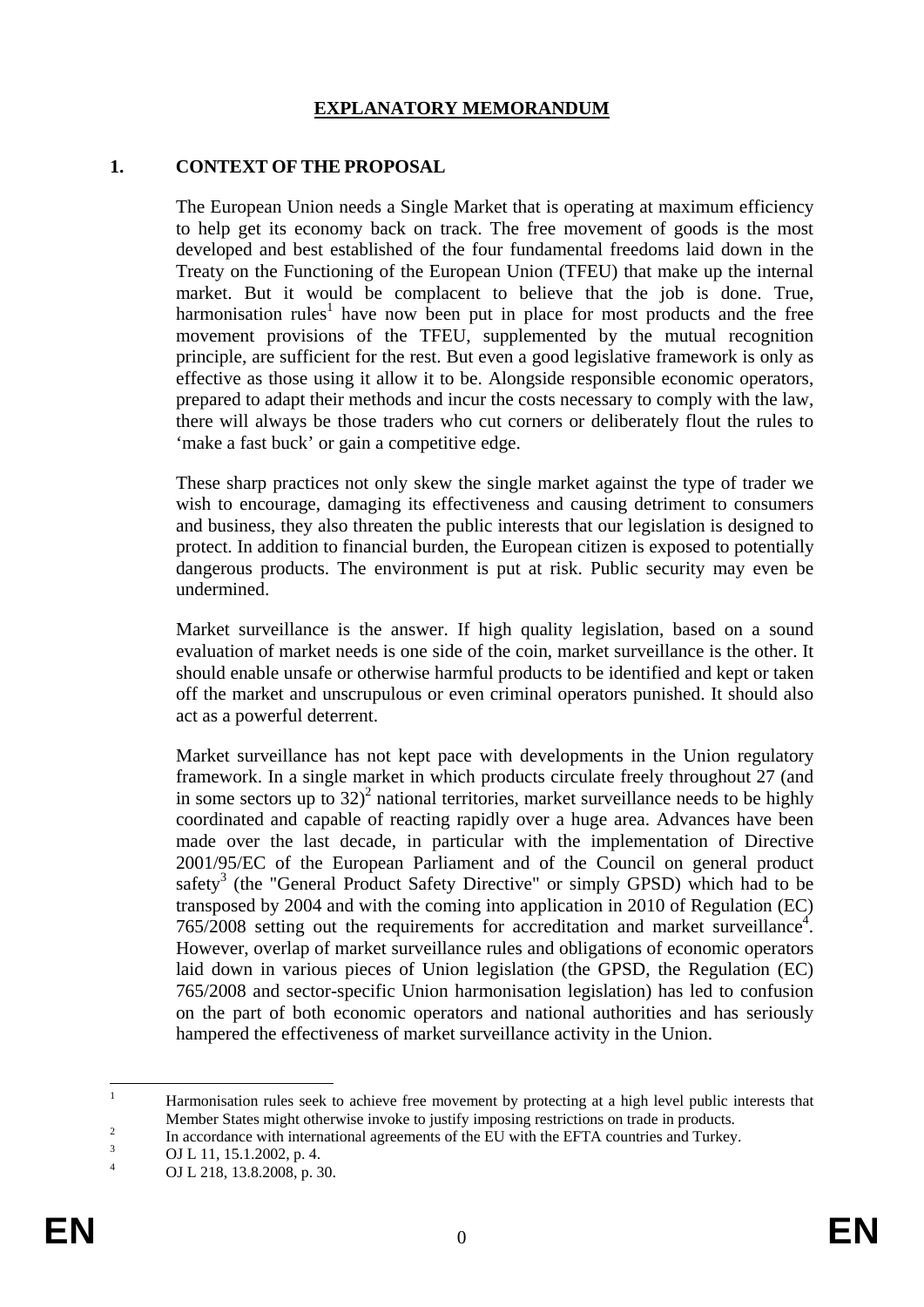This proposal aims at clarifying the regulatory framework for market surveillance in the field of non-food products. It merges the rules on market surveillance of the GPSD, Regulation (EC) 765/2008 and many sector-specific pieces of Union harmonisation legislation into a single legal instrument that applies horizontally across all sectors.

Market surveillance action by national authorities has important implications for small and medium-sized enterprises. Consequently, their situation should be taken into account particularly in relation to action that could impose additional administrative burdens.

The proposal is part of the "Product Safety and Market Surveillance Package" which also includes a proposal for a regulation on consumer product safety (replacing the GPSD) and a multi-annual action plan for market surveillance covering the period 2013-2015. After the Single Market Act  $(2011)^5$  had identified the revision of the GPSD and the drawing up of a multi-annual action plan for market surveillance as initiatives that will contribute to boosting growth and creating jobs, the Commission added this proposal for a single market surveillance regulation to the other two initiatives in response to calls from the European Parliament and from stakeholders in industry and public administrations. The Single Market Act  $II^6$ , adopted in 2012, confirms the "Product Safety and Market Surveillance Package" as a key action "to improve the safety of products circulating in the EU through better coherence and enforcement of product safety and market surveillance rules".

#### **2. RESULTS OF CONSULTATIONS WITH THE INTERESTED PARTIES AND IMPACT ASSESSMENTS**

From 2009 to 2011, the Commission held extensive public consultations on the revision of the GPSD (for more details see the Proposal for a Consumer Product Safety Regulation). One of the main substantive areas related to the improvement of market surveillance cooperation and coordination, including the functioning of RAPEX.

One of the outcomes of the public consultation process and the dialogue with interested parties was to transfer the market surveillance rules from the current GPSD into a new standalone Market Surveillance Regulation to be developed and adopted hand in hand with the proposal for the revision of the GPSD.

The impact assessment prepared by the Commission thus covers aspects related to both the GPSD revision and this proposal.

The Commission's Impact Assessment Board delivered a favourable opinion in September 2012.

#### **3. LEGAL ELEMENTS OF THE PROPOSAL**

#### **Main elements**

 $\frac{1}{5}$ COM(2011)206 final.

<sup>6</sup> COM(2012)573 final.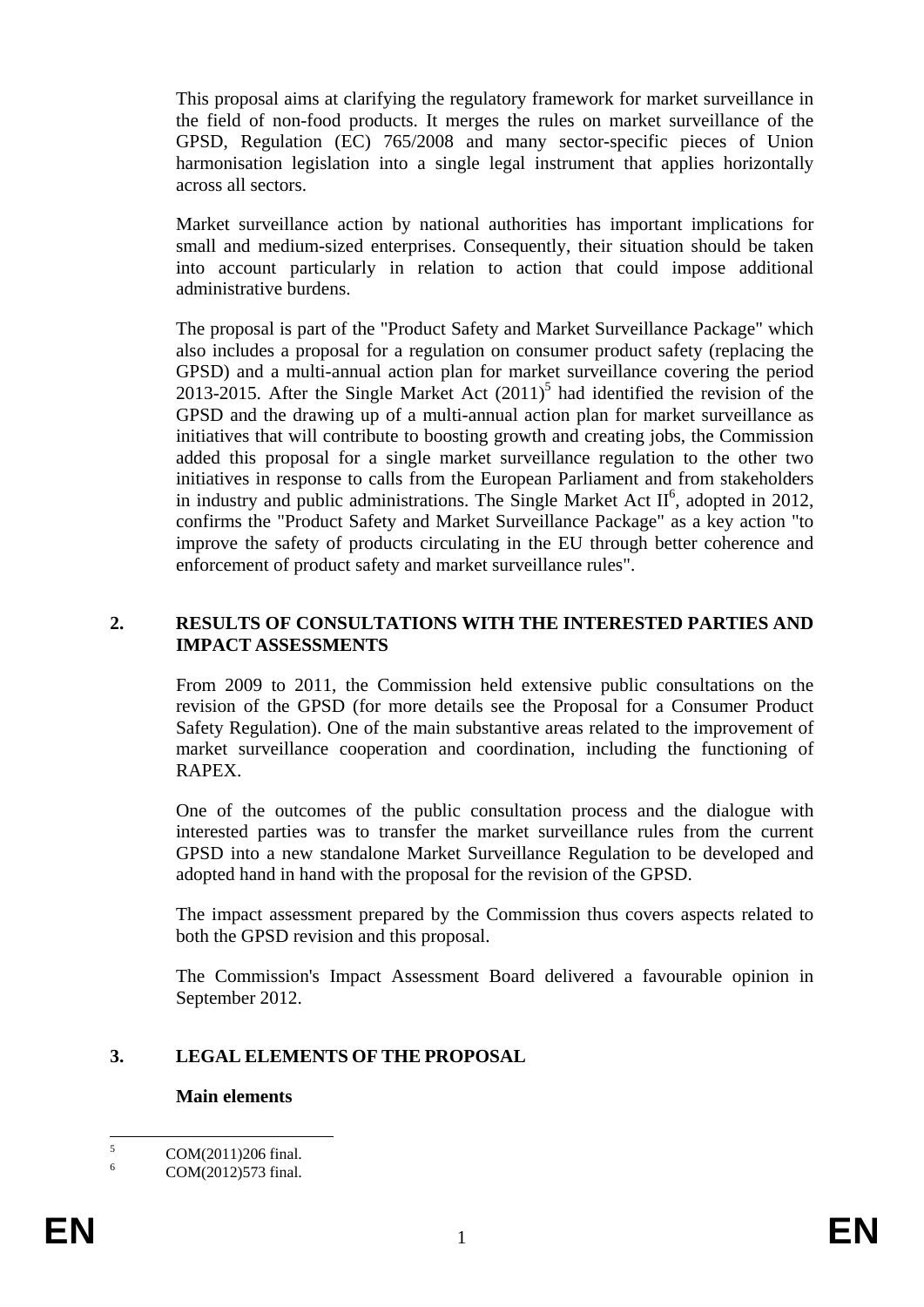The overarching objective of this new regulation is to simplify the Union market surveillance framework fundamentally so that it works better for its main users: market surveillance authorities and economic operators. At present, different product evaluation requirements and procedures apply depending on the category of product involved. Market surveillance authorities should be able to do their job of evaluating the risk presented by products without being hindered by unnecessary complexities and to share the results of their work efficiently.

The new Regulation will get rid of overlaps, close gaps, reduce the need to categorise products to a minimum and assimilate as far as possible the rules and procedures applicable to all products. This will result in a more even application of market surveillance rules across the Member States, providing better protection for consumers and other users, more uniform trading conditions for economic operators, reduced administrative burdens and enhanced information- and work-sharing between market surveillance authorities. This is particularly important in the context of the economic crisis and responds to the need to make the internal market for goods more efficient and competitive.

### • **Reducing the number of pieces of legislation containing market surveillance rules**

At first sight, this might seem to be a rather cosmetic objective but the current set of market surveillance rules is spread across the GPSD, Regulation 765/2008 and a range of sector-specific legislation (which is increasingly based on the reference provisions of Decision 768/2008). This '3-tier' system causes problems for market surveillance authorities and economic operators alike and was expressly targeted for criticism by the European Parliament. The new Regulation would produce a one tier system in which all of those rules are brought together in a single instrument. It may be complemented by sector-specific rules laid down in the relevant Union harmonisation legislation.

## • **Eliminating overlaps in the current system**

Regulation 765/2008 and sector-specific legislation apply to all harmonised products regardless whether they are intended (or likely) to be used by consumers or professionals. The GPSD applies to all consumer products regardless whether they are non-harmonised or harmonised. This obviously creates overlaps in relation to harmonised products intended or likely to be used by consumers. The current system tries to deal with this by means of complicated *lex specialis* provisions but this is universally regarded as unsatisfactory.

The new market surveillance Regulation would dispense with the distinction between consumer and professional products for market surveillance purposes. It would also avoid making a distinction between harmonised products and non-harmonised products except where this is unavoidable in applying certain specific provisions. To the greatest extent possible the applicable rules are the same for all products.

## • **Dovetailing the RAPEX and Union evaluation procedures**

At present, two separate procedures operate, sometimes in parallel, which require the Member States to notify to the Commission and the other Member States certain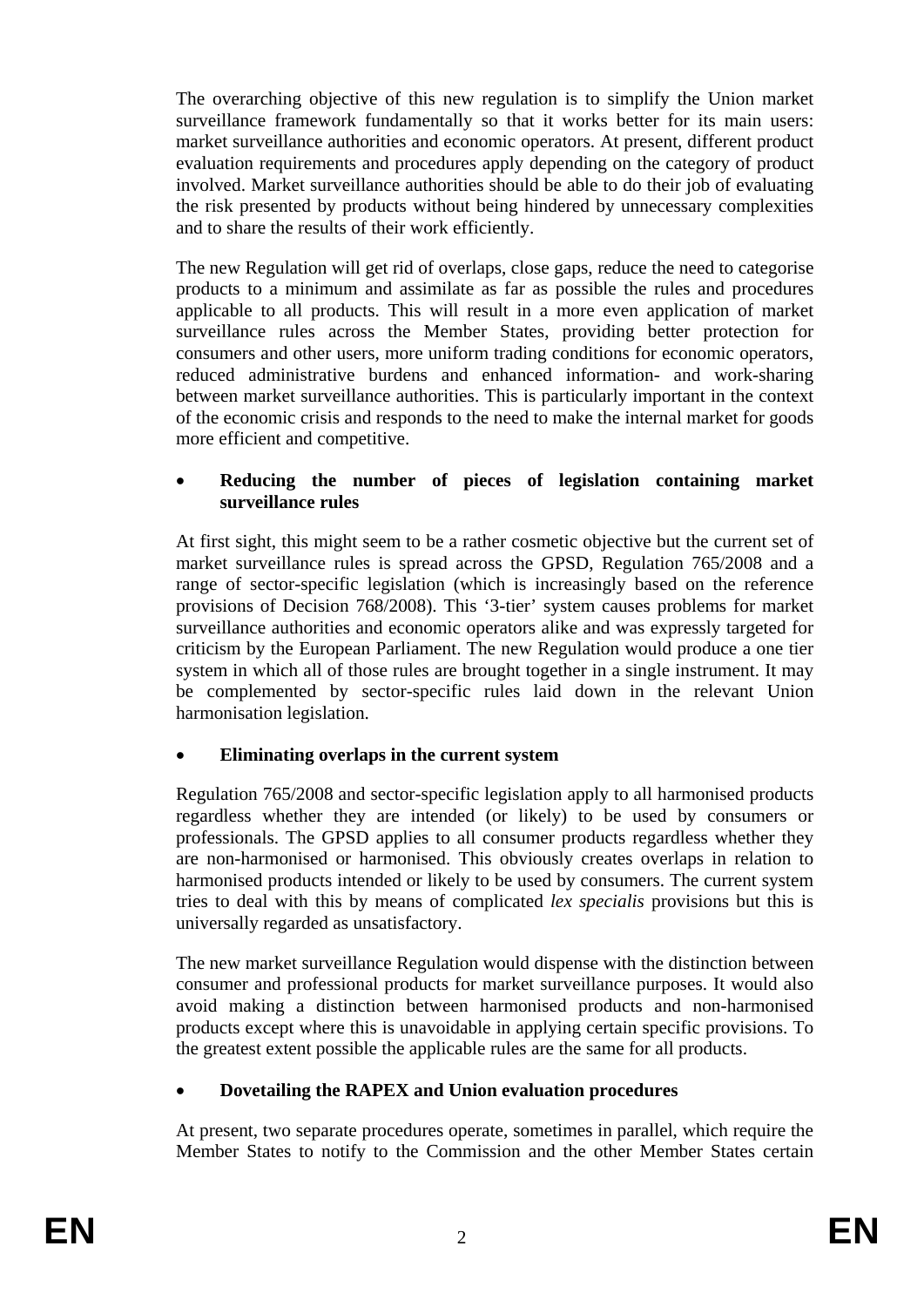market surveillance action taken at national level. This is an especially problematic aspect of the overlapping categories of products mentioned above. Under the new Regulation the two procedures become a single procedural flow with certain events triggering a single notification to the other Member States and the Commission (made using either the proven RAPEX rapid alert system or the Information and Communication System for Market Surveillance in accordance with the distinction made in this Regulation).

In the case of products which are subject to sector-specific Union harmonisation legislation, in the event of disagreement among Member States about action taken by one of their number, the proposal would empower the Commission to decide whether the measures taken by the original notifying Member State are reasonable, necessary and proportionate and should be followed by all Member States in the interests of the single market. In this way, the market surveillance process may be brought to a definite close. This is not extended to products not subject to sector-specific Union harmonisation legislation as such a decision cannot be taken in the absence of the essential requirements for products that are laid down in that legislation.

In urgent situations the Commission is empowered to adopt temporary or permanent measures requiring consistent action across the EU against products presenting a serious risk where the risk cannot be satisfactorily addressed by one or several individual Member States.

## • **Making the legislation more accessible and user-friendly**

Apart from being spread across three tiers of EU legislation (and in the case of directives, also in national implementing measures), current market surveillance provisions are not based around a chronological flow of events - from the identification by market surveillance authorities of a product that may present a risk, through risk assessment, involvement of the economic operators, action by the national authorities, notification to the other Member States, up to possible action across the Union by all Member States and, where necessary, evaluation and decision by the Commission at Union level. Instead, market surveillance authorities and economic operators must hunt around in the legislation for the provisions that affect them directly.

The new Regulation sets out the whole process of a market surveillance exercise in a chronological, sequential manner. It presents a chain of events, incorporating relevant provisions on natural justice aspects, publication of information, notification etc. at each stage of the procedure. This approach substantially improves the accessibility and user-friendliness of the legislation, and hence its effectiveness.

## **Legal basis**

The proposal is based on Articles 33, 114 and 207 of the Treaty on the Functioning of the European Union.

## **Subsidiarity**

Market surveillance is an activity which is carried out by the authorities of the Member States of the Union. This will not change. However, in order to be effective, the market surveillance effort must be uniform across the Union. If market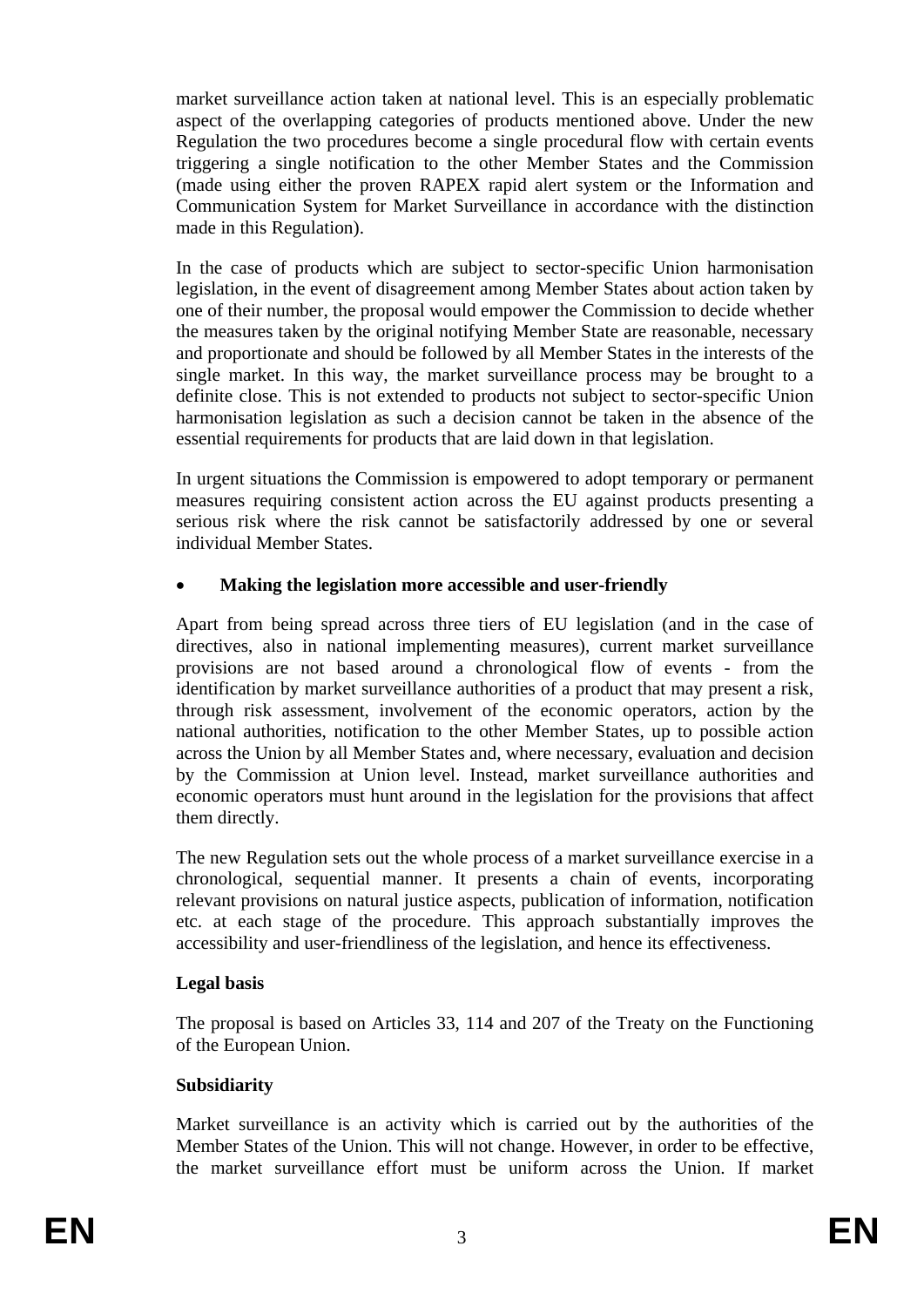surveillance is 'softer' in some parts of the Union than others, weak spots are created which threaten the public interest and create unfair trading conditions. Furthermore, much of the risk presented by products to the various public interests that Union legislation tries to protect derives from products entering the Union from third countries. There must be effective market surveillance along the entire length of the Union's external borders.

There is therefore a need for Union legislation which creates uniform obligations in relation to the activities to be carried out, the resources to be attributed and the powers and duties of market surveillance authorities. Equally, there must be an obligation to cooperate and to coordinate market surveillance and mechanisms and tools must be established to make possible and facilitate these endeavours. Penalties, financing and reporting also all need to be addressed at Union level.

## **Proportionality**

In accordance with the principle of proportionality, the proposed modifications do not go beyond what is necessary to achieve the objectives set. The modifications introduced by the Regulation do not impose unnecessary burdens or costs on industry, having particular regard to small and medium-sized enterprises, or administrations. Many modifications to the existing legislative framework relate to improving its clarity and workability without introducing significant new requirements with cost implication. Where a modification has an impact on burdens or costs, the impact analysis indicated that it represents the most proportionate response to the problem identified.

### **4. BUDGETARY IMPLICATION**

The budgetary implications are already envisaged in existing or proposed programmes and respect the Commission proposal for the new multiannual financial framework. This initiative will be financed through redeployment of existing resources. The details are set out in the financial statement attached to this proposal.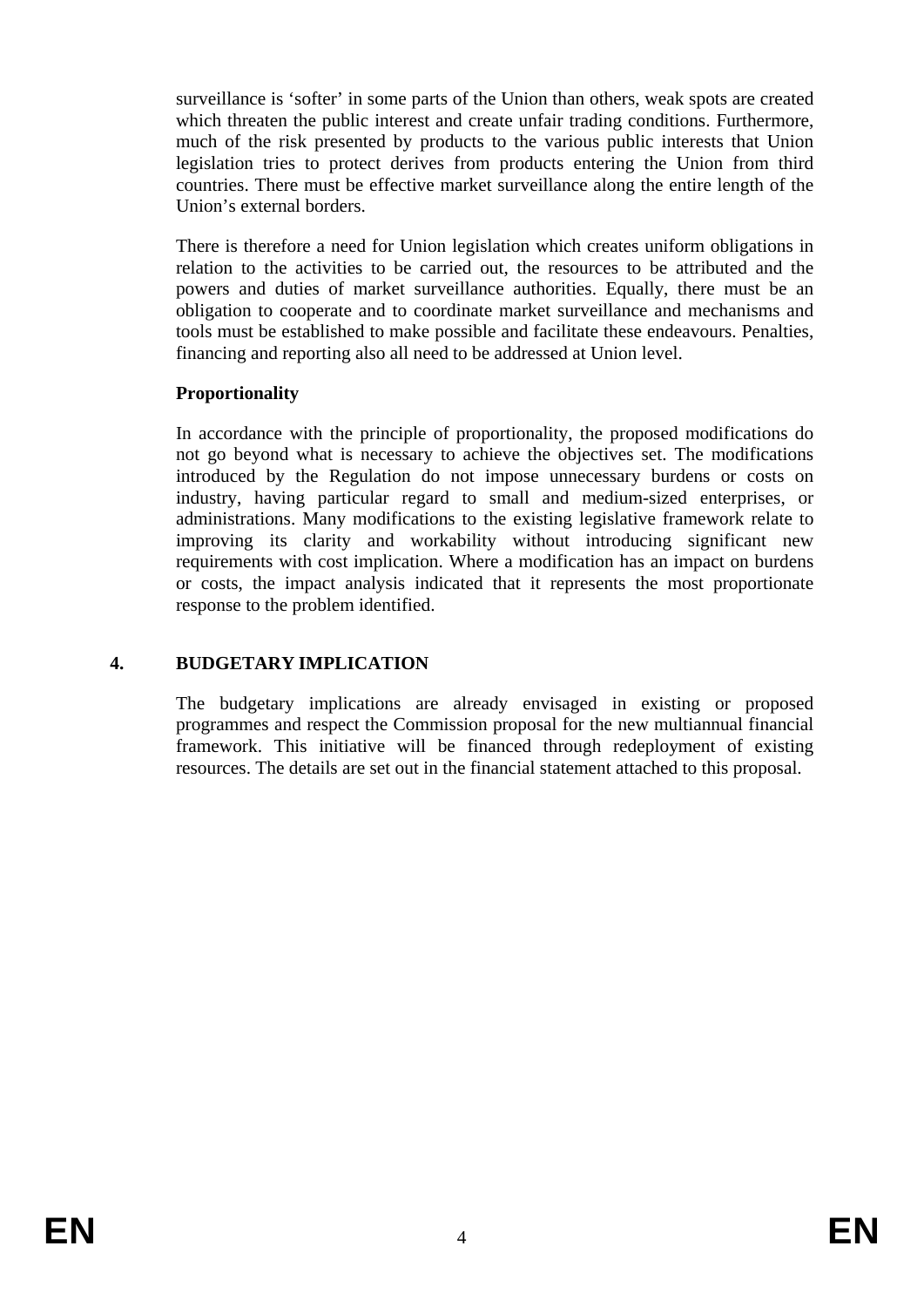#### 2013/0048 (COD)

#### Proposal for a

### **REGULATION OF THE EUROPEAN PARLIAMENT AND OF THE COUNCIL**

#### **on market surveillance of products and amending Council Directives 89/686/EEC and 93/15/EEC, and Directives 94/9/EC, 94/25/EC, 95/16/EC, 97/23/EC, 1999/5/EC, 2000/9/EC, 2000/14/EC, 2001/95/EC, 2004/108/EC, 2006/42/EC, 2006/95/EC, 2007/23/EC, 2008/57/EC, 2009/48/EC, 2009/105/EC, 2009/142/EC, 2011/65/EU, Regulation (EU) No 305/2011, Regulation (EC) No 764/2008 and Regulation (EC) No 765/2008 of the European Parliament and of the Council**

(Text with EEA relevance)

### THE EUROPEAN PARLIAMENT AND THE COUNCIL OF THE EUROPEAN UNION,

Having regard to the Treaty on the Functioning of the European Union, and in particular Articles 33, 114 and 207 thereof,

Having regard to the proposal from the European Commission,

After transmission of the draft legislative act to the national Parliaments,

Having regard to the opinion of the European Economic and Social Committee<sup>7</sup>,

After consulting the European Data Protection Supervisor,

Acting in accordance with the ordinary legislative procedure,

Whereas:

- (1) In order to guarantee the free movement of products within the Union, it is necessary to ensure that they fulfil requirements providing a high level of protection of public interests such as health and safety in general, health and safety in the workplace, protection of consumers, protection of the environment and public security. Robust enforcement of these requirements is essential to the proper protection of these interests and to create the conditions in which fair competition in the Union goods market can thrive. Rules are therefore necessary on market surveillance and on controls of products entering the Union from third countries.
- (2) Market surveillance activities covered by this Regulation should not be directed exclusively towards the protection of health and safety but should also be applicable to

—<br>7

OJ  $C$ , , p. .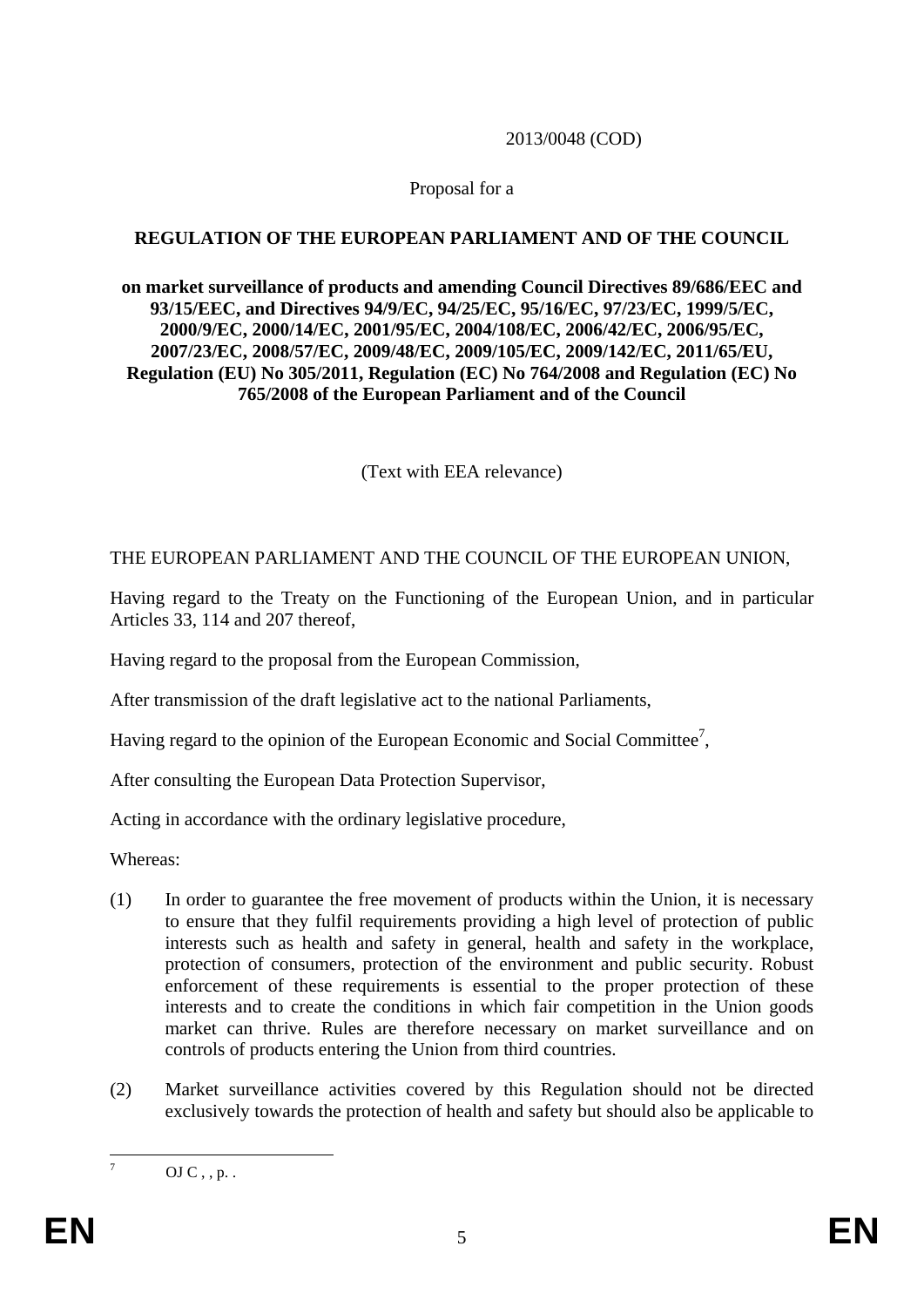the enforcement of Union legislation which seeks to safeguard other public interests, for example, by means of regulating the accuracy of measurement, electromagnetic compatibility and energy efficiency.

- (3) It is necessary to establish an overall framework of rules and principles in relation to market surveillance which should not affect the substantive rules of existing Union legislation designed to protect public interests such as health and safety, consumer protection and the protection of the environment, but should aim at enhancing their operation.
- (4) Regulation (EC) No 765/2008 of the European Parliament and of the Council of 9 July 2008 setting out the requirements for accreditation and market surveillance relating to the marketing of products<sup>8</sup> was adopted to establish a framework for market surveillance to complement and strengthen existing provisions in Union harmonisation legislation relating to market surveillance and the enforcement of such provisions.
- (5) For the purpose of ensuring the equivalent and consistent enforcement of Union harmonisation legislation, Regulation (EC) No 765/2008 introduced a Union market surveillance framework, defining minimum requirements against the background of the objectives to be achieved by Member States and a framework for administrative cooperation including the exchange of information among Member States.
- (6) Directive 2001/95/EC of the European Parliament and of the Council of 3 December 2001 on general product safety $9$  established rules to ensure the safety of products intended for or likely to be used by consumers. Regulation (EC) No 765/2008 maintained the possibility for market surveillance authorities to take the more specific measures available to them under that Directive.
- (7) In its Resolution of 8 March 2011 on the revision of the General Product Safety Directive and market surveillance<sup>10</sup> the European Parliament states that having one single regulation is the only way to have one single market surveillance system for all products and therefore urges the Commission to establish a single market surveillance system for all products, based on one act covering both Directive 2001/95/EC and Regulation (EC) No 765/2008.
- (8) This Regulation should therefore integrate the provisions of Regulation 765/2008, Directive 2001/95/EC and several sector-specific acts of Union harmonisation legislation relating to market surveillance into a single regulation which covers products in both the harmonised and non-harmonised areas of the Union legislation, regardless whether they are intended for use, or are likely to be used, by consumers or professionals.
- (9) Union legislation applicable to products and processes of the food chain, and in particular Regulation (EC) No 882/2004 of the European Parliament and of the Council of 29 April 2004 on official controls performed to ensure the verification of compliance with feed and food law, animal health and animal welfare rules<sup>11</sup>, establishes a comprehensive framework for the performance of official controls and

 $\frac{1}{8}$  OJ L 218, 13.8.2008, p.30. 9

 $^{9}$  OJ L 11, 15.1.2002, p. 4.<br>
2010/2025/DJD

 $^{10}$  2010/2085(INI).

OJ L 165, 30.4.2004, p. 1.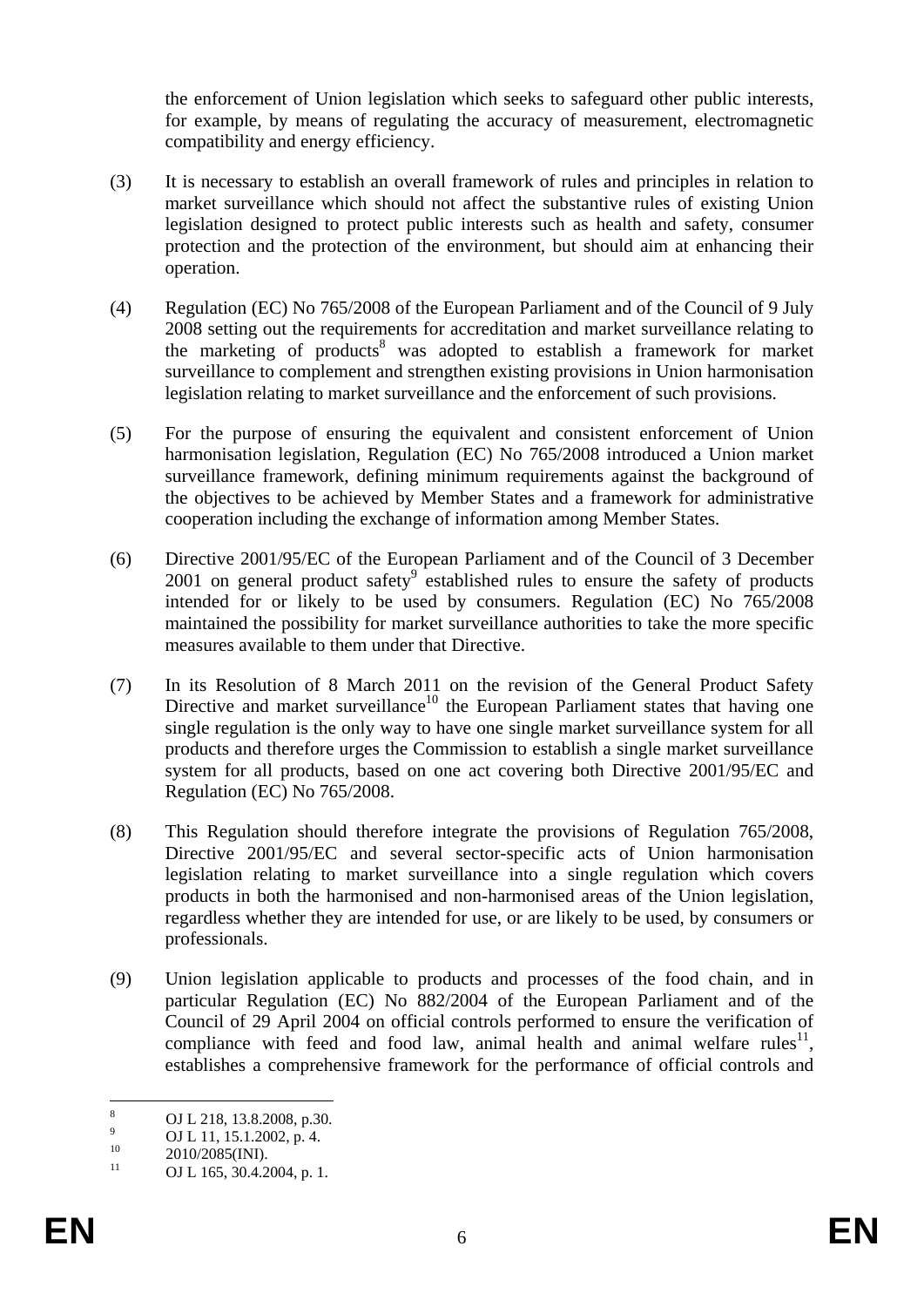other official activities to verify compliance with feed and food law, rules on animal health and welfare, genetically modified organisms, plant health and plant reproductive material, plant protection products, and pesticides. These areas should therefore be excluded from the scope of this Regulation.

- (10) Union legislation concerning medicinal products, medical devices, in vitro diagnostic medical devices and substances of human origin contain special provisions to ensure post-market safety based in particular on sector-specific vigilance and market surveillance systems. Those products should therefore also be excluded from the scope of this Regulation, with the exception of its provisions on control of products entering the Union market which should apply insofar as the relevant Union legislation does not contain specific rules relating to the organisation of border controls.
- (11) Directive 2010/35/EU of the European Parliament and of the Council of 16 June 2010 on transportable pressure equipment<sup>12</sup> applies not only to new transportable pressure equipment for the purpose of making it available on the market but also to certain other transportable pressure equipment for the purposes of its periodic inspections, intermediate inspections, exceptional checks and use. It provides for the specific Pimarking and for a Union safeguard procedure and particular procedures for dealing with transportable pressure equipment presenting a risk at national level, with compliant transportable pressure equipment which presents a risk to health and safety and with formal non-compliance. Therefore, the procedures for the controls of products within the Union laid down in this Regulation should not apply to transportable pressure equipment subject to Directive 2010/35/EU.
- (12) This Regulation should establish a comprehensive framework for market surveillance in the Union. It should define the scope of the products covered and those excluded, impose an obligation on Member States to organise and carry out market surveillance, require Member States to appoint market surveillance authorities and to specify their powers and duties, and make Member States responsible for setting up general and sector-specific market surveillance programmes.
- (13) Some Union harmonisation legislation contains provisions on market surveillance and safeguard clauses. These may be based on the reference provisions on market surveillance and safeguard clauses contained in Decision No 768/2008/EC of the European Parliament and of the Council of 9 July 2008 on a common framework for the marketing of products<sup>13</sup>. This Regulation should contain all of the market surveillance provisions applicable to the products falling within its scope. This Regulation should therefore include the reference provisions on market surveillance and safeguard clauses contained in Decision No 768/2008/EC. Provisions in existing Union harmonisation legislation that relate to market surveillance and safeguard clauses, whether drafted before the adoption of Decision No 768/2008/EC or based on its reference provisions, should be removed from that harmonisation legislation unless there are specific sectoral reasons for retaining them. Exemptions from the safeguard provisions should be made in relation to products subject to Regulation (EC) No 1907/2006 of the European Parliament and of the Council of 18 December 2006 concerning the Registration, Evaluation, Authorisation and Restriction of Chemicals (REACH), certain fittings subject to Directive 2009/142/EC of the European

 $12$ <sup>12</sup> OJ L165, 30.6.2010, p.1.<br>
OJ L165, 30.6.2010, p.1.

OJ L 218, 13.8.2008, p.82.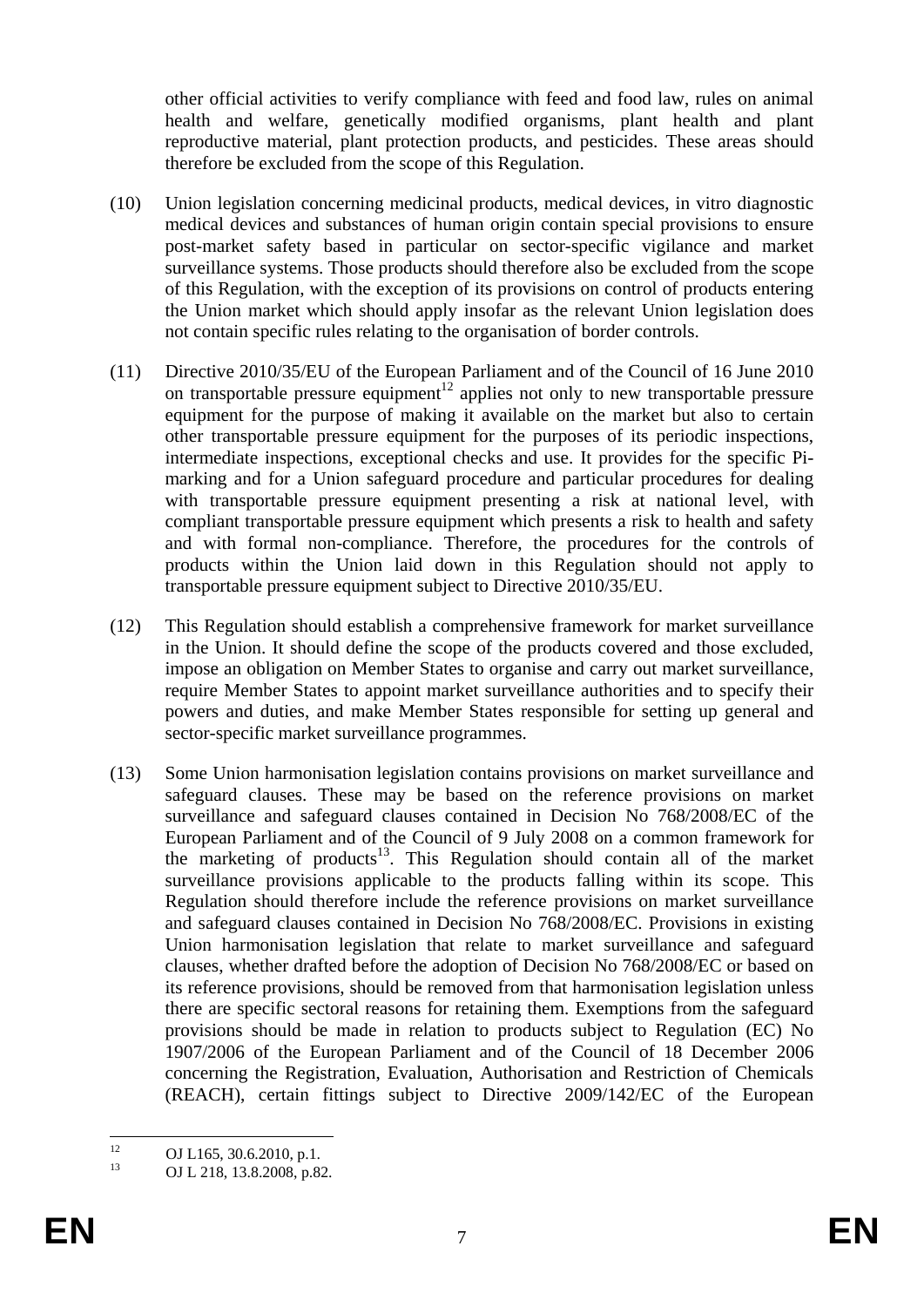Parliament and of the Council of 30 November 2009, certain pressure equipment subject to Directive 97/23/EC of the European Parliament and of the Council of 29 May 1997 and certain pressure vessels subject to Directive 2009/105/EC of the European Parliament and of the Council of 16 September 2009.

- (14) In order to make the entire market surveillance process transparent and easy to follow for both market surveillance authorities and economic operators, the Regulation should clearly set out the chronological steps of that process, from the moment when market surveillance authorities identify a product which they believe may present a risk, to the assessment of the risk presented, the corrective action to be taken by the relevant economic operator within a specified period and the measures to be taken by market surveillance authorities themselves if economic operators do not comply or in cases of urgency.
- (15) Market surveillance should be based on the assessment of the risk presented by a product taking all relevant data into account. A product that is subject to Union harmonisation legislation which lays down essential requirements relating to protection of certain public interests should be presumed not to present a risk to those public interests if it complies with those essential requirements.
- (16) Products subject to Union harmonisation legislation that does not lay down essential requirements but which is designed to ensure the protection of certain public interests should be presumed not to present a risk to those public interests provided that they comply with that legislation.
- (17) Similarly, a product that is not subject to Union harmonisation legislation but which complies with national rules on the health and safety of persons or with European standards referenced in the *Official Journal of the European Union* should be presumed not to present a risk to health and safety.
- (18) For the purposes of this Regulation risk assessment should be carried out to identify products which have the potential to affect adversely the public interests protected by [Regulation (EU) No xxxx (on consumer product safety)], sector-specific Union harmonisation legislation and other Union legislation on products that are subject to this Regulation. It should include, where available, data on risks that have materialised previously with respect to the product in question. Account should also be taken of any measures that may have been taken by the economic operators concerned to alleviate the risks. The particular potential vulnerability of consumers, as opposed to professional users, should be taken into account as should the increased vulnerability of certain categories of consumer such as children, the elderly or the disabled.
- (19) Both new and second hand products originating outside the Union may be placed on the market only after they have been released for free circulation. Effective controls are required at the external borders of the Union to suspend the release of products that may present a risk if placed on the market in the Union pending evaluation and a final decision by market surveillance authorities.
- (20) Obliging the authorities responsible for the control of products entering the Union market to carry out checks on an adequate scale therefore contributes to a safer Union market for products. In order to increase the effectiveness of such checks, cooperation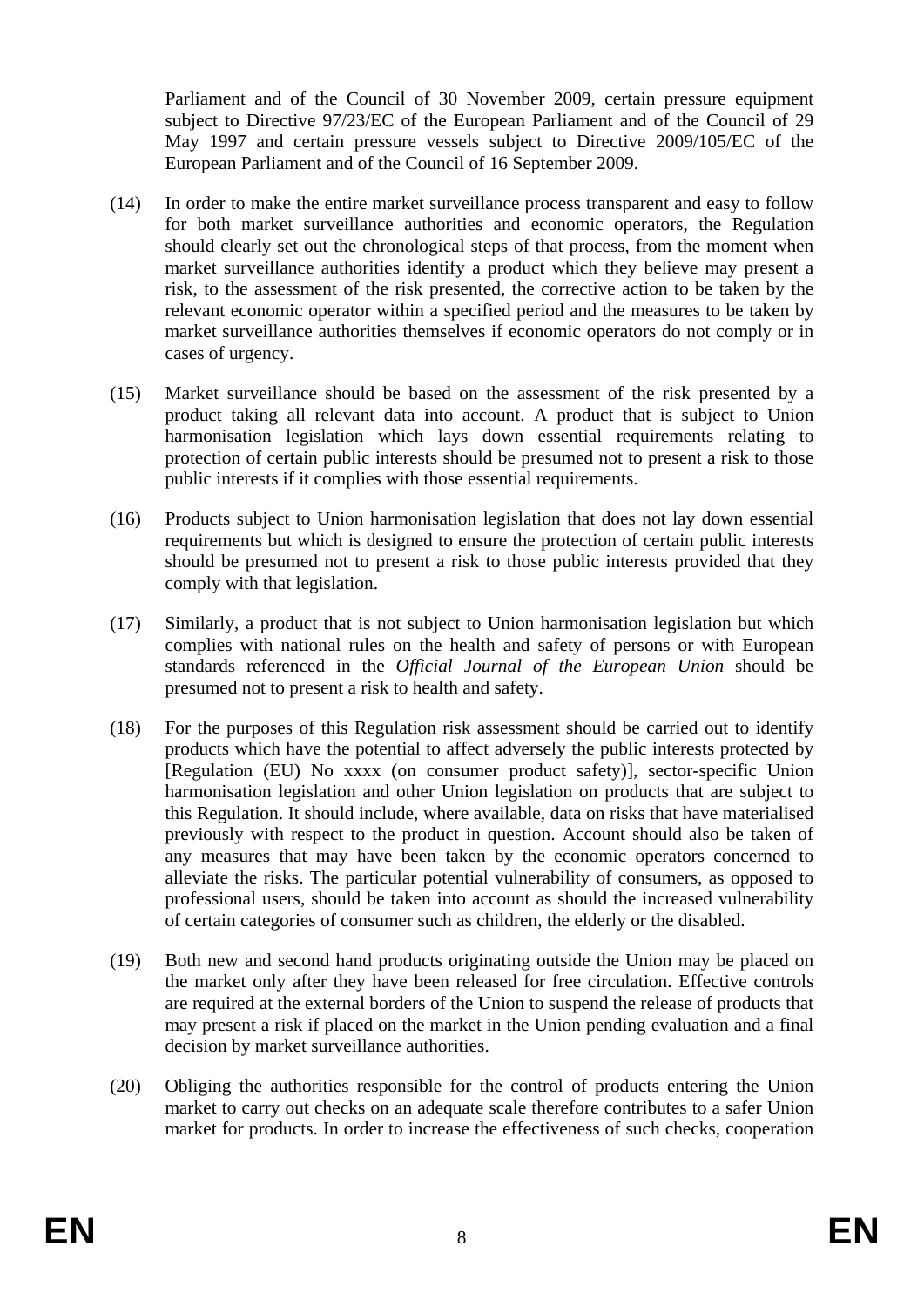and exchange of information between those authorities and market surveillance authorities concerning products presenting a risk should be enhanced.

- (21) Market surveillance authorities should be given the power to destroy products, render inoperable or order their destruction by the relevant economic operator, if they deem it necessary and proportionate to ensure that such goods cannot pose any further threats.
- (22) The release for free circulation of products that are imported in the physical possession of persons entering the Union for their personal, non-commercial use should not be suspended or refused under this Regulation by the authorities responsible for the control of products entering the Union market.
- (23) There should be effective, speedy and accurate exchange of information among the Member States and between the Member States and the Commission. It is therefore necessary to provide for effective tools for such exchange. The Union rapid information system (RAPEX) has proved its effectiveness and efficiency. RAPEX enables measures to be taken across the Union in relation to products that present a risk beyond the territory of a single Member State. To avoid unnecessary duplication, this system should be used for all alert notifications required by this Regulation relating to products presenting a risk.
- (24) Coherent and cost-effective market surveillance activity throughout the Union also requires well-structured, comprehensive archiving and sharing among Member States of all pertinent information on national activities in this context, including a reference to notifications required by this Regulation, to form a complete database of market surveillance information. The Commission has established a database called 'Information and Communication System for Market Surveillance' which is suited for this purpose and should therefore be used.
- (25) Given the size of the Union market for goods and as there are no internal borders, it is imperative that the market surveillance authorities of the Member States are willing and able to cooperate with each other effectively and to coordinate joint support and action. Accordingly, mechanisms for mutual assistance should be established.
- (26) In order to facilitate market surveillance of products entering the Union market from third countries, this Regulation should provide a basis for cooperation between market surveillance authorities of Member States and the authorities of those countries.
- (27) A European Market Surveillance Forum composed of representatives from market surveillance authorities should be established. The Forum should provide a means of involving all stakeholders concerned, including professional organisations and consumer organisations, in order to take advantage of available information relevant for market surveillance when establishing, implementing and updating market surveillance programmes.
- (28) The Commission should provide support for cooperation between market surveillance authorities and participate in the Forum. The Regulation should set out a list of tasks to be performed by the Forum. An executive secretariat should organise the Forum's meetings and provide other operational support for the accomplishment of its tasks.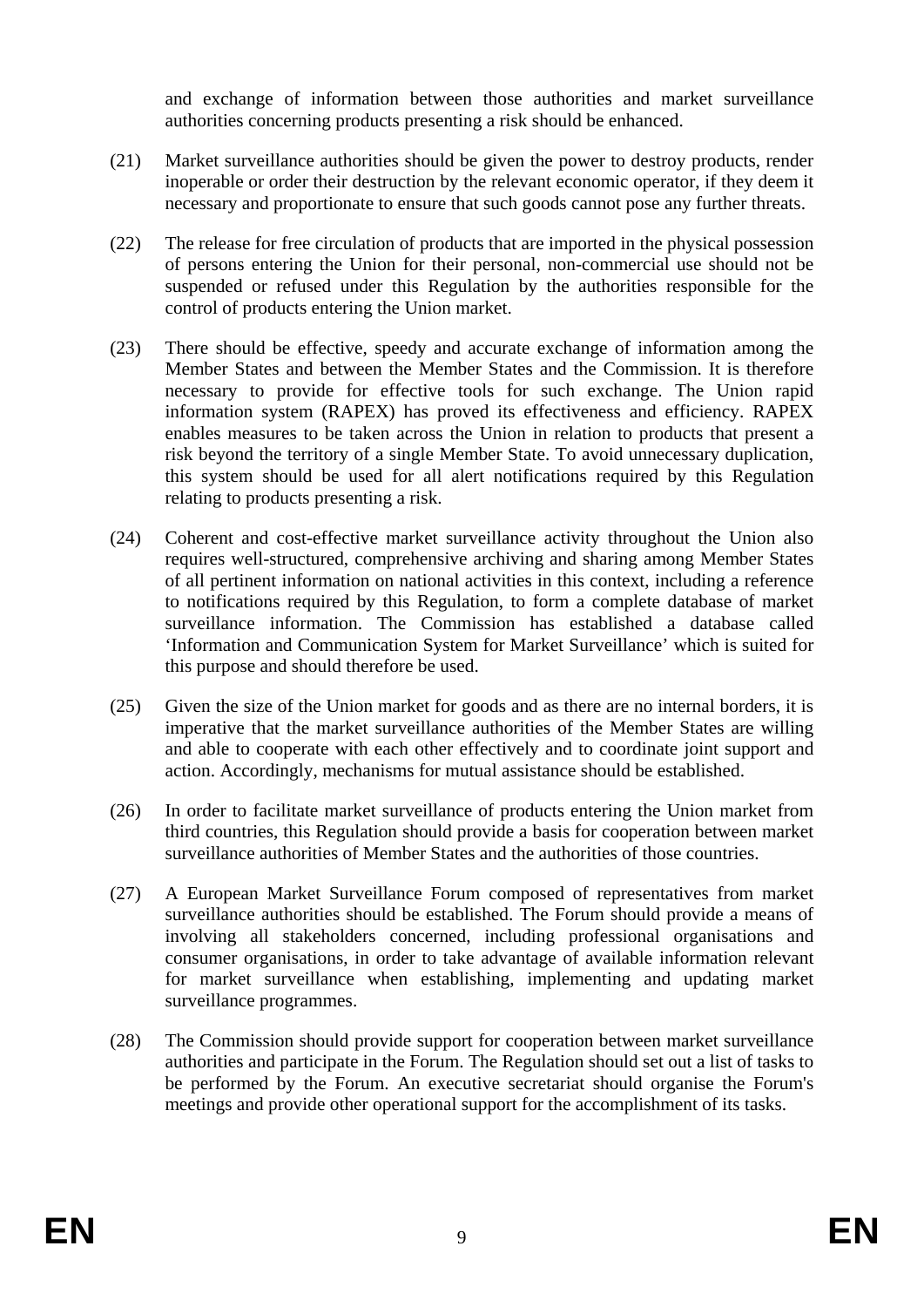- (29) Where appropriate, reference laboratories should be established with a view to providing expert, impartial technical advice and conducting tests on products required in relation to market surveillance activities.
- (30) This Regulation should strike a balance between transparency through the release of the maximum possible amount of information to the public and maintaining confidentiality, for example for reasons of personal data protection, commercial secrecy or the protection of investigations, in accordance with rules on confidentiality pursuant to applicable national law or, as regards the Commission, Regulation (EC) No 1049/2001 of the European Parliament and of the Council of 30 May 2001 regarding public access to European Parliament, Council and Commission documents<sup>14</sup>. Directive 95/46/EC of the European Parliament and of the Council of 24 October 1995 on the protection of individuals with regard to the processing of personal data and on the free movement of such data<sup>15</sup> and Regulation (EC) No 45/2001 of the European Parliament and of the Council of 18 December 2000 on the protection of individuals with regard to the processing of personal data by the Community institutions and bodies and on the free movement of such data<sup>16</sup> apply in the context of this Regulation.
- (31) Information exchanged between competent authorities should be subject to the strictest guarantees of confidentiality and professional secrecy and be handled in a way that investigations are not compromised and that the reputations of economic operators are not prejudiced.
- (32) Member States should provide means of redress in the competent courts and tribunals in respect of restrictive measures taken by their authorities.
- (33) Member States should lay down rules on penalties applicable to infringements of this Regulation and ensure that they are implemented. Those penalties must be effective, proportionate and dissuasive.
- (34) Market surveillance should be financed at least in part by fees charged to economic operators where they are required by market surveillance authorities to take corrective action or where those authorities are obliged to take action themselves.
- (35) In order to achieve the objectives of this Regulation, the Union should contribute to the financing of activities required to implement policies in the field of market surveillance such as the drawing-up and updating of guidelines, preliminary or ancillary activities in connection with the implementation of Union legislation and programmes of technical assistance and cooperation with third countries as well as the enhancement of policies at Union and international level.
- (36) Union financing should be made available in accordance with Regulation (EU, Euratom) No 966/2012 of the European Parliament and of the Council of 25 October 2012 on the financial rules applicable to the general budget of the Union<sup>17</sup>, depending on the nature of the activity to be financed, in particular for support to the executive secretariat of the EMSF.

 $14$ <sup>14</sup> OJ L 145, 31.5.2001, p. 43.

<sup>&</sup>lt;sup>15</sup> OJ L 281, 23.11.1995, p. 31.

 $^{16}$  OJ L 8, 12.1.2001, p. 1.<br>
OJ L 209, 26.10.2012

OJ L 298, 26.10.2012, p. 1.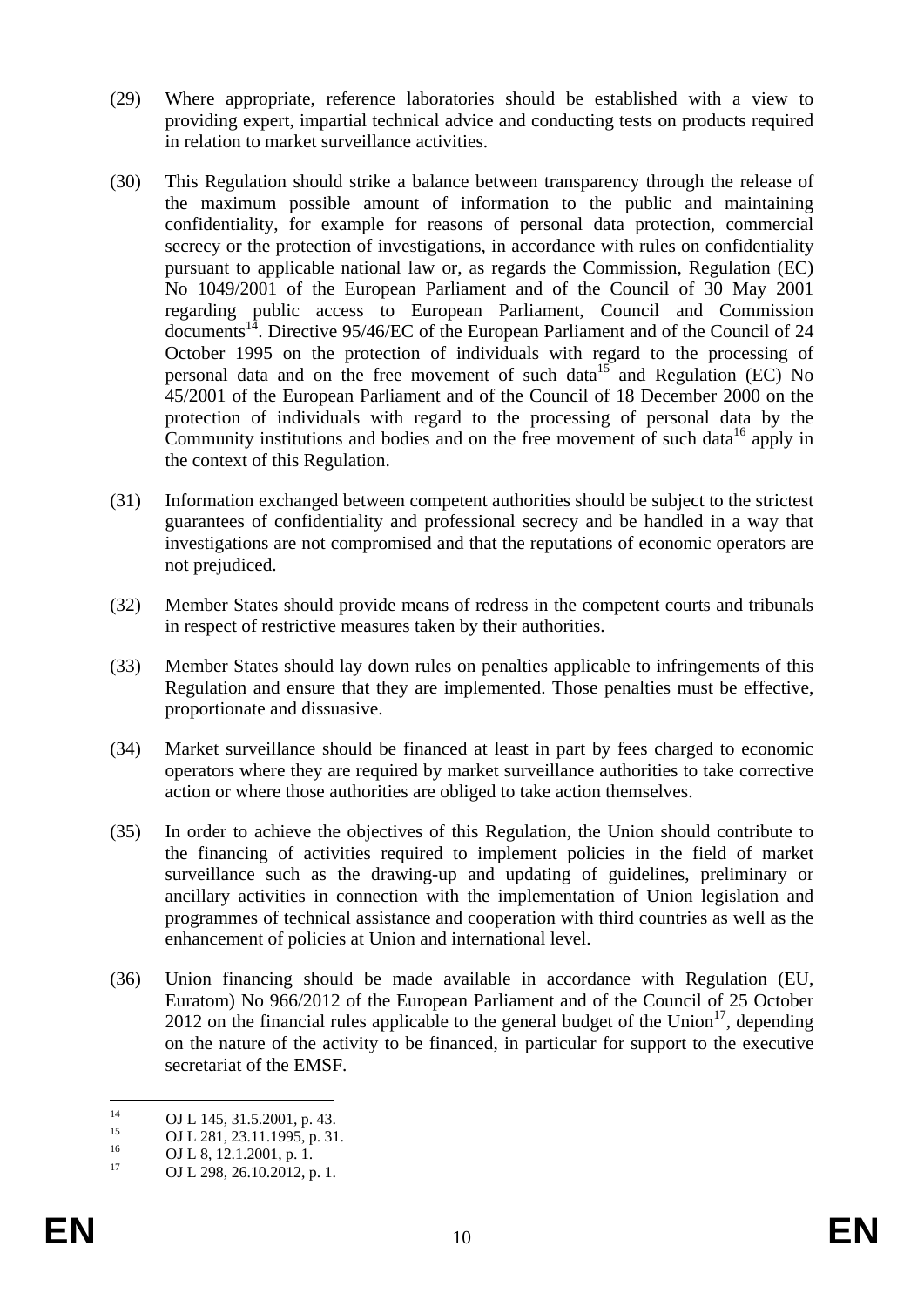- (37) In order to ensure uniform conditions for the implementation of this Regulation, implementing powers should be conferred on the Commission as regards national measures taken and notified by a Member State in relation to products subject to Union harmonisation legislation and the establishment of Union reference laboratories.
- (38) In order to ensure uniform conditions for the implementation of this Regulation, implementing powers should be conferred on the Commission as regards uniform conditions for the carrying out of checks by reference to particular product categories or sectors, including the scale of checks to be carried out and the adequacy of samples to be checked. Implementing powers should also be conferred as regards the modalities for the provision of information to market surveillance authorities by economic operators, as regards establishing uniform conditions for determining cases in which such information need not be provided. Implementing powers should also be conferred as regards the modalities and procedures for the exchange of information through RAPEX and as regards the adoption of temporary or permanent marketing restrictions on products presenting a serious risk, where appropriate, specifying the necessary control measures to be taken by the Member States for their effective implementation where other Union legislation does not provide a specific procedure to address the risks in question. Those powers should be exercised in accordance with Regulation (EU) No 182/2011 of the European Parliament and of the Council laying down the rules and general principles concerning mechanisms for control by the Member States of the Commission's exercise of its implementing powers<sup>18</sup>.
- (39) The Commission should adopt immediately applicable implementing acts where, in duly justified cases relating to restrictive measures relating to products that present a serious risk, imperative grounds of urgency so require.
- (40) The market surveillance provisions of Council Directive 89/686/EEC of 21 December 1989 on the approximation of the laws of the Member States relating to personal protective equipment<sup>19</sup>, Directive 93/15/EEC of 5 April 1993 on the harmonization of the provisions relating to the placing on the market and supervision of explosives for civil uses<sup>20</sup>, Directive 94/9/EC of the European Parliament and the Council of 23 March 1994 on the approximation of the laws of the Member States concerning equipment and protective systems intended for use in potentially explosive atmospheres<sup>21</sup>, Directive 94/25/EC of the European Parliament and of the Council of 16 June 1994 on the approximation of the laws, regulations and administrative provisions of the Member States relating to recreational craft<sup>22</sup>, European Parliament and Council Directive 95/16/EC of 29 June 1995 on the approximation of the laws of the Member States relating to lifts<sup>23</sup>, Directive  $97/23/EC$  of the European Parliament and of the Council of 29 May 1997 on the approximation of the laws of the Member States concerning pressure equipment<sup>24</sup>, Directive 1999/5/EC of the European Parliament and of the Council of 9 March 1999 on radio equipment and telecommunications terminal equipment and the mutual recognition of their

<sup>18</sup>  $^{18}$  OJ L 55, 28.2.2011, p. 11.

 $^{19}$  OJ L 399, 30.12.1989, p. 18.

<sup>&</sup>lt;sup>20</sup> OJ L 121, 15.5.1993, p. 20.

<sup>&</sup>lt;sup>21</sup> OJ L 100, 19.4.1994, p. 1.<br>
<sup>22</sup> OJ L 164, 20.6.1994, p. 1.

<sup>&</sup>lt;sup>22</sup> OJ L 164, 30.6.1994, p. 15.<br><sup>23</sup> OJ L 212, 7.0,1005  $\mu$ , 1

<sup>&</sup>lt;sup>23</sup> OJ L 213, 7.9.1995, p. 1.<br><sup>24</sup> OJ L 191, 2.7,1997

OJ L 181, 9.7.1997, p. 1.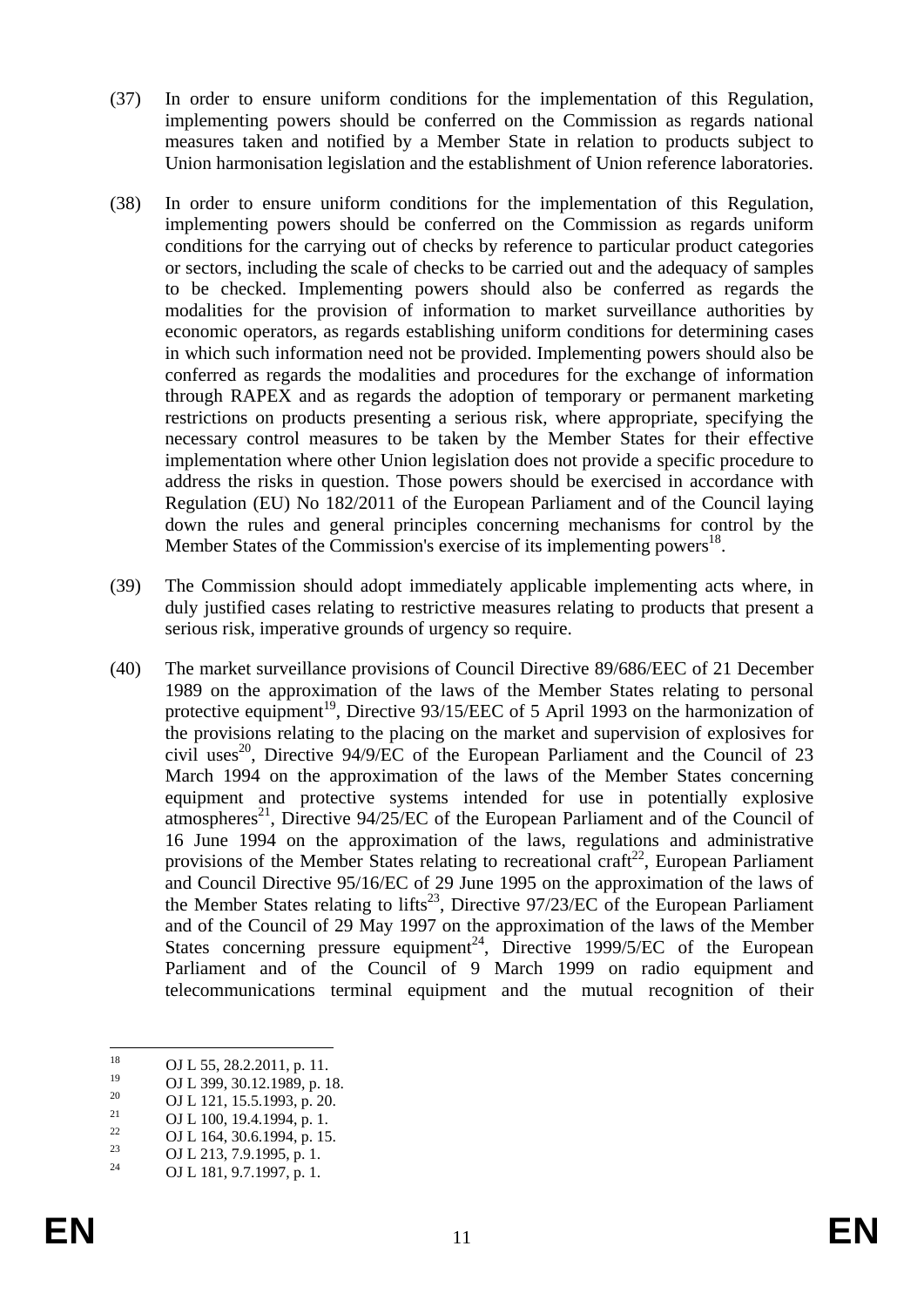conformity<sup>25</sup>, Directive 2000/9/EC of the European Parliament and of the Council of 20 March 2000 relating to cableway installations designed to carry persons<sup>26</sup>, Directive 2000/14/EC of the European Parliament and of the Council of 8 May 2000 on the approximation of the laws of the Member States relating to the noise emission in the environment by equipment for use outdoors<sup>27</sup>, Directive 2001/95/EC, Directive 2004/108/EC of the European Parliament and of the Council of 15 December 2004 on the approximation of the laws of the Member States relating to electromagnetic compatibility<sup>28</sup>, Directive 2006/42/EC of the European Parliament and of the Council of 17 May 2006 on machinery<sup>29</sup>, Directive 2006/95/EC of the European Parliament and of the Council of 12 December 2006 on the harmonisation of the laws of Member States relating to electrical equipment designed for use within certain voltage limits<sup>30</sup>. Directive 2007/23/EC of the European Parliament and of the Council of 23 May 2007 on the placing on the market of pyrotechnic articles<sup>31</sup>, Directive 2008/57/EC of the European Parliament and of the Council of 17 June 2008 on the interoperability of the rail system within the Community<sup>32</sup>, Directive  $2009/48/EC$  of the European Parliament and of the Council of 18 June 2009 on the safety of toys<sup>33</sup>, Directive 2009/105/EC of the European Parliament and of the Council of 16 September 2009 relating to simple pressure vessels<sup>34</sup>, Directive 2009/142/EC of the European Parliament and of the Council of 30 November 2009 relating to appliances burning gaseous fuels<sup>35</sup>, Directive 2011/65/EU of the European Parliament and of the Council of 8 June 2011 on the restriction of the use of certain hazardous substances in electrical and electronic equipment<sup>36</sup>, Regulation (EU) No  $305/2011$  of the European Parliament and of the Council of 9 March 2011 laying down harmonised conditions for the marketing of construction products<sup>37</sup>, and Regulation (EC) No  $765/2008$ overlap with the provisions of this Regulation. Therefore, these provisions should be deleted. Regulation (EC) No 764/2008 of the European Parliament and of the Council of 9 July 2008 laying down procedures relating to the application of certain national technical rules to products lawfully marketed in another Member State and repealing Decision No 3052/95/EC should be amended accordingly<sup>38</sup>.

(41) Since the objective of this Regulation, namely to ensure that products on the market covered by Union legislation fulfil the requirements providing a high level of protection of health and safety and other public interests while guaranteeing the functioning of the internal market by providing a framework for coherent market surveillance in the Union, cannot be sufficiently achieved by the Member States as the attainment of this objective requires a very high degree of cooperation, interaction and uniformity of operation among all of the competent authorities of all Member States, and can therefore, by reason of its scale and effects, be better achieved at Union level,

 $25$ <sup>25</sup> OJ L 91, 7.4.1999, p. 10.<br><sup>26</sup> OJ L 106, 2.5, 2000, p. 21.

 $^{26}$  OJ L 106, 3.5.2000, p. 21.<br>
OJ L 162, 3.7.2000, p. 1.

<sup>&</sup>lt;sup>27</sup> OJ L 162, 3.7.2000, p. 1.<br><sup>28</sup> OJ L 200, 21, 12, 200, 4

<sup>&</sup>lt;sup>28</sup> OJ L 390, 31.12.2004, p. 24.

<sup>&</sup>lt;sup>29</sup> OJ L 157, 9.6.2006, p. 24.<br>30 OJ L 374, 27, 12, 2006

 $^{30}$  OJ L 374, 27.12.2006, p. 10.

 $^{31}_{32}$  OJ L 154, 14.6.2007, p. 1.

 $^{32}$  OJ L 191, 18.7.2008, p. 1.

 $^{33}$  OJ L 170, 30.6.2009, p. 1.

 $^{34}$  OJ L 264, 8.10.2009, p. 12.<br> $^{35}$  OJ L 220, 16.12.2009, p. 10

 $\frac{35}{36}$  OJ L 330, 16.12.2009, p. 10.

 $^{36}$  OJ L 174, 1.7.2011, p. 88.

 $^{37}$  OJ L 88, 4.4.2011, p. 5.<br> $^{38}$  OJ L 219, 12, 9, 2009

<sup>38</sup> OJ L 218, 13.8.2008, p. 21.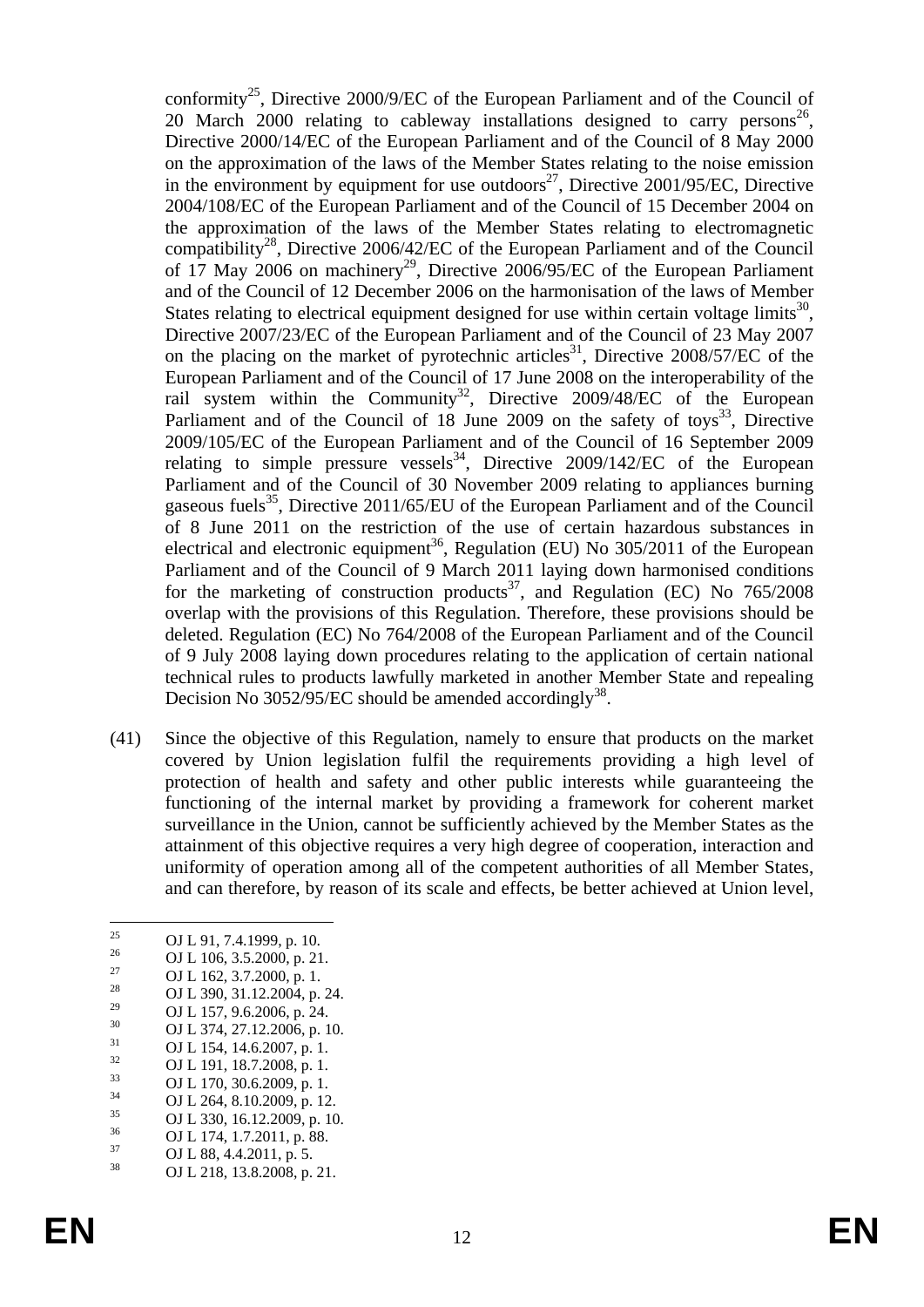the Union may adopt measures, in accordance with the principle of subsidiarity as set out in Article 5 of the Treaty on European Union. In accordance with the principle of proportionality, as set out in that Article, this Regulation does not go beyond what is necessary in order to achieve that objective.

(42) This Regulation respects the fundamental rights and observes the principles recognised in particular by the Charter of Fundamental Rights of the European Union. in particular this Regulation seeks to ensure full respect for obligation to ensure a high level of human health protection and consumer protection as well as full respect of the freedom to conduct a business and the right to property,

HAVE ADOPTED THIS REGULATION:

# **CHAPTER I**

## **General provisions**

### *Article 1*

### **Subject matter**

This Regulation lays down a framework for verifying that products meet requirements which safeguard, at a high level, the health and safety of persons in general, health and safety in the workplace, consumer protection, the environment, public security and other public interests.

#### *Article 2*

#### **Scope**

- 1. Chapters I, II, III, V and VI of this Regulation shall apply to all products that are subject to Regulation (EU) No [… on Consumer Product Safety] or Union harmonisation legislation, including to products assembled or manufactured for the manufacturer's own use, and to the extent that Union harmonisation legislation does not contain a specific provision with the same objective.
- 2. Chapters I and IV and Article 23 shall apply to all products covered by Union legislation to the extent that other Union legislation does not contain specific provisions relating to the organisation of external border controls or to cooperation between authorities in charge of external border controls.
- 3. Chapters II, III, V and VI shall not apply to the following products:
	- (a) medicinal products for human or veterinary use;
	- (b) medical devices and in vitro diagnostic medical devices;
	- (c) blood, tissues, cells, organs and other substances of human origin.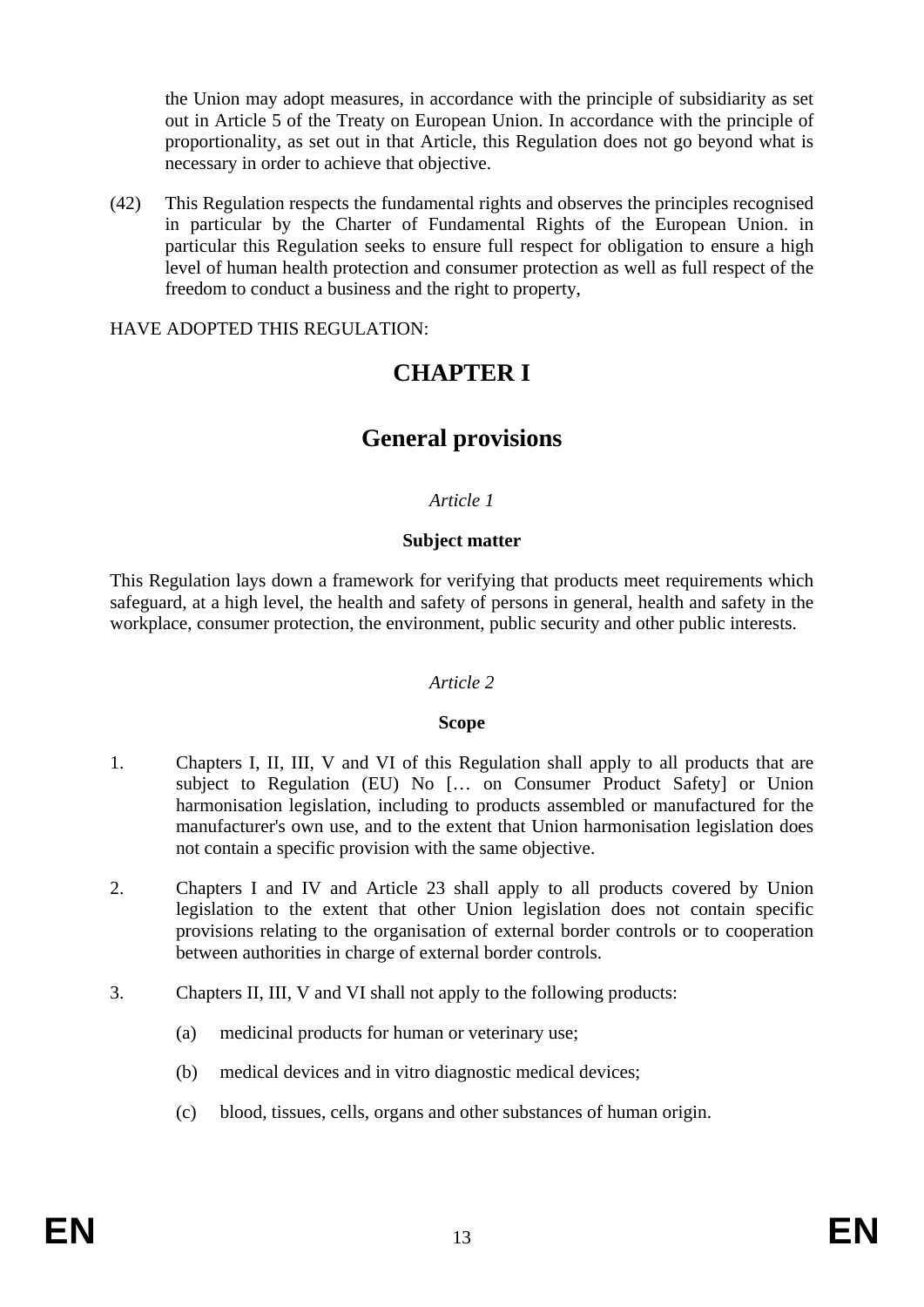- 4. Chapter III of this Regulation shall not apply to transportable pressure equipment subject to Directive 2010/35/EU.
- 5. Articles 11 and 18 of this Regulation shall not apply to the following products:
	- (a) products subject to Regulation (EC) No 1907/2006;
	- (b) fittings as defined in Article 1(2)(b) of Directive 2009/142/EC;
	- (c) pressure equipment subject to the provisions of Article 3(3) of Directive 97/23/EC;
	- (d) simple pressure vessels subject to the provisions of Article 3(2) of Directive 2009/105/EC.

6. This Regulation shall not apply in the areas governed by Union legislation on official controls and other official activities carried out for the verification of compliance with the following rules:

- (a) rules governing food and food safety, at any stage of production, processing and distribution of food, including rules aimed at guaranteeing fair practices in trade and protecting consumer interests and information;
- (b) rules governing the manufacture and use of materials and articles intended to come into contact with food;
- (c) rules governing the deliberate release into the environment of genetically modified organisms;
- (d) rules governing feed and feed safety, at all stages of production, processing and distribution of feed and the use of feed, including rules aimed at guaranteeing fair practices in trade and protecting consumer interests and information;
- (e) rules laying down animal health requirements;
- (f) rules aiming at preventing and minimising risks to human and animal health arising from animal by-products and derived products;
- (g) rules laying down welfare requirements for animals;
- (h) rules on protective measures against pests of plants;
- (i) rules on the production, with a view to placing on the market, and placing on the market of plant reproductive material;
- (j) rules laying down the requirements for placing on the market and the use of plant protection products and the sustainable use of pesticides;
- (k) rules governing organic production and labelling of organic products;
- (l) rules on the use and labelling of protected designations of origin, protected geographical indications and traditional specialities guaranteed.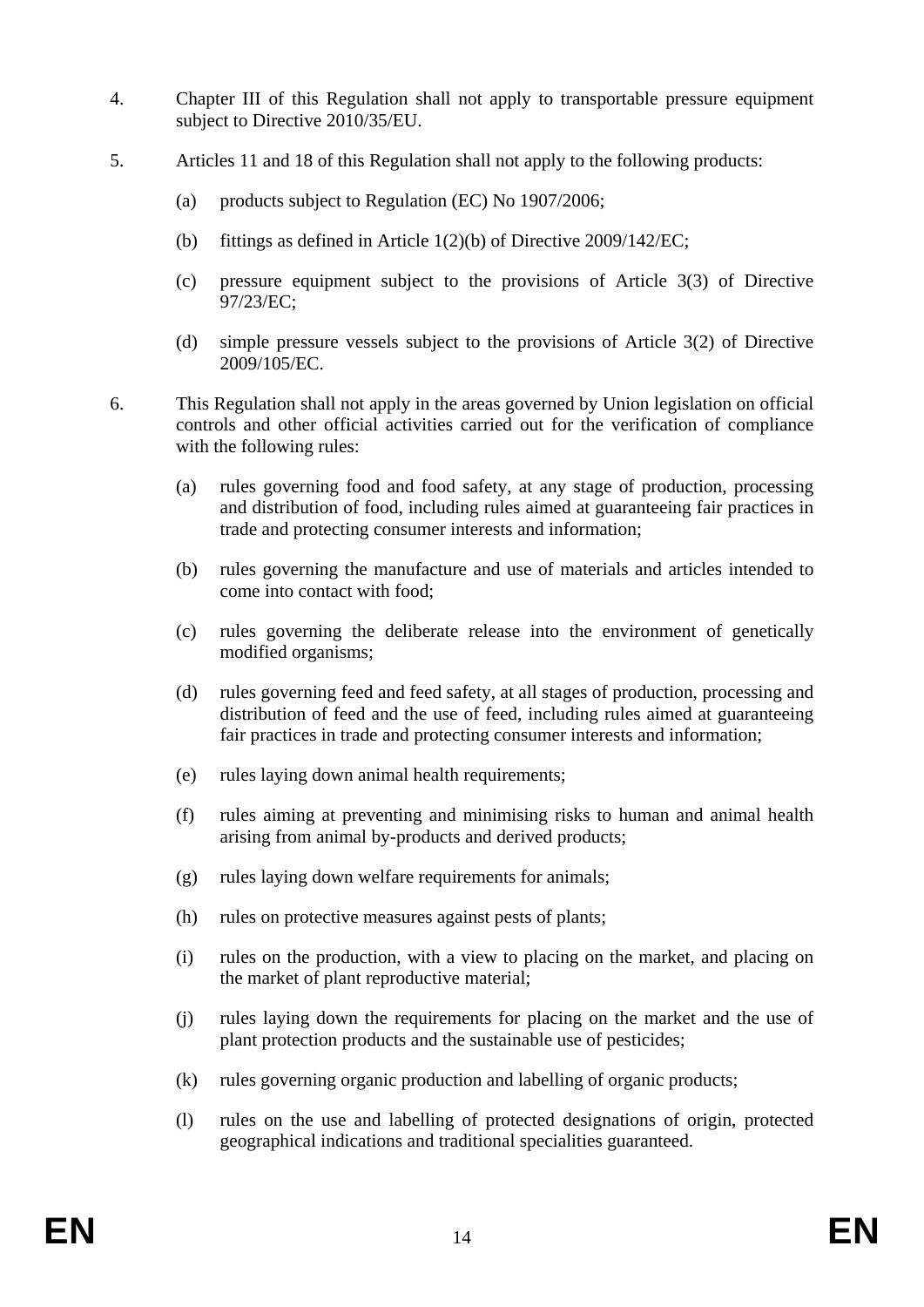## **Definitions**

For the purposes of this Regulation the following definitions shall apply:

- (1) 'product' means a product obtained through a manufacturing process;
- (2) 'making available on the market' means any supply of a product for distribution, consumption or use on the Union market in the course of a commercial activity, whether in return for payment or free of charge;
- (3) 'placing on the market' means the first making available of a product on the Union market;
- (4) 'manufacturer' means any natural or legal person who manufactures a product or has a product designed or manufactured and markets that product under his name or trademark;
- (5) 'authorised representative' means any natural or legal person established within the Union who has received a written mandate from a manufacturer to act on his behalf in relation to specified tasks;
- (6) 'importer' means any natural or legal person established within the Union who places a product from a third country on the Union market;
- (7) 'distributor' means any natural or legal person in the supply chain, other than a manufacturer or importer, who makes a product available on the market;
- (8) 'economic operators' means the manufacturer, the authorised representative, the importer and the distributor;
- (9) 'conformity assessment' means conformity assessment as defined in Regulation (EC) No 765/2008:
- (10) 'conformity assessment body' means conformity assessment body as defined in Regulation (EC) No 765/2008;
- (11) 'market surveillance' means the activities carried out and measures taken by public authorities to ensure that products do not endanger health, safety or any other aspect of public interest protection and, in the case of products falling within the scope of Union harmonisation legislation, that they comply with the requirements set out in that legislation;
- (12) 'market surveillance authority' means an authority of a Member State responsible for carrying out market surveillance on its territory;
- (13) 'product presenting a risk' means a product having the potential to affect adversely health and safety of persons in general, health and safety in the workplace, consumer protection, the environment and public security as well as other public interests to a degree which goes beyond that considered reasonable and acceptable under the normal or reasonably foreseeable conditions of use of the product concerned,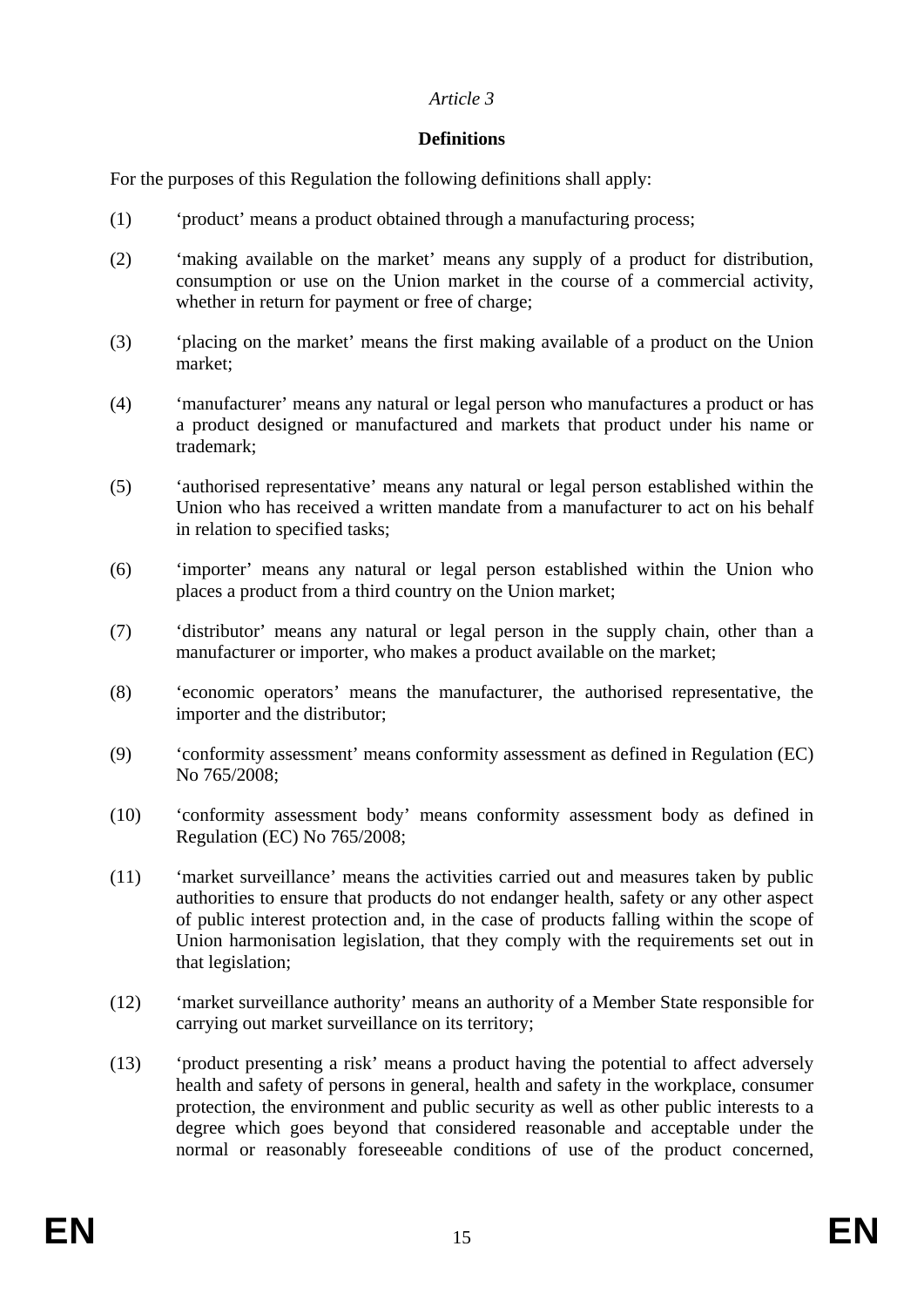including the duration of use and, where applicable, its putting into service, installation and maintenance requirements;

- (14) 'product presenting a serious risk' means a product presenting a risk requiring rapid intervention and follow-up, including cases where the effects may not be immediate;
- (15) 'recall' means any measure aimed at achieving the return of a product that has already been made available to the end user;
- (16) 'withdrawal' means any measure aimed at preventing a product in the supply chain from being made available on the market;
- (17) 'release for free circulation' means the procedure laid down in Article 79 of Council Regulation (EEC) No  $2913/92^{39}$ :
- (18) 'Union harmonisation legislation' means Union legislation harmonising the conditions for the marketing of products;
- (19) 'European standard' means a European standard as defined in Article 2(1)(b) of Regulation (EU) No  $1025/2012$  of the European Parliament and the Council<sup>40</sup>;
- (20) 'harmonised standard' means a harmonised standard as defined in Article 2(1)(c) of Regulation (EU) No 1025/2012.

# **CHAPTER II**

## **Union market surveillance framework**

#### *Article 4*

#### **Market surveillance obligation**

- 1. Member States shall carry out market surveillance in respect of products covered by this Regulation.
- 2. Market surveillance shall be organised and carried out in accordance with this Regulation with a view to ensuring that products presenting a risk are not made available on the Union market and, where such products have been made available, effective measures are taken to remove the risk presented by the product.
- 3. The implementation of market surveillance activities and external border controls shall be monitored by the Member States which shall report on these activities and controls to the Commission every year. The information reported shall include statistics regarding the number of controls carried out and shall be communicated to all Member States. Member States may make a summary of the results accessible to the public.

 $30^{\circ}$  $^{39}$  OJ L 302, 19.10.1992, p. 1<br> $^{40}$  OJ L 316, 14, 11, 2012, p. 12

<sup>40</sup> OJ L 316, 14.11.2012, p. 12.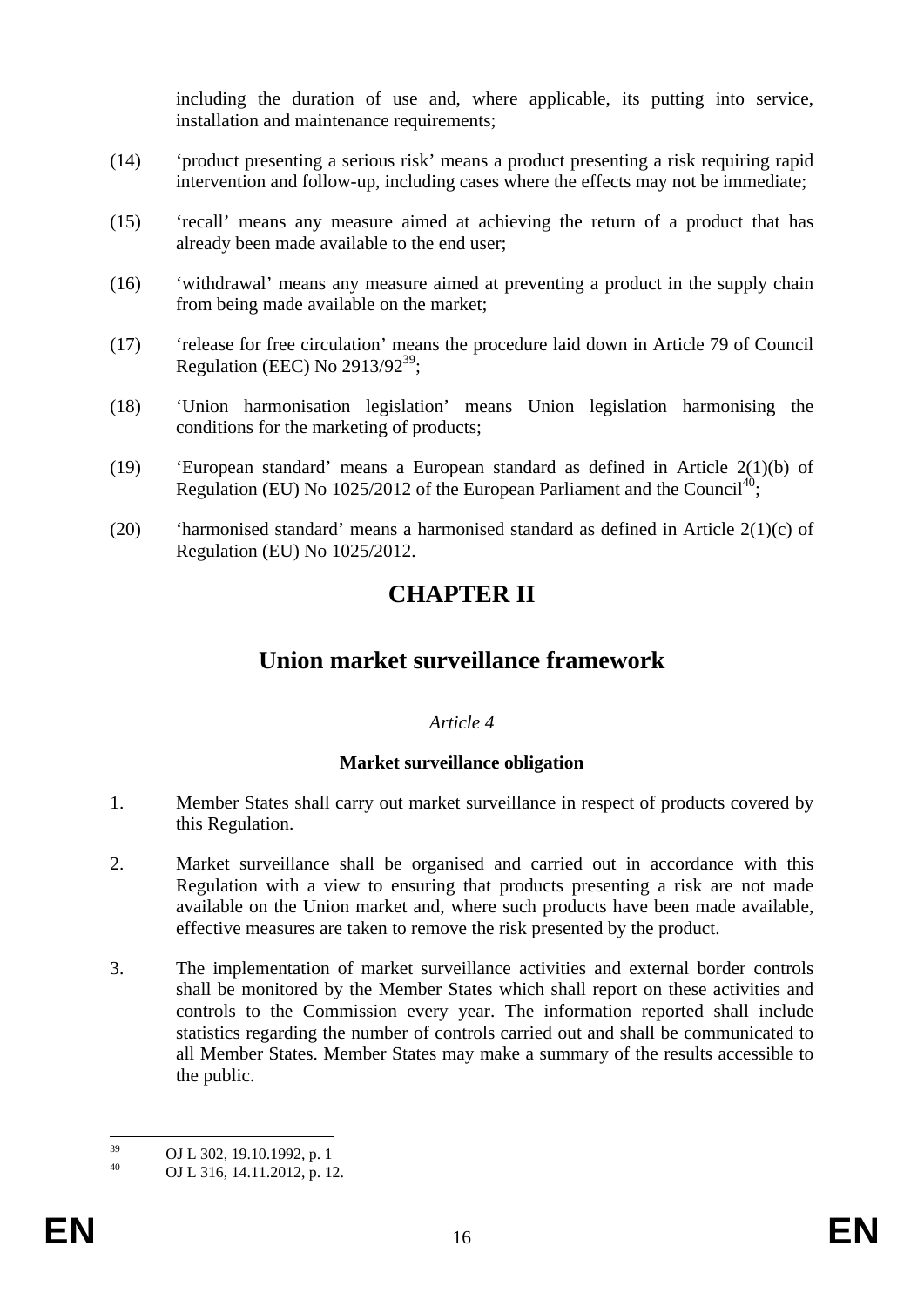4. The results of the monitoring and assessment of market surveillance activities carried out pursuant to paragraph 3 shall be made available to the public, electronically and, where appropriate, by other means.

## *Article 5*

### **Market surveillance authorities**

- 1. Each Member State shall establish or designate market surveillance authorities and define their duties, powers and organisation.
- 2. Market surveillance authorities shall be given the powers and entrusted with the resources and means necessary for the proper performance of their tasks.
- 3. Each Member State shall establish appropriate mechanisms to ensure that the market surveillance authorities that it has established or designated exchange information, cooperate and coordinate their activities both among themselves and with the authorities in charge of controls of products at the external borders of the Union.
- 4. Each Member State shall inform the Commission about its market surveillance authorities and their areas of competence, providing the necessary contact details, and the Commission shall transmit this information to the other Member States and publish a list of market surveillance authorities.
- 5. Member States shall inform the public of the existence, responsibilities and identity of national market surveillance authorities and how those authorities may be contacted.

#### *Article 6*

## **General obligations of market surveillance authorities**

1. Market surveillance authorities shall perform appropriate checks on the characteristics of products on an adequate scale and with adequate frequency, by means of a documentary check and, where necessary, a physical and laboratory check on the basis of an adequate sample. They shall record these checks in the information and communication system for market surveillance referred to in Article 21.

In cases of known or emerging risk related to the objectives set out in Article 1 of this Regulation and concerning a particular product or a category of products, the Commission may adopt implementing acts to establish uniform conditions for the carrying out of the checks performed by one or several market surveillance authorities in relation to that particular product or category of products and the characteristics of that known or emerging risk. These conditions may include requirements for a temporary increase of the scale and frequency of checks to be carried out and the adequacy of samples to be checked. These implementing acts shall be adopted in accordance with the examination procedure referred to in Article 32(2).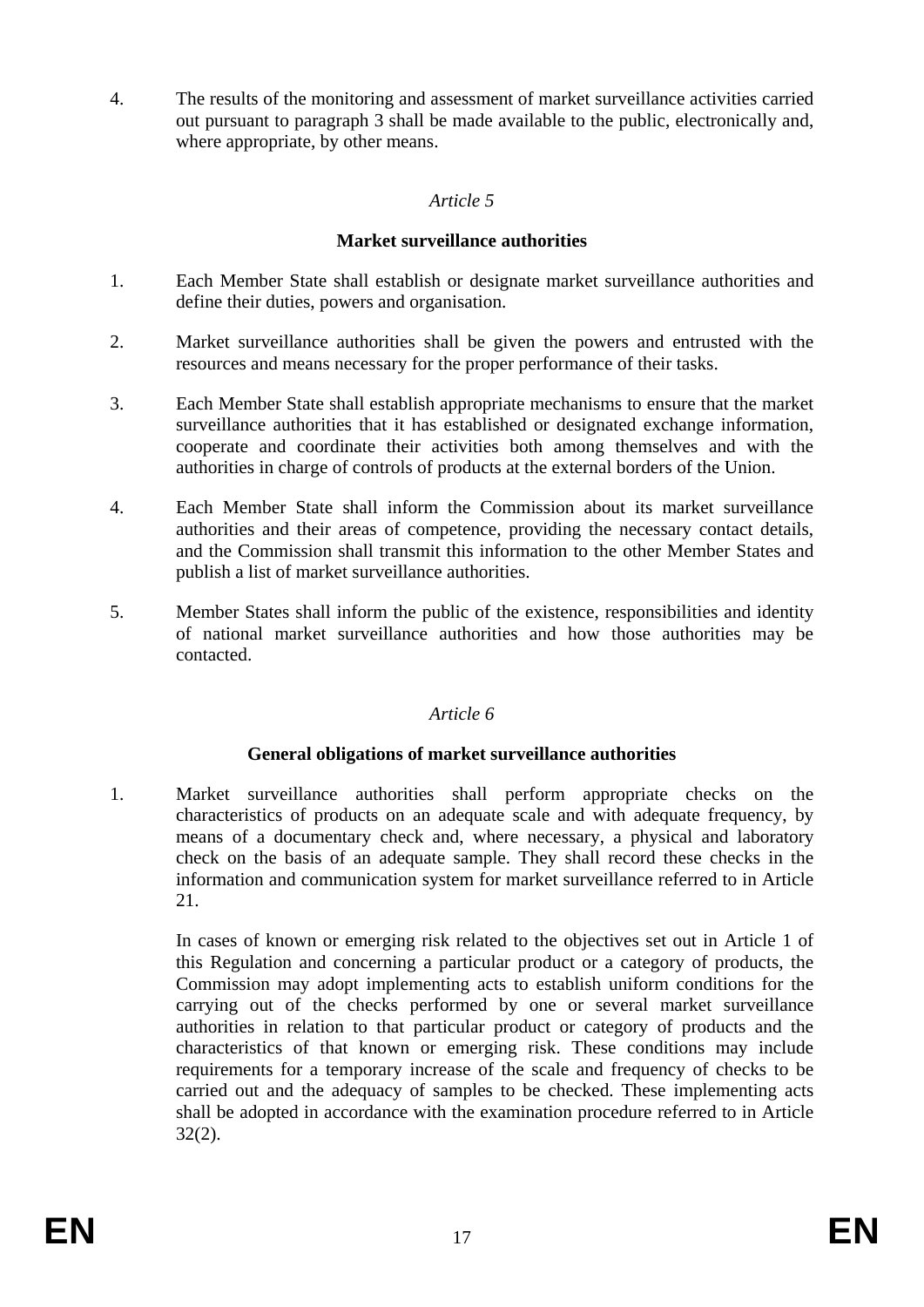2. Where appropriate, market surveillance authorities shall alert users in their territories within an adequate timeframe of products that those authorities have identified as presenting a risk.

They shall cooperate with economic operators to prevent or reduce risks caused by products made available by those operators. For this purpose, they shall encourage and promote voluntary action by economic operators including, where applicable, through the development of and adherence to codes of good practice.

- 3. Market surveillance authorities shall carry out their duties independently, impartially and without bias and shall fulfil their obligations under this Regulation; they shall exercise their powers in relation to economic operators in accordance with the principle of proportionality.
- 4. Where it is necessary and justified for carrying out their duties, market surveillance authorities may enter the premises of economic operators and take any necessary samples of products.
- 5. Market surveillance authorities shall:
	- (a) provide consumers and other interested parties with the opportunity to submit complaints on issues relating to product safety, market surveillance activities and risks arising in connection with products and follow up those complaints as appropriate;
	- (b) verify that corrective action has been taken;
	- (c) follow and keep up to date with developments in scientific and technical knowledge concerning the safety of products.
- 6. Adequate procedures shall be established and made known to the public to enable market surveillance authorities to fulfil these obligations.
- 7. Without prejudice to national legislation in the area of confidentiality, the safeguarding of confidentiality with regard to information received and collated by market surveillance authorities shall be ensured. Information exchanged between national market surveillance authorities and between them and the Commission on condition of confidentiality shall remain confidential unless the originating authority has agreed to its disclosure.
- 8. The protection of confidentiality shall not prevent the dissemination to market surveillance authorities of information necessary to ensure effective market surveillance.

## *Article 7*

#### **Market surveillance programmes**

1. Each Member State shall draw up a general market surveillance programme and shall review that programme, and update it if necessary, at least every four years. The programme shall cover market surveillance organisation and related activities and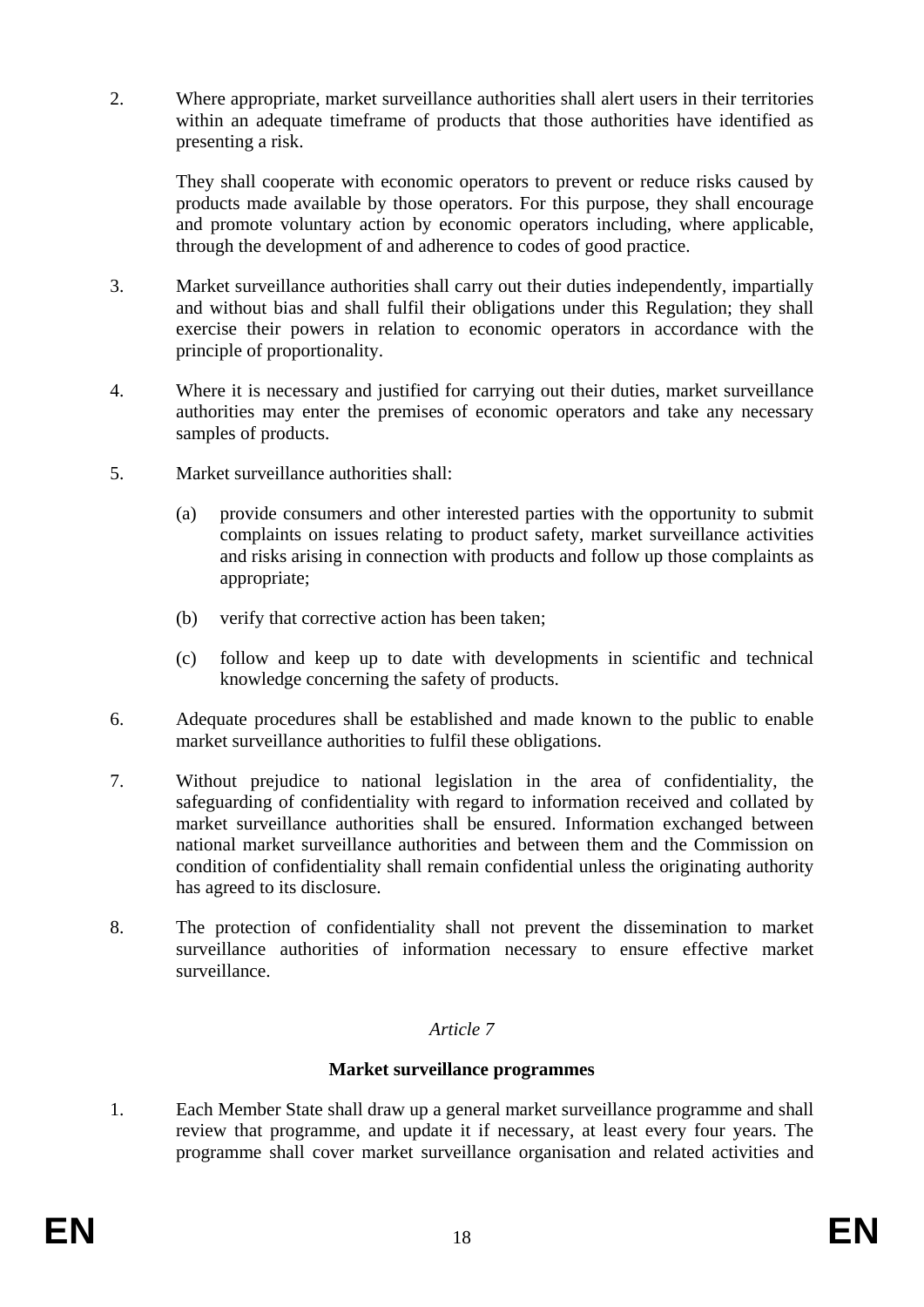take into account the specific needs of business generally, and SMEs in particular, when implementing Union harmonisation legislation and Regulation (EU) No [.../...] [on consumer product safety], and provide for guidance and assistance. It shall include the following:

- (a) the sectoral and geographical competence of the authorities designated under Article 5(1);
- (b) the financial resources, staff, technical and other means attributed to the authorities;
- (c) an indication of the priority areas of work of the different authorities;
- (d) the mechanisms of coordination among the different authorities and with customs authorities;
- (e) the participation of the authorities in the exchange of information under Chapter V;
- (f) the participation of the authorities in sectoral or project-oriented cooperation at Union level;
- (g) the means to fulfil the requirements of Article  $6(5)$ .
- 2. Each Member State shall draw up sector-specific programmes and shall review these programmes, and update them if necessary, every year. These programmes shall cover all sectors in which authorities conduct market surveillance activities.
- 3. The general and sector-specific programmes and their updates shall be communicated to the other Member States and the Commission and, subject to Article 6(6), shall be made accessible to the public electronically and, where appropriate, by other means.

## *Article 8*

## **General obligations of economic operators**

- 1. On request, economic operators and, where applicable, conformity assessment bodies, shall make available to market surveillance authorities any documentation and information that those authorities require for the purpose of carrying out their activities, in a language which can be easily understood by them.
- 2. Economic operators shall provide all necessary information to market surveillance authorities including information that enables the precise identification of the product and facilitates the tracing of the product.

# **CHAPTER III**

## **Control of products within the Union**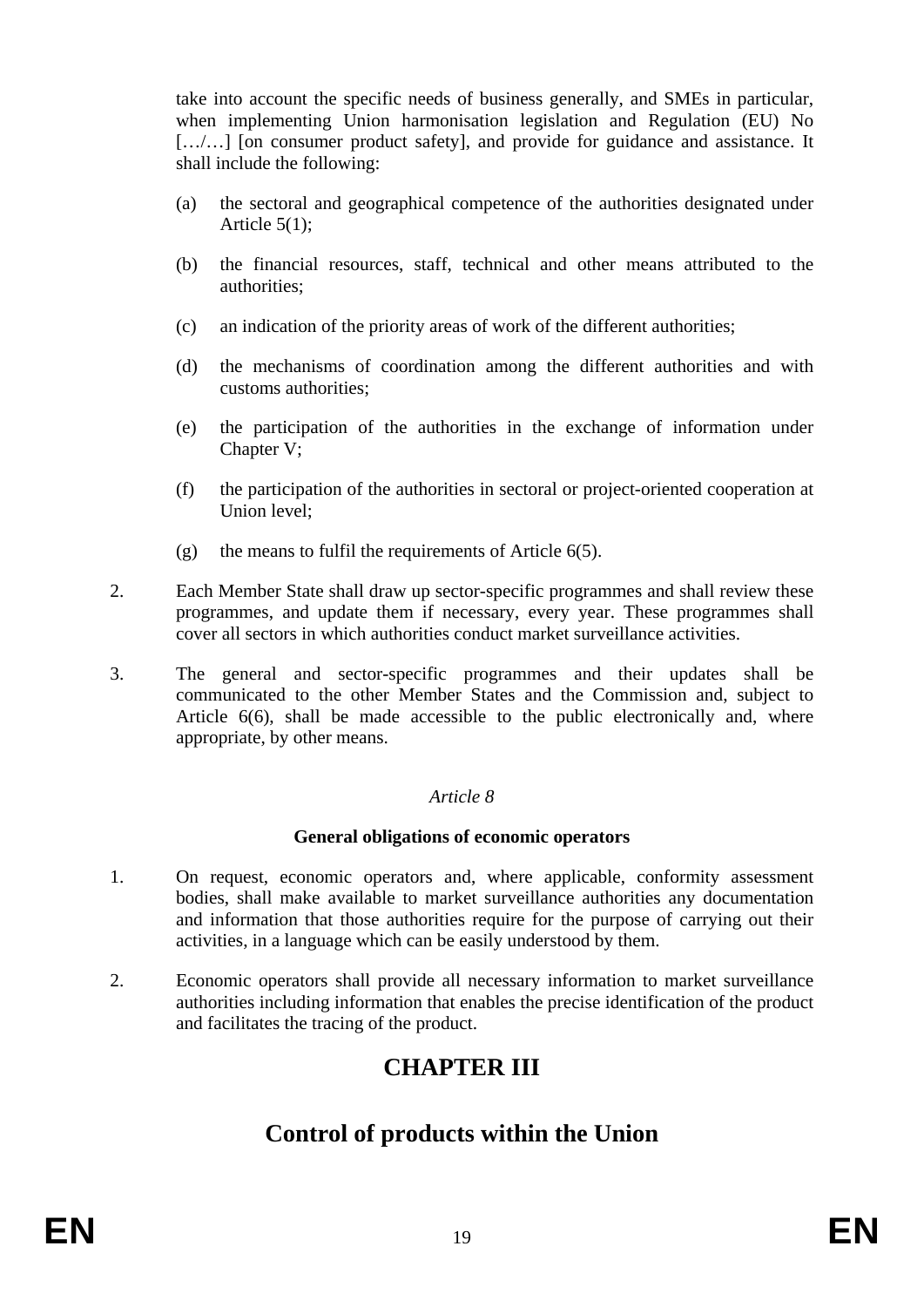## **Products presenting a risk**

1. Where, in the course of carrying out the checks referred to in Article 6(1) or as a result of information received, market surveillance authorities have sufficient reason to believe that a product that is placed or made available on the market or is used in the course of the provision of a service may present a risk, they shall carry out a risk assessment in relation to that product taking account of the considerations and criteria set out in Article 13.

Market surveillance authorities shall take due consideration of any readily available test result and risk assessment that has already been carried out or issued in relation to the product by an economic operator or any other person or authority including the authorities of other Member States.

- 2. In relation to a product that is subject to Union harmonisation legislation, formal non-compliance with that legislation shall give market surveillance authorities sufficient reason to believe that the product may present a risk in any of the following cases:
	- (a) the CE marking or other markings required by Union harmonisation legislation have not been affixed or have been affixed incorrectly;
	- (b) the EU declaration of conformity, where required, has not been drawn up or has been drawn up incorrectly;
	- (c) the technical documentation is incomplete or unavailable;
	- (d) the required labelling or instructions for use are incomplete or missing.

Regardless whether the risk assessment shows that the product in fact presents a risk, market surveillance authorities shall require the economic operator to rectify the formal non-compliance. If the economic operator fails to do so, market surveillance authorities shall ensure that the product is withdrawn or recalled.

3. Without prejudice to Article 10(4), where market surveillance authorities find that a product does present a risk they shall without delay specify the necessary corrective action to be taken by the relevant economic operator to address the risk within a specified period. Market surveillance authorities may recommend or agree with the relevant economic operator the corrective action to be taken.

The economic operator shall ensure that all necessary corrective action is taken in respect of all the products concerned that it has made available on the market throughout the Union.

The economic operator shall provide all necessary information to market surveillance authorities pursuant to Article 8, and in particular the following information:

- (a) a full description of the risk presented by the product;
- (b) a description of any corrective action undertaken to address the risk.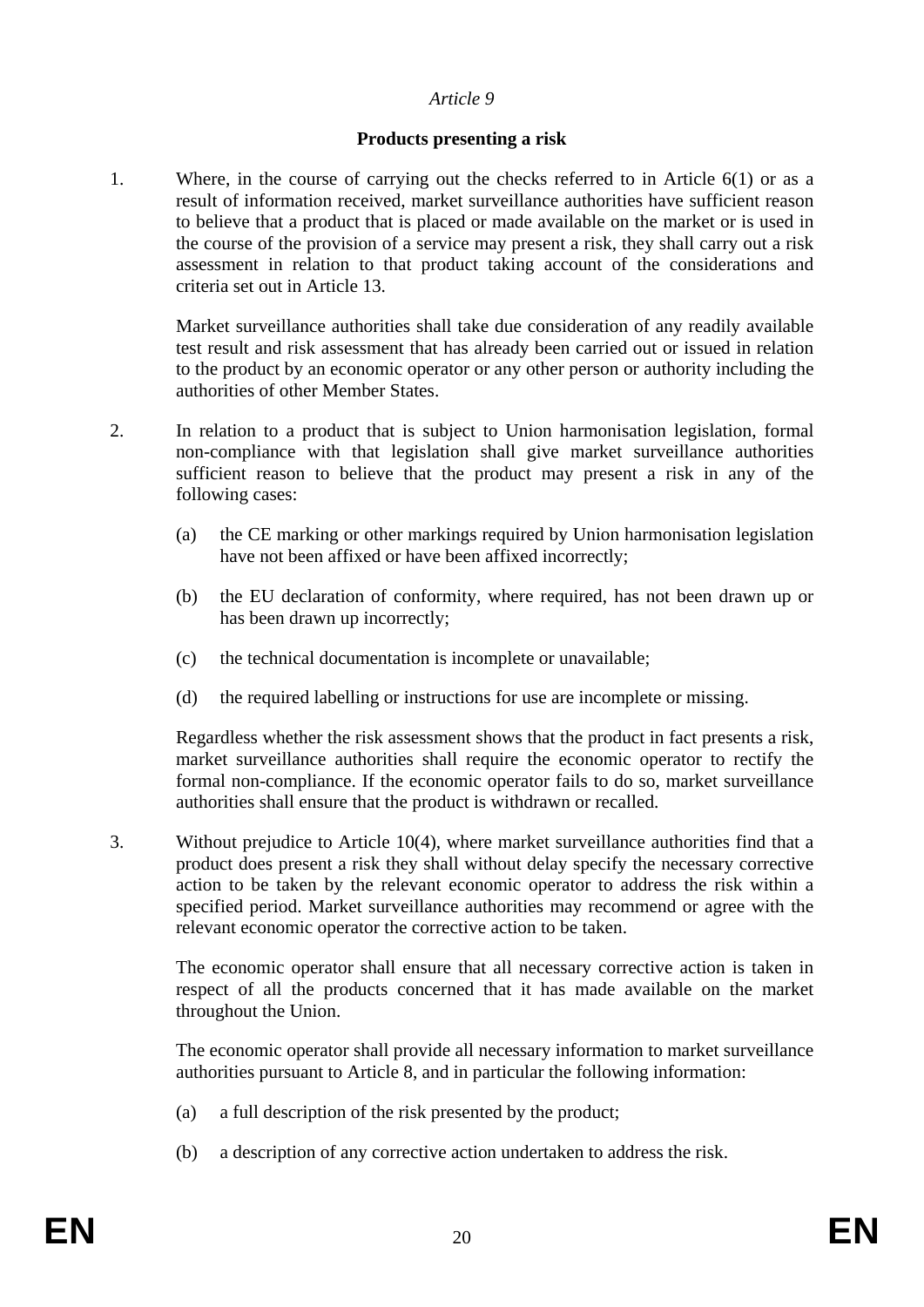Where possible, market surveillance authorities shall identify the manufacturer or importer of the product and take action in relation to that economic operator in addition to the distributor.

- 4. Corrective action to be taken by economic operators in relation to a product presenting a risk may include:
	- (a) in the case of a product subject to the requirements laid down in or pursuant to Union harmonisation legislation, taking the measures necessary to bring the product into compliance with those requirements;
	- (b) in the case of a product that is liable to present a risk only in certain conditions or only to certain persons and where such risk is not addressed by requirements of Union harmonisation legislation:
		- (i) affixing to the product suitable, clearly worded, easily comprehensible warnings of the risks it may present, in the official language or languages of the Member State in which the product is made available on the market ;
		- (ii) making the marketing of the product subject to prior conditions;
		- (iii) alerting the persons at risk to the risk, in good time and in an appropriate form, including by publication of special warnings;
	- (c) in the case of a product that may present a serious risk, temporarily preventing the product from being placed or made available on the market pending a risk assessment;
	- (d) in the case of a product that presents a serious risk:
		- (i) preventing the product from being placed or made available on the market;
		- (ii) withdrawing or recalling the product and alerting the public to the risk presented;
		- (iii) destroying the product or otherwise rendering it inoperable.
- 5. The Commission may adopt implementing acts establishing the modalities for the provision of information in accordance with the third subparagraph of paragraph 3, while ensuring the effectiveness and proper functioning of the system. These implementing acts shall be adopted in accordance with the examination procedure referred to in Article 32(2).

## *Article 10*

#### **Measures taken by market surveillance authorities**

1. Where the identity of the relevant economic operator cannot be ascertained by the market surveillance authorities or where an economic operator has not taken the necessary corrective action pursuant to Article 9(3) within the period specified,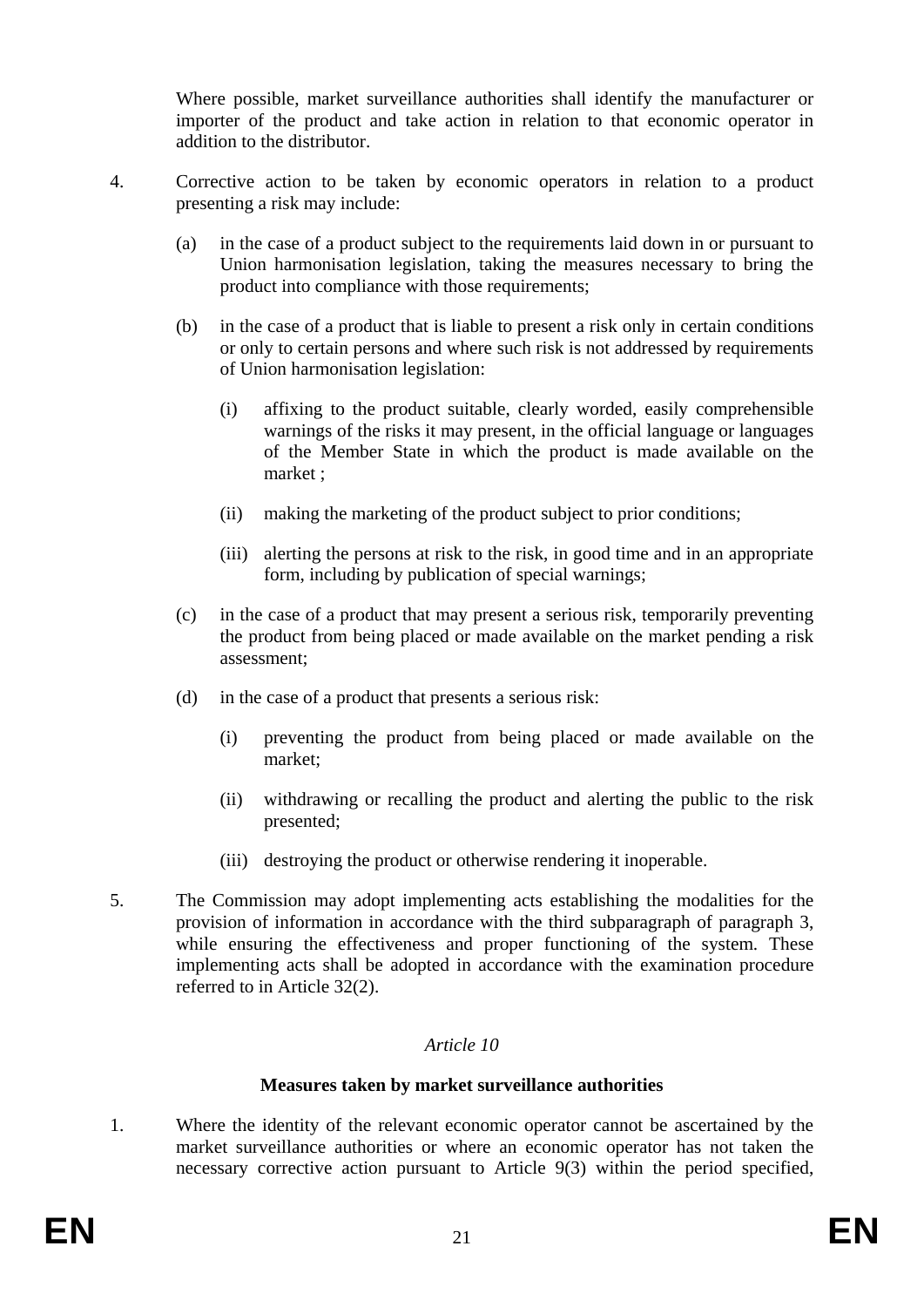market surveillance authorities shall take all necessary measures to deal with the risk presented by the product.

2. For the purpose of paragraph 1, market surveillance authorities may oblige the relevant economic operators to take, inter alia, any of the corrective action referred to in Article 9(4) or take such measures themselves, as appropriate.

Market surveillance authorities may destroy or otherwise render inoperable a product presenting a risk where they deem it necessary and proportionate. They may require the relevant economic operator to bear the cost of such action.

The first subparagraph shall not prevent Member States from enabling market surveillance authorities to take other, supplementary measures.

- 3. Prior to taking any measure under paragraph 1 in relation to an economic operator who has failed to take the necessary corrective action, market surveillance authorities shall allow him at least 10 days within which to be heard.
- 4. Where market surveillance authorities consider that a product presents a serious risk, they shall take all necessary measures and may do so without first requiring the economic operator to take corrective action pursuant to Article 9(3) and without giving the operator the opportunity to be heard beforehand. In such cases the economic operator shall be heard as soon as practicable.
- 5. Any measure taken pursuant to paragraphs 1 or 4 shall:
	- (a) be communicated without delay to the economic operator together with information about the remedies available under the law of the Member State concerned;
	- (b) state the exact grounds on which it is based;
	- (c) be lifted without delay where the economic operator has demonstrated that he has taken the required action.

For the purposes of point (a) of the first subparagraph, where the economic operator to whom the measure has been communicated is not the economic operator concerned, the manufacturer located within the Union or the importer shall be informed of the measure, provided market surveillance authorities know his identity.

- 6. Market surveillance authorities shall publish information about product identification, the nature of a risk and the measures taken to prevent, reduce or eliminate that risk on a dedicated website to the fullest extent necessary to protect the interests of users of products in the Union. This information shall not be published where it is imperative to observe confidentiality in order to protect commercial secrets, preserve personal data pursuant to national and Union legislation or avoid undermining monitoring and investigation activities.
- 7. Any measure taken in accordance with paragraphs 1 or 4 shall be subject to legal remedies, including recourse to the competent national courts.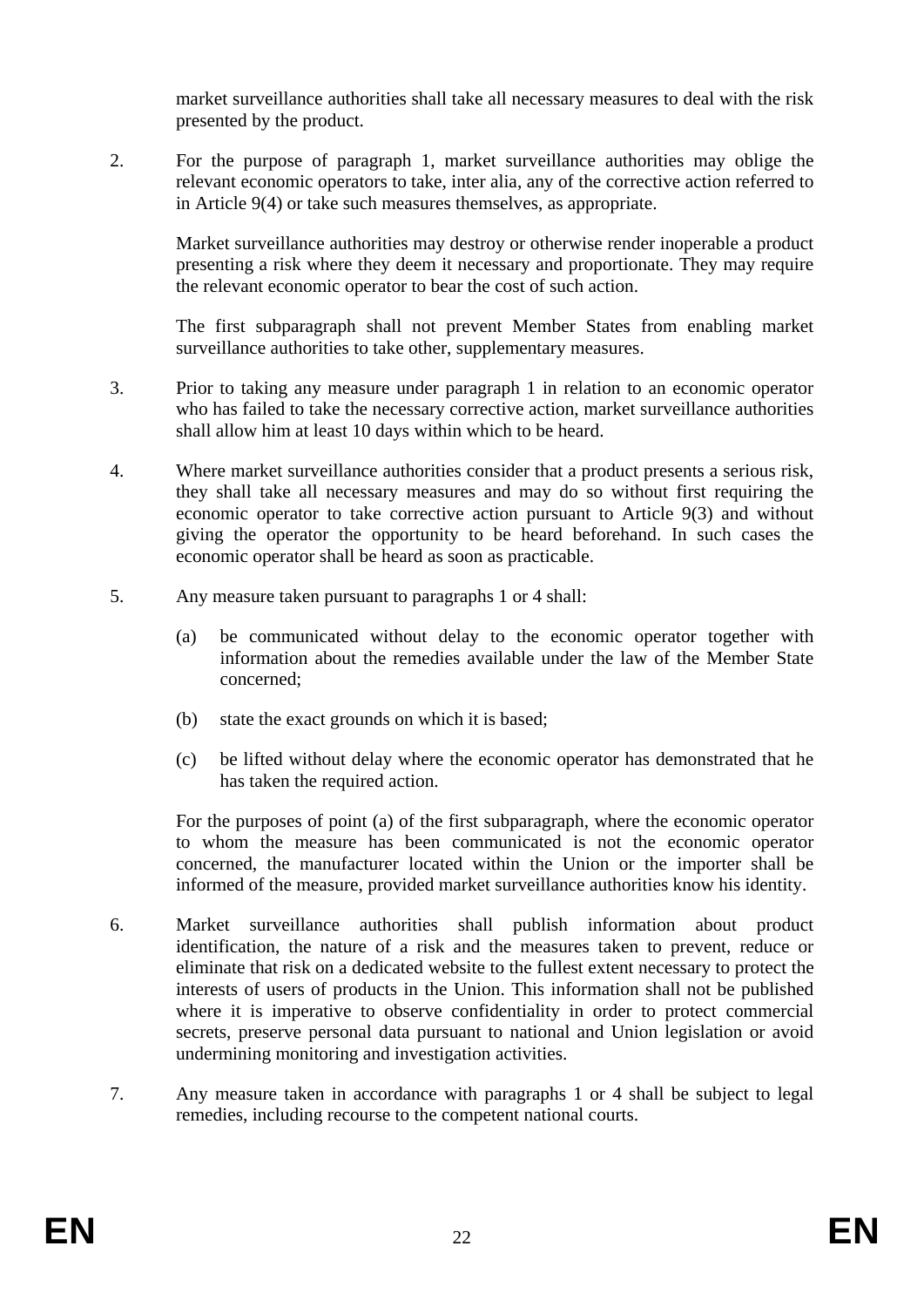8. Market surveillance authorities may charge fees on economic operators which wholly or partly cover the costs of their activities, including testing carried out for the risk assessment, where they take measures in accordance with paragraphs 1 or 4.

## *Article 11*

### **Union assessment for products controlled within the Union and subject to harmonisation legislation**

- 1. Within 60 days of communication by the Commission to the Member States, pursuant to Article 20(4), of measures taken pursuant to paragraphs 1 or 4 of Article 10 by the original notifying Member State, a Member State may object to those measures where they relate to a product subject to Union harmonisation legislation. The Member State shall state its reasons for objecting, indicate any difference in its assessment of the risk presented by the product and mention any special circumstances and any additional information relating to the product in question.
- 2. If no objection is raised by a Member State pursuant to paragraph 1 and the Commission does not consider that the national measures are contrary to Union legislation, the measures taken by the original notifying Member State shall be deemed justified and each Member State shall ensure that restrictive measures are taken without delay in respect of the product concerned.
- 3. Where an objection is raised by a Member State pursuant to paragraph 1 or the Commission considers that the national measures may be contrary to Union legislation, the Commission shall without delay enter into consultation with the relevant economic operator(s) and shall evaluate the national measures, taking account of all available scientific or technical evidence.
- 4. On the basis of the results of the evaluation conducted pursuant to paragraph 3, the Commission may decide by implementing acts whether the national measures are justified and similar measures should be taken by all Member States that have not already done so. In this case, it shall address the decision to the Member States concerned and immediately communicate it to all Member States and the relevant economic operator or operators.
- 5. If the Commission decides that the national measures are justified, each Member State shall take the necessary restrictive measures without delay. If it decides that the national measure is not justified, the original notifying Member State and any other Member State that has taken a similar measure shall withdraw the measure and the notification made under the rapid information exchange system pursuant to Article 20.
- 6. Where a national measure is considered justified and the product is found not to be in compliance with Union harmonisation legislation because of shortcomings in the relevant harmonised standards, the Commission shall inform the relevant European standardisation organisation and may make an appropriate request pursuant to Article 11 of Regulation (EU) No 1025/2012.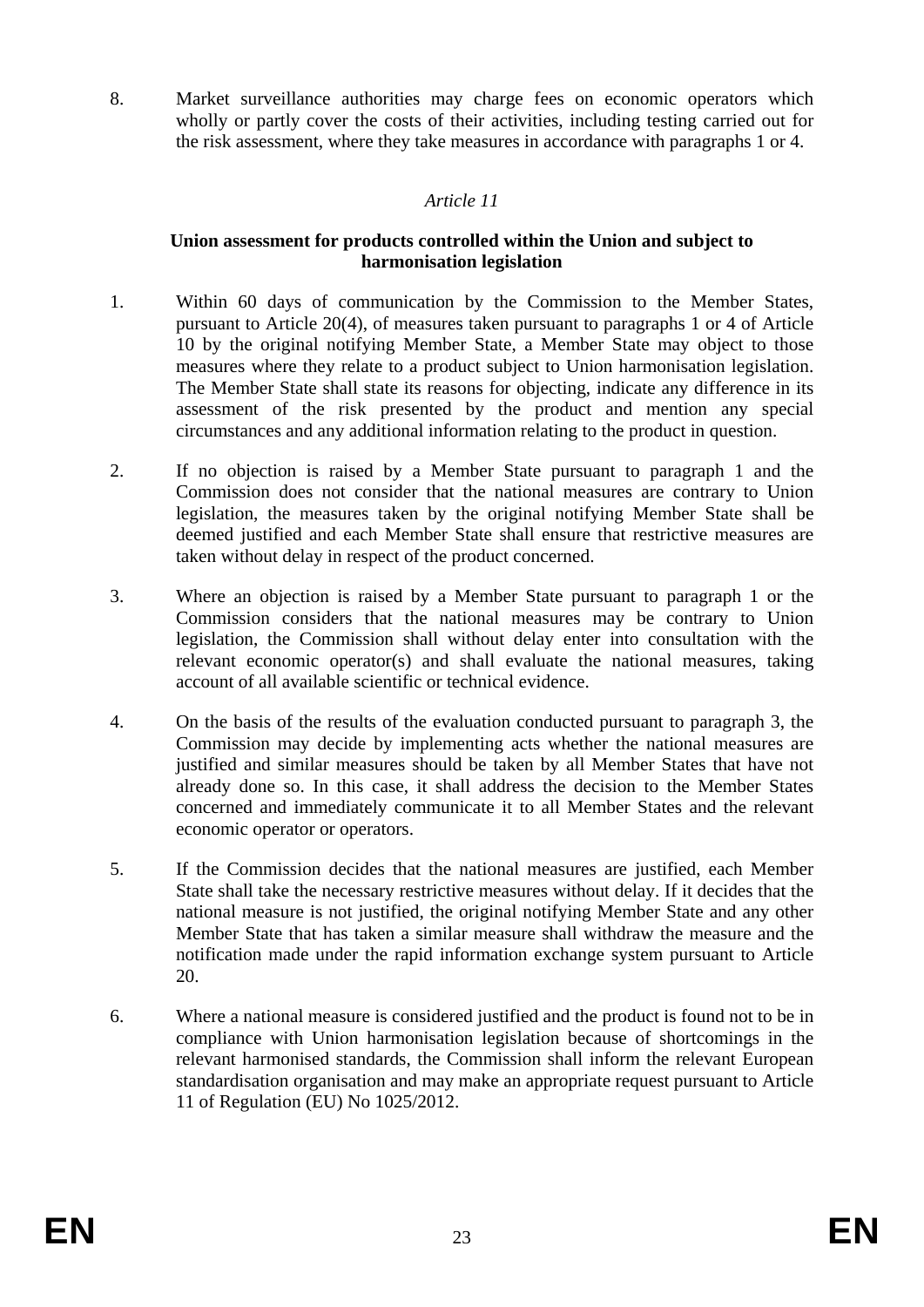#### **Union action against products presenting a serious risk**

1. Where it is evident that a product, or a specific category or group of products, when used in accordance with the product's intended purpose or under conditions which can be reasonably foreseeable, presents a serious risk the Commission may, by means of implementing acts, take any appropriate measures depending on the gravity of the situation, including measures prohibiting, suspending or restricting the placing or making available on the market of such products or laying down special conditions for their marketing, in order to ensure a high level of protection of the public interest, provided that the risk cannot be contained satisfactorily by means of measures taken by the Member State(s) concerned or by any other procedure under Union legislation. By those implementing acts, the Commission may lay down the appropriate control measures to be taken by Member States to ensure their effective implementation.

The implementing acts referred to in the first subparagraph shall be adopted in accordance with the examination procedure referred to in Article 32(2).

On duly justified imperative grounds of urgency relating to the health and safety of persons in general, health and safety in the workplace, consumer protection, the environment and public security and other public interests, the Commission shall adopt immediately applicable implementing acts in accordance with the procedure referred to in Article 32(3).

- 2. For products and risks subject to Regulation (EC) No 1907/2006, a decision taken by the Commission pursuant to paragraph 1 of this Article shall be valid for up to two years and may be extended for additional periods of up to two years. Such a decision shall be without prejudice to procedures provided in that Regulation.
- 3. The exportation from the Union of a product that has been prohibited to be placed or made available on the Union market pursuant to a measure adopted in accordance with paragraph 1 shall be prohibited, unless the measure expressly so permits.
- 4. Any Member State may submit a substantiated request to the Commission to examine the need for the adoption of a measure referred to in paragraph 1.

## *Article 13*

#### **Risk assessment**

1. Risk assessment shall be based on available scientific or technical evidence.

For products subject to Regulation (EC) No 1907/2006, risk assessment shall be carried out as appropriate in accordance with the relevant parts of Annex I to that Regulation.

2. In the context of the risk assessment, market surveillance authorities shall take into account the extent to which the product complies with the following: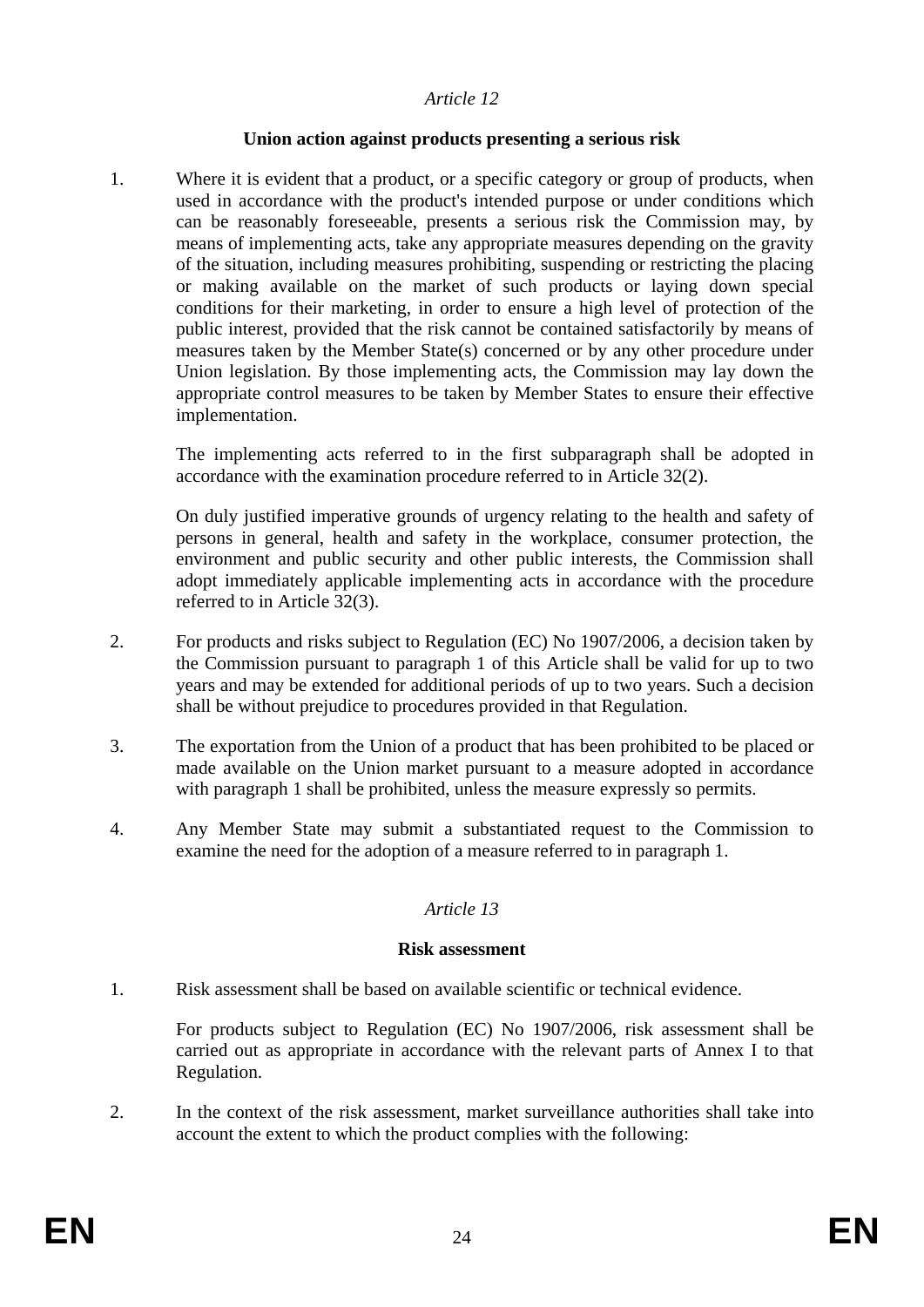- (a) any requirements laid down in or pursuant to Union harmonisation legislation that apply to the product and relate to the potential risk under consideration, taking full account of test reports or certificates attesting conformity and issued by a conformity assessment body;
- (b) in the absence of requirements laid down in or pursuant to Union harmonisation legislation, specific rules laying down health and safety requirements for such products in the national law of the Member State where it is made available on the market, provided that such rules are in accordance with Union law;
- (c) any European standards the references of which have been published in the *Official Journal of the European Union*.
- 3. Compliance with the criteria referred to in points (a), (b) and (c) of paragraph 2 shall raise a presumption that the product adequately safeguards the public interests to which those criteria relate. However, this shall not prevent market surveillance authorities from taking action under this Regulation where there is new evidence that, despite such conformity or compliance, the product presents a risk.
- 4. The feasibility of obtaining higher levels of protection of the public interest concerned and the availability of other products presenting a lesser risk shall not be a reason to consider that a product presents a risk.

# **CHAPTER IV**

# **Control of products entering the Union**

## *Article 14*

## **Checks and suspension of release**

- 1. The authorities of the Member States in charge of the control of products at the external borders of the Union shall have the powers and resources necessary for the proper performance of their tasks. They shall carry out appropriate documentary and, where necessary, physical and laboratory checks on products before those products are released for free circulation.
- 2. Where more than one authority is responsible for market surveillance or external border controls in a Member State, those authorities shall cooperate with each other, by sharing information relevant to their functions.
- 3. Subject to Article 17, the authorities in charge of external border controls shall suspend release of a product for free circulation on the Union market when, in the course of the checks referred to in paragraph 1, they have reason to believe that the product may present a risk.

In relation to a product which must comply with Union harmonisation legislation when it is released for free circulation, formal non-compliance with that legislation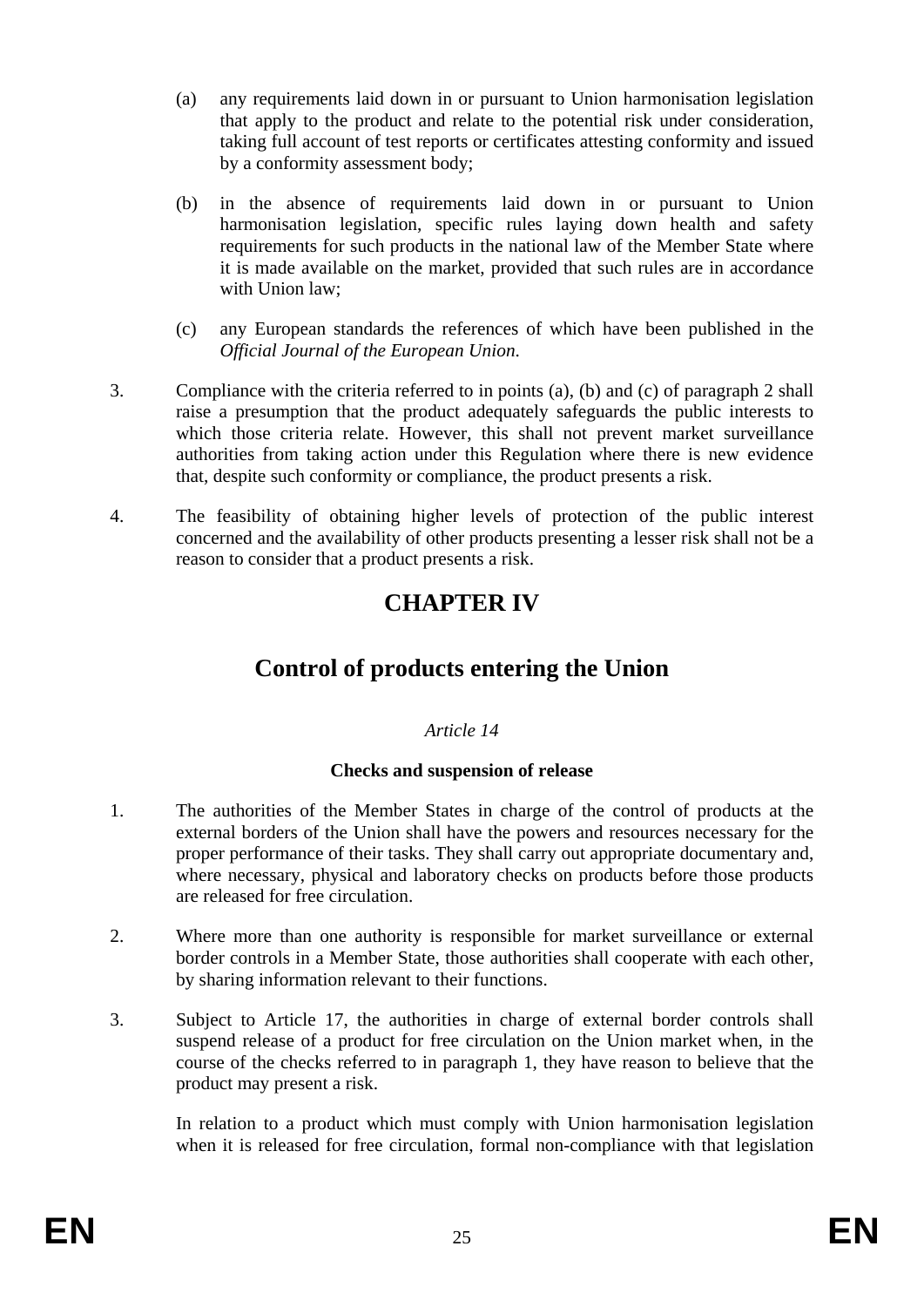shall give the authorities of Member States sufficient reason to believe that the product may present a risk in any of the following cases:

- (a) is not accompanied by the documentation required by the legislation;
- (b) is not marked or labelled in accordance with that legislation;
- (c) bears a CE marking or other marking required by Union harmonisation legislation which has been affixed in a false or misleading manner.
- 4. The authorities in charge of external border controls shall immediately notify the market surveillance authorities of any suspension under paragraph 3.
- 5. In the case of perishable products, the authorities in charge of external border controls shall, as far as possible, seek to ensure that any requirements they may impose with regard to the storage of products or the parking of vehicles used for transport are not incompatible with the preservation of those products.
- 6. Where, in relation to products that are not declared for free circulation, the authorities in charge of external border controls have reason to believe that those products present a risk, they shall transmit all relevant information to the authorities in charge of external border controls in the Member State of final destination.

## *Article 15*

#### **Release**

- 1. A product the release of which has been suspended by the authorities in charge of external border controls pursuant to Article 14 shall be released if, within three working days of the suspension of release, those authorities have not been requested by the market surveillance authorities to continue the suspension or they have been informed by the market surveillance authorities that the product does not present a risk, and provided that all the other requirements and formalities pertaining to such release have been fulfilled.
- 2. If the market surveillance authorities conclude that a product the release of which was suspended due to formal non-compliance in accordance with the second subparagraph of paragraph 3 of Article 14 does not in fact present a risk, the economic operator shall nevertheless rectify the formal non-compliance before the product is released.
- 3. Compliance with the requirements of any Union harmonisation legislation that apply to the product upon its release which relate to the potential risk under consideration, taking full account of test reports or certificates attesting conformity and issued by a conformity assessment body, shall raise a presumption on the part of market surveillance authorities that the product does not present a risk. However, this shall not prevent those authorities from instructing the authorities in charge of external border controls not to release the product where there is evidence that, despite such compliance, the product does in fact present a risk.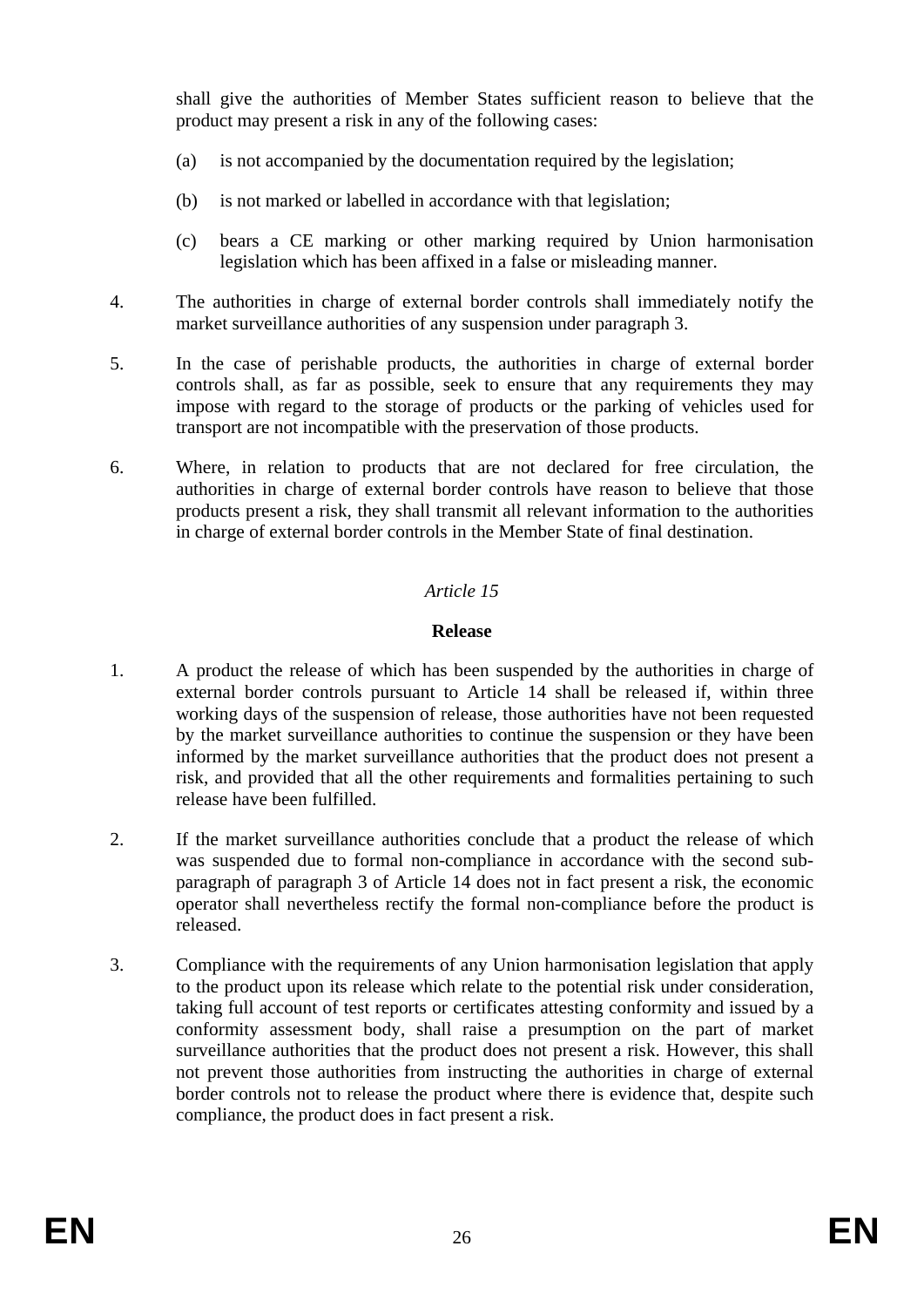#### **Refusal to release**

1. Where the market surveillance authorities conclude that a product does present a risk, they shall instruct the authorities in charge of external border controls not to release the product for free circulation and to include the following endorsement on the commercial invoice accompanying the product and on any other relevant accompanying document:

"Product presents a risk — release for free circulation not authorised — Regulation (EU) No XXX/XXXX".

- 2. Where that product is subsequently declared for a customs procedure other than release for free circulation and provided that the market surveillance authorities do not object, the endorsement set out in paragraph 1 shall also be included, under the conditions set out in paragraph 1, on the documents used in connection with that procedure.
- 3. Market surveillance authorities or the authorities in charge of external border controls, as the case may be, may destroy or otherwise render inoperable a product presenting a risk where they deem it necessary and proportionate. The cost of such action shall be borne by the person declaring the product for free circulation.
- 4. Market surveillance authorities shall provide the authorities in charge of external border controls with information on product categories in which a risk has been identified pursuant to paragraph 1.
- 5. Any measure taken in accordance with paragraphs 1 or 3 shall be subject to legal remedies, including recourse to the competent national courts.
- 6. Market surveillance authorities may charge fees which wholly or partly cover the costs of their activities, including testing carried out for the risk assessment, where they take measures in accordance with paragraph 1.

## *Article 17*

#### **Personal imports**

- 1. Where a product enters the Union accompanied by, and in the physical possession of, a natural person and reasonably appears to be destined for the personal use of that person, its release shall not be suspended pursuant to Article 14(3) except where the use of the product can endanger the health and life of persons, animals or plants.
- 2. A product shall be deemed to be destined for the personal use of a natural person bringing it into the Union if it is of an occasional nature and exclusively intended for use by that person or his family and does not by its nature or quantity indicate any commercial intent.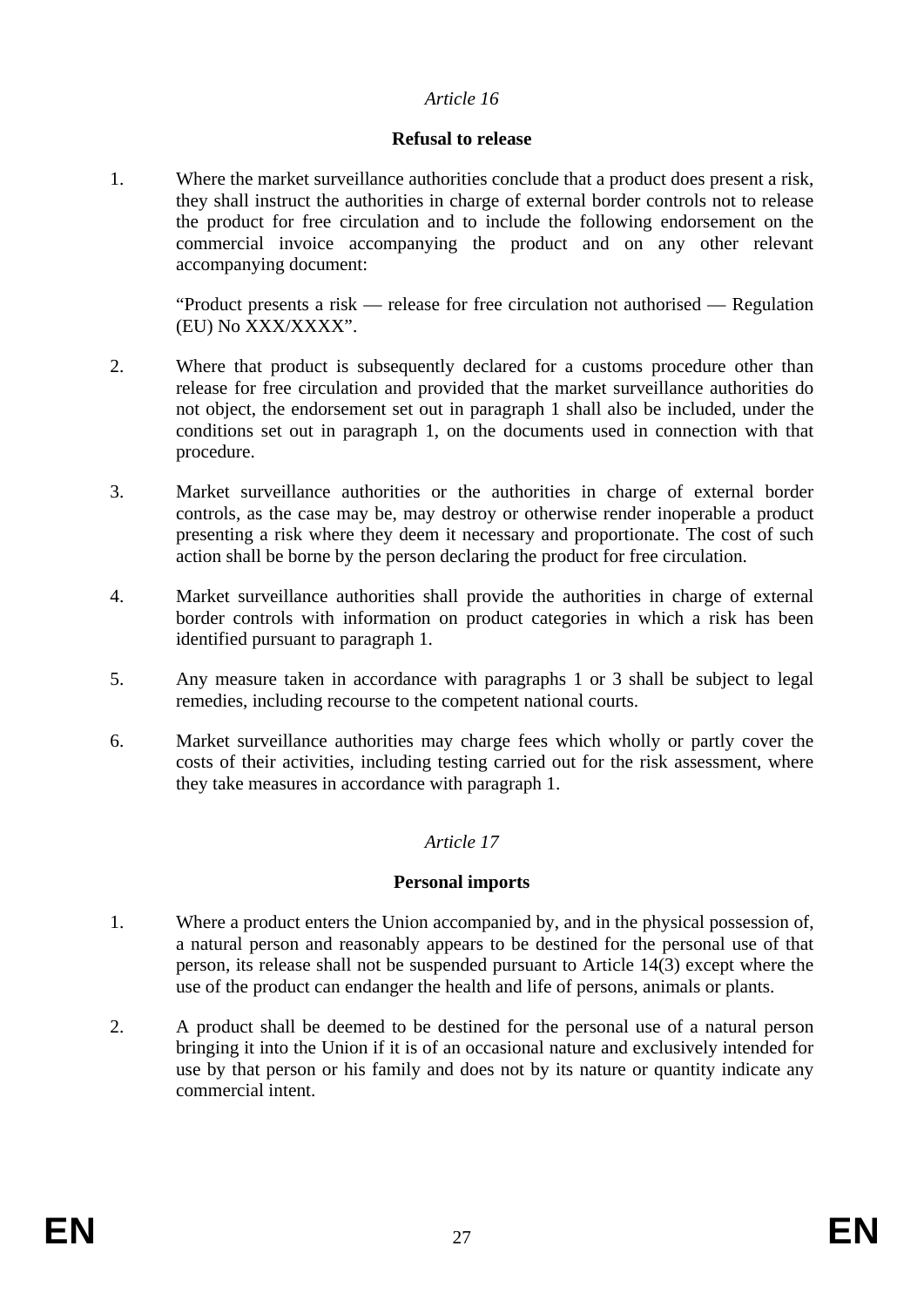#### **Union assessment for products entering the Union and subject to harmonisation legislation**

- 1. Within 60 days of communication by the Commission to the Member States, pursuant to Article 20(4), of any refusal to release a product for free circulation by the original notifying Member State, a Member State may object to that refusal where it relates to a product subject to Union harmonisation legislation. The Member State shall state its reasons for objecting, indicate any difference in its assessment of the risk presented by the product and mention any special circumstances and any additional information relating to the product in question.
- 2. If no objection is raised by a Member State under paragraph 1 and the Commission does not consider that the national measures are contrary to Union legislation, the refusal by the original notifying Member State shall be deemed justified and each Member State shall ensure that restrictive measures are taken without delay in respect of the product concerned.
- 3. Where an objection is raised by a Member State under paragraph 1 or the Commission considers that the refusal may be contrary to Union legislation, the Commission shall without delay enter into consultation with the relevant economic operator(s) and shall evaluate the refusal, taking account of all available scientific or technical evidence.
- 4. On the basis of the results of the evaluation conducted pursuant to paragraph 3, the Commission may decide by implementing acts whether the refusal is justified and similar action should be taken by all Member States that have not already done so. In this case, it shall address the decision to the Member States concerned and immediately communicate it to all Member States and the relevant economic operator or operators.
- 5. If the Commission decides that the refusal is justified, each Member State shall take the necessary restrictive measures without delay. If it decides that the refusal is not justified, the original notifying Member State and any other Member State that has taken a similar measure shall withdraw it and the notification made under RAPEX pursuant to Article 20.
- 6. Where a refusal is considered justified and the product is found not to be in compliance with Union harmonisation legislation because of shortcomings in the relevant harmonised standards, the Commission shall inform the relevant European standardisation organisation and may make an appropriate request pursuant to Article 11 of Regulation (EU) No. 1025/2012.

## **CHAPTER V**

# **Exchange of information**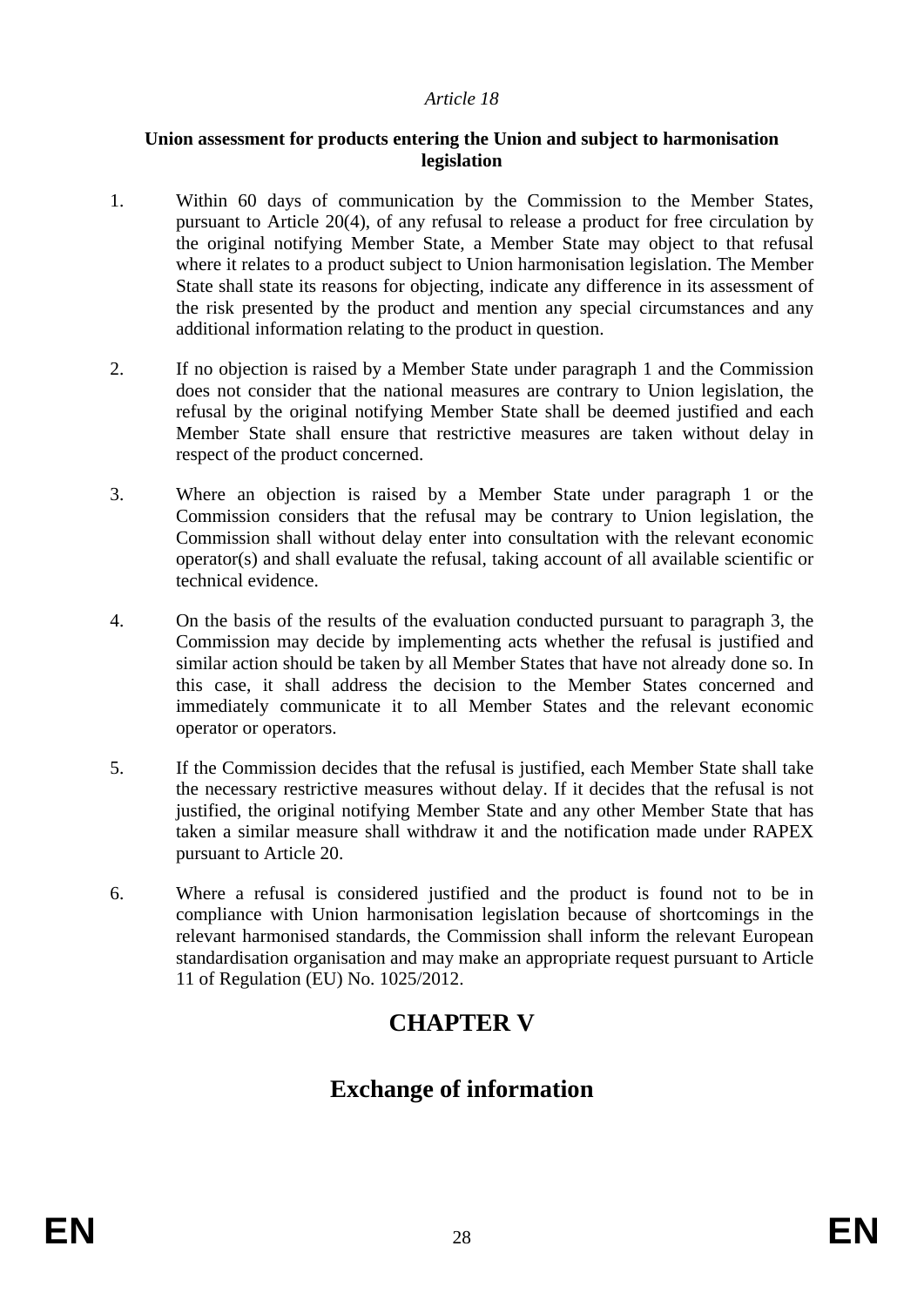## **Union Rapid Information Exchange System - RAPEX**

- 1. The Commission shall maintain the system for rapid exchange of information (RAPEX). Member States shall use RAPEX for exchanging information about products presenting a risk in accordance with this Regulation.
- 2. Each Member State shall designate a single contact point for RAPEX.
- 3. The Commission may, by means of implementing acts, prescribe the modalities and procedures for the exchange of information through RAPEX. Those implementing acts shall be adopted in accordance with the examination procedure referred to in Article 32(2).
- 4. Participation in RAPEX shall be open to applicant countries, third countries or international organisations within the framework of and in accordance with agreements between the Union and those countries or organisations. Any such agreements shall be based on reciprocity and include provisions on confidentiality corresponding to those applicable in the Union.

### *Article 20*

### **Notification through RAPEX of products presenting a risk**

- 1. The RAPEX contact point shall immediately notify to the Commission information on any of the following:
	- (a) any corrective action taken by economic operators pursuant to Article 9(3);
	- (b) any measure taken by market surveillance authorities pursuant to Article 10(1) or (4), unless it concerns a product subject to a notification pursuant to point  $(a)$ :
	- (c) any refusal to release a product for free circulation pursuant to Article 16.

The first subparagraph shall not apply where the RAPEX contact point has reason to believe that the effects of the risk presented by a product do not go beyond the territory of its Member State.

The RAPEX contact point shall inform the Commission without delay of any relevant update, modification or withdrawal of the corrective action or measures referred to in the first subparagraph.

- 2. The information provided in accordance with paragraph 1 shall include all available details relating to the risk and at least the following information:
	- (a) the nature and level of the risk, including a summary of the results of the risk assessment;
	- (b) the nature of any non-compliance with Union harmonisation legislation;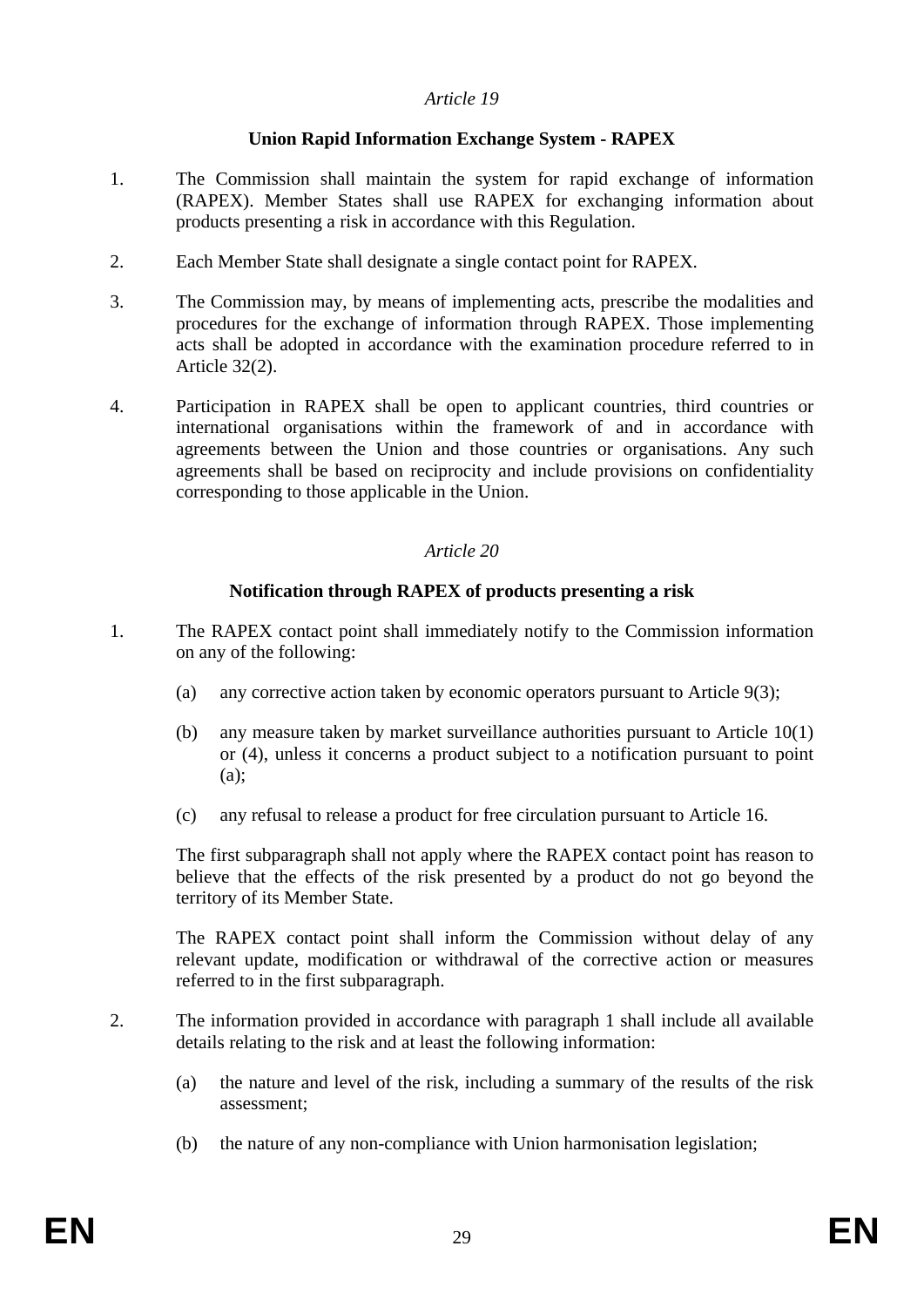- (c) the data necessary to identify the product;
- (d) the origin and the supply chain of the product;
- (e) the date on which the measure or corrective action was taken and its duration;
- (f) the nature of the measure or corrective action taken and whether voluntary, approved, required;
- (g) whether the economic operator has been given the opportunity to be heard.

The information referred to in the first subparagraph shall be transmitted using the standard notification form made available by the Commission in the RAPEX system.

- 3. Where a notification relates to a product found not to comply with Union harmonisation legislation, the information provided shall also indicate whether the non-compliance is due to any of the following:
	- (a) the failure of the product to satisfy the requirements of the applicable legislation;
	- (b) shortcomings in the harmonised standards referred to in that legislation which confer a presumption of conformity with those requirements.

Where a measure or corrective action referred to in paragraph 1 relates to a product that has undergone conformity assessment by a notified body, the market surveillance authorities shall ensure that the relevant notified body is informed of the corrective action or measures taken.

- 4. On receiving a notification, the Commission shall communicate it to the other Member States. If the notification does not satisfy the requirements set out in paragraphs 1, 2 and 3, the Commission may suspend it.
- 5. The Member States shall immediately inform the Commission of the action or measures taken following receipt of a notification and shall provide any supplementary information, including the results of any tests or analyses carried out or possible differences in views. The Commission shall immediately transmit this information to other Member States.

## *Article 21*

## **Information and communication system for market surveillance**

- 1. The Commission shall maintain an information and communication system for market surveillance (ICSMS) for the collection and structured storage of information on issues relating to market surveillance, in particular the following information:
	- (a) market surveillance authorities and their areas of competence;
	- (b) market surveillance programmes;
	- (c) the monitoring, review and assessment of market surveillance activities;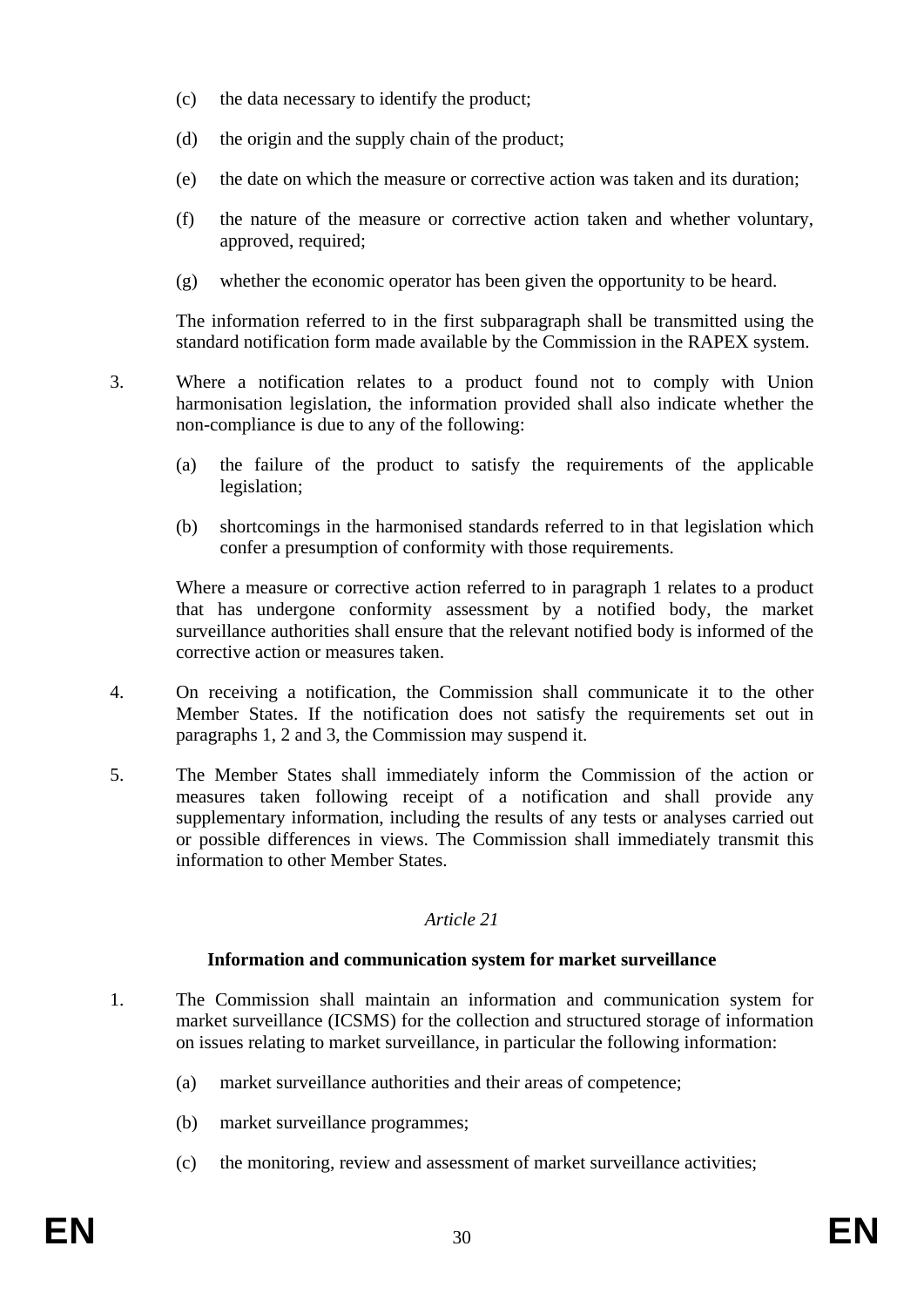- (d) complaints or reports about issues relating to risks arising from products;
- (e) any non-compliance with Union harmonisation legislation other than measures or corrective action notified under RAPEX in accordance with Article 20;
- (f) any objection raised by a Member State in accordance with Articles 11(1) or 18(1) and the follow-up.

ICSMS shall contain a record of references to the notifications of measures or corrective action made under RAPEX in accordance with Article 20.

ICSMS may also be made available, where necessary or appropriate, for use by the authorities in charge of controls at the external borders.

- 2. For the purposes of paragraph 1, Member States shall enter into ICSMS any information at their disposal and not already notified under Article 20 about products presenting a risk regarding, in particular, the identification of risks, results of testing carried out, restrictive measures taken, contacts with the economic operators concerned and justification for action or inaction.
- 3. Market surveillance authorities shall recognise the validity and make use of test reports prepared by or for their counterparts in other Member States and entered into ICSMS.

## *Article 22*

### **International exchange of confidential information**

The Commission and Member States may exchange confidential information, including information exchanged through RAPEX, with regulatory authorities of third countries or international organisations with which the Commission and the Member State or group of Member States have concluded bilateral or multilateral confidentiality arrangements based on reciprocity.

## **CHAPTER VI**

## **Cooperation**

## *Article 23*

#### **Mutual assistance**

1. There shall be efficient cooperation and exchange of information among the market surveillance authorities of the Member States, among the different authorities within each Member State and between market surveillance authorities and the Commission and the relevant Union agencies regarding market surveillance programmes and all issues relating to products presenting a risk.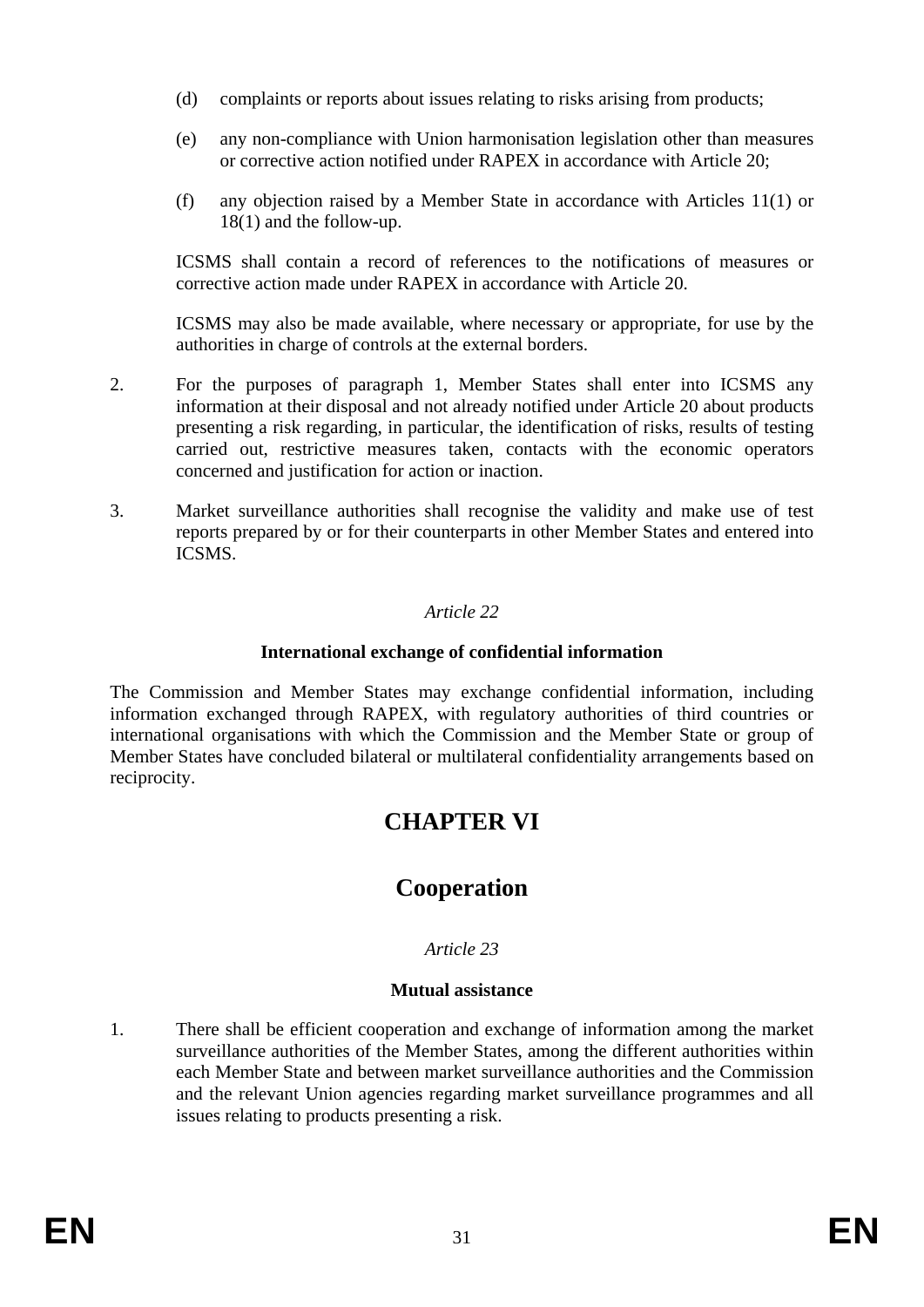2. Market surveillance authorities shall, on receipt of a duly motivated request from a market surveillance authority in another Member State, provide any relevant information or documentation and carry out checks, inspections or investigations and report on them and on any follow-up action taken to the requesting authority.

The information, documentation and reporting referred to in the first subparagraph shall be used only in respect of the matter for which it was requested and shall be processed as quickly as possible, by electronic means.

## *Article 24*

## **Cooperation with the competent authorities of third countries**

- 1. Market surveillance authorities may cooperate with the competent authorities of third countries with a view to exchanging information and technical support, promoting and facilitating access to Union information exchange systems including the RAPEX system in accordance with Article 19(4), and promoting activities relating to conformity assessment and market surveillance.
- 2. Cooperation with the competent authorities of third countries shall take the form of, inter alia, the types of activities referred to in Article 27. Member States shall ensure that their competent authorities participate in those activities.

## *Article 25*

## **European Market Surveillance Forum**

- 1. A European Market Surveillance Forum (EMSF) is established.
- 2. Each Member State shall be represented in meetings of the EMSF by a person or persons selected by the Member State having the particular knowledge and experience required in accordance with the subject matter of the meeting in question.
- 3. The EMSF shall meet at regular intervals and, where necessary, at the request of the Commission or a Member State.
- 4. The EMSF shall use its best endeavours to reach consensus. If consensus cannot be reached, the EMSF shall adopt its position by a simple majority of its members. Members may request that their positions and the grounds on which they are based are officially recorded.
- 5. The EMSF may invite experts and other third parties to attend meetings or provide written contributions.
- 6. The EMSF may establish standing or temporary sub-groups which shall include the administrative cooperation groups for market surveillance set up for the implementation of Union harmonisation legislation. Organisations representing the interests of industry, small and medium-sized enterprises, consumers, laboratories and conformity assessment bodies at Union level may be invited to participate in such sub-groups as observers.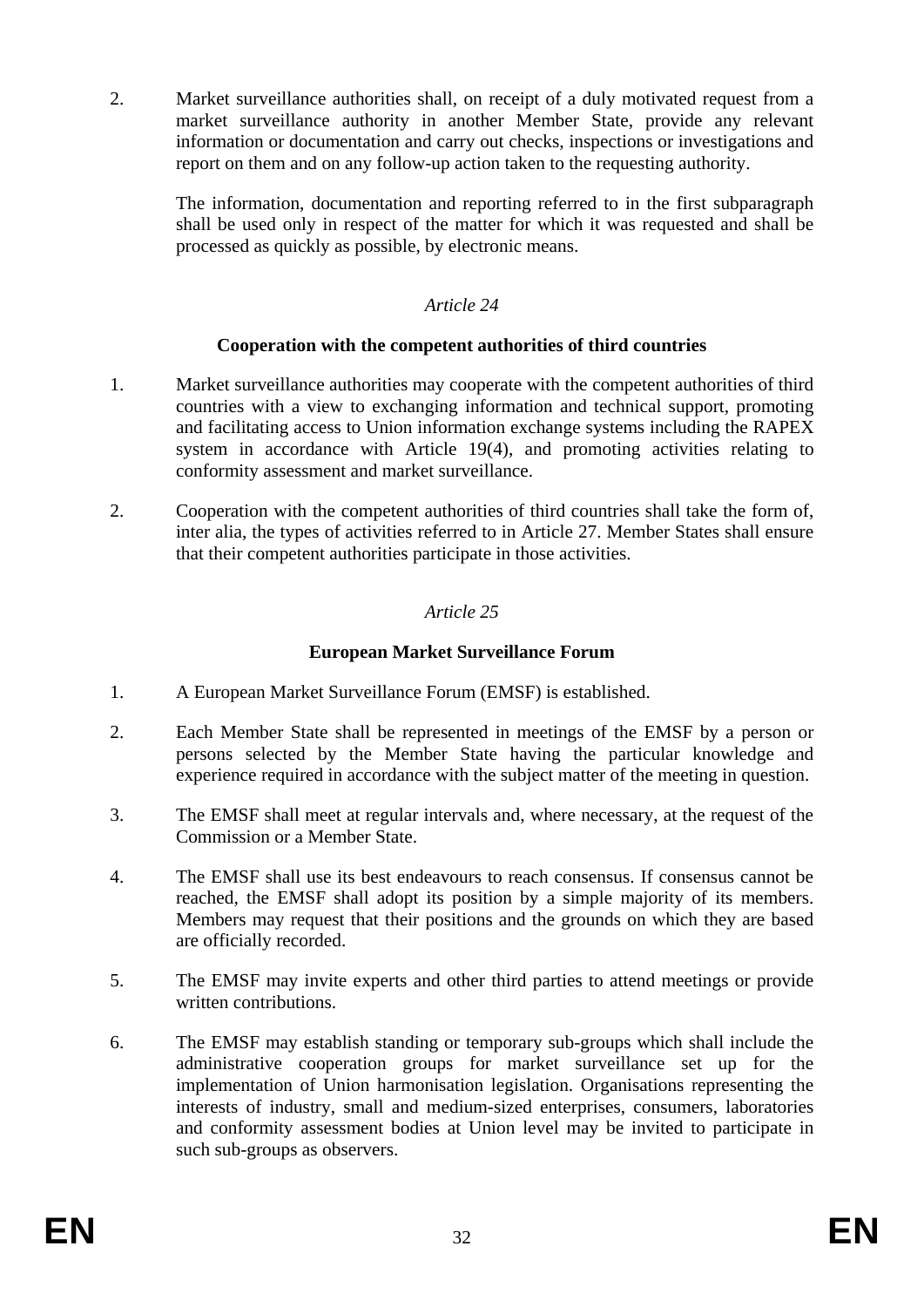- 7. The EMSF shall establish its rules of procedure which shall enter into force after receiving a favourable opinion from the Commission.
- 8. The EMSF shall cooperate with the Forum for Exchange of Information on Enforcement established by Regulation (EC) No 1907/2006.

#### **Commission support and executive secretariat**

- 1. The Commission shall support cooperation between market surveillance authorities. It shall participate in the meetings of the EMSF and its sub-groups.
- 2. To perform the tasks set out in Article 27, the EMSF shall be assisted by an executive secretariat that provides technical and logistic support to the EMSF and its sub-groups.

#### *Article 27*

#### **Tasks of the EMSF**

The EMSF shall have the following tasks:

- (a) to facilitate the exchange of information on products presenting a risk, risk assessment, test methods and results, recent scientific developments and other aspects relevant to control activities;
- (b) to coordinate the preparation and implementation of the general and sectorspecific market surveillance programmes referred to in Article 7;
- (c) to organise joint market surveillance and joint testing projects;
- (d) to exchange expertise and best practices;
- (e) to organise training programmes and exchanges of national officials;
- (f) to assist in monitoring activities as described in Article  $4(3)$ ;
- (g) to organise information campaigns and joint visit programmes;
- (h) to improve cooperation at Union level with regard to the tracing, withdrawal and recall of products presenting a risk;
- (i) to ensure the easy access, retrieval and sharing of product safety information collected by market surveillance authorities, including information on complaints, accidents, injury reports and investigation and test results;
- (j) to contribute to the development of guidance to ensure the effective and uniform implementation of this Regulation, taking due account of the interests of business, in particular small and medium-sized enterprises, and other stakeholders;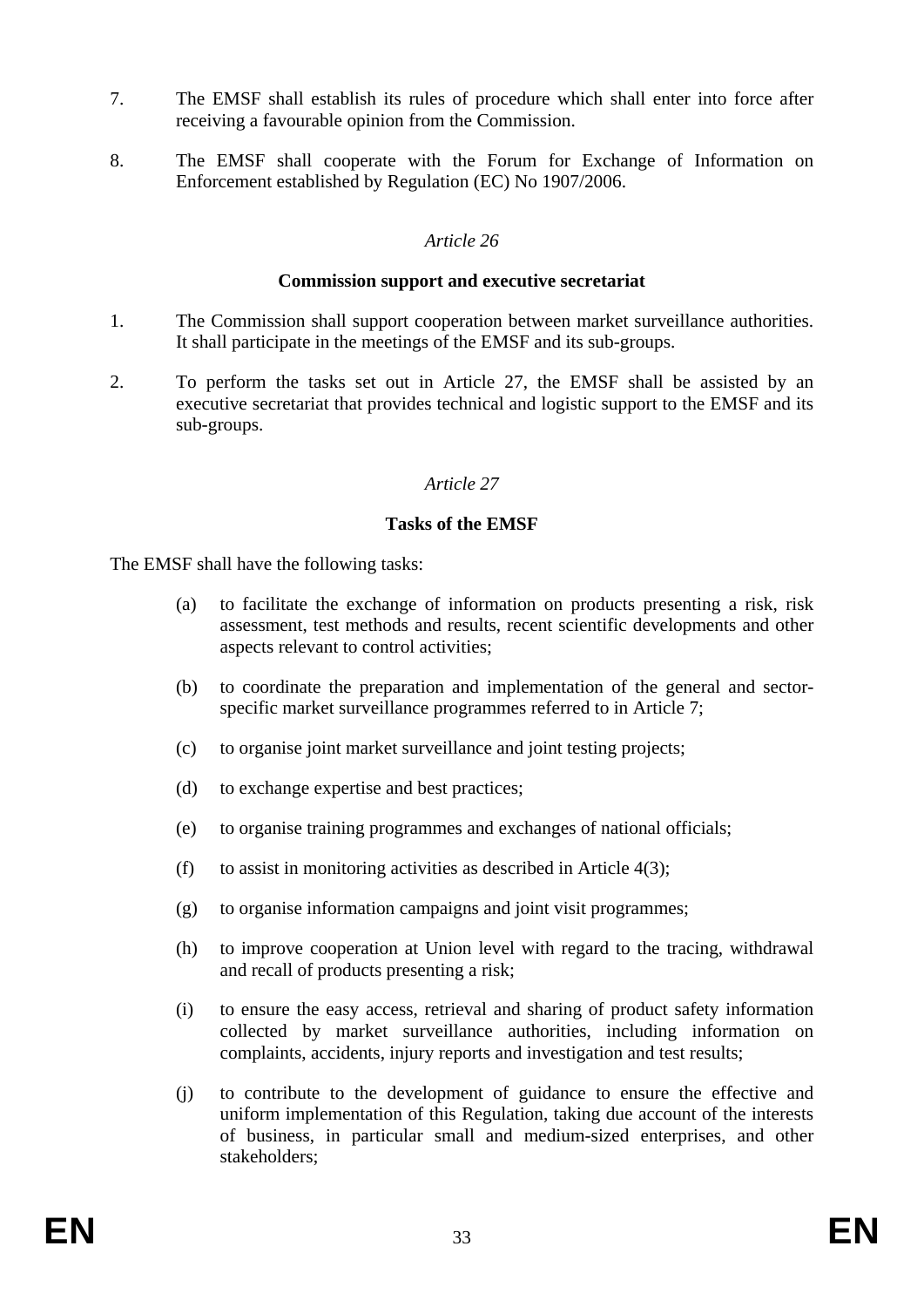- (k) to provide advice and assist the Commission, at its request, in its assessment of any issue relating to the implementation of this Regulation;
- (l) to contribute to uniform administrative practices with regard to market surveillance in the Member States.

#### **European Union reference laboratories**

- 1. For specific products or a category or group of products or for specific risks related to a category or group of products, the Commission may by means of implementing acts designate Union reference laboratories that satisfy the criteria set out in paragraph 2.
- 2. Each Union reference laboratory shall satisfy the following criteria:
	- (a) have suitably qualified staff with adequate training in the analytical techniques used in their area of competence and an adequate knowledge of standards and practices;
	- (b) possess the equipment and reference material needed to carry out the tasks assigned to them;
	- (c) act in the public interest in an impartial and independent manner;
	- (d) ensure that the staff respect the confidential nature of certain subjects, results or communications.
- 3. Within the area of their designation, Union reference laboratories shall where appropriate have the following tasks:
	- (a) carrying out product testing in relation to market surveillance activities and investigations;
	- (b) contributing to the resolution of disputes between the authorities of Member States, economic operators and conformity assessment bodies;
	- (c) providing independent technical or scientific advice to the Commission and the Member States;
	- (d) developing new techniques and methods of analysis;
	- (e) disseminating information and providing training.

# **CHAPTER VII**

# **Financing**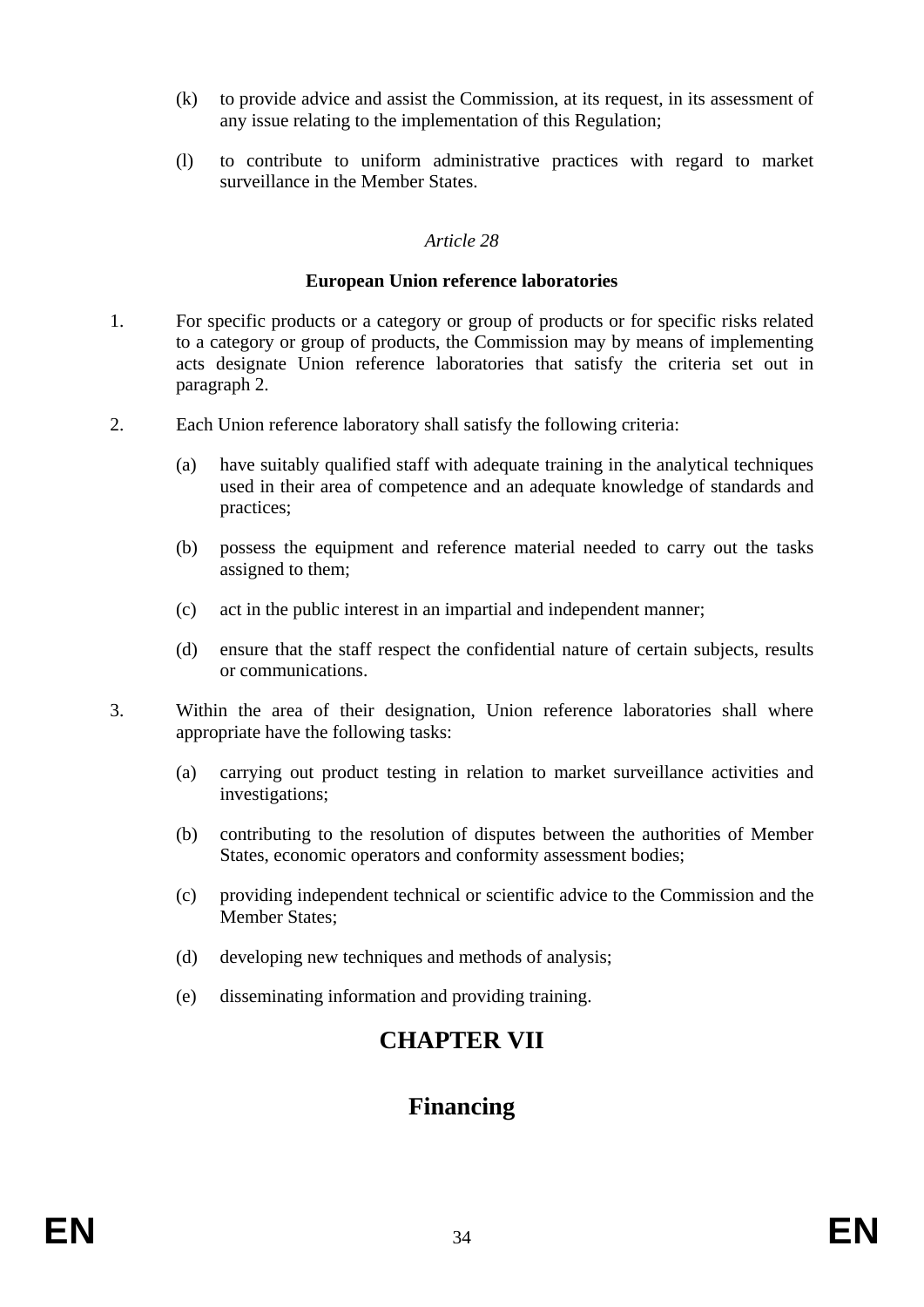### **Financing activities**

- 1. The Union may finance the following activities in relation to the application of this Regulation:
	- (a) the drawing up and updating of contributions to guidelines on market surveillance;
	- (b) the making available to the Commission of technical or scientific expertise for the purpose of assisting the Commission in its implementation of market surveillance administrative cooperation and the Union assessment procedures referred to in Articles 11 and 18;
	- (c) the performance of preliminary or ancillary work in connection with the implementation of market surveillance activities linked to the application of Union legislation such as studies, programmes, evaluations, guidelines, comparative analyses, mutual joint visits, research work, the development and maintenance of databases, training activities, laboratory work, proficiency testing, inter-laboratory tests and conformity assessment work, and European market surveillance campaigns and similar activities;
	- (d) activities carried out under programmes of technical assistance, cooperation with third countries and the promotion and enhancement of European market surveillance policies and systems among interested parties at European and international levels;
	- (e) the functioning of cooperation among market surveillance authorities and the technical and logistic support by the Executive Secretariat to the EMSF and its sub-groups.
- 2. The Union's financial assistance to the activities under this Regulation shall be implemented in accordance with Regulation (EU, Euratom) No 966/2012, either directly, or indirectly by delegating budget implementation tasks to the entities listed in Article 58(1)(c) of Regulation (EU, Euratom) No 966/2012.
- 3. The appropriations allocated to activities referred to in this Regulation shall be determined each year by the budgetary authority within the limits of the financial framework in force.
- 4. The appropriations determined by the budgetary authority for the financing of market surveillance activities may also cover expenses pertaining to preparatory, monitoring, control, audit and evaluation activities which are required for the management of the activities pursuant to this Regulation and the achievement of their objectives; in particular, studies, meetings of experts, information and communication actions, including corporate communication of the political priorities of the Union as far as they are related to the general objectives of market surveillance activities, expenses linked to information technology networks focusing on information processing and exchange, together with all other technical and administrative assistance expenses incurred by the Commission for the management of the activities pursuant to this Regulation.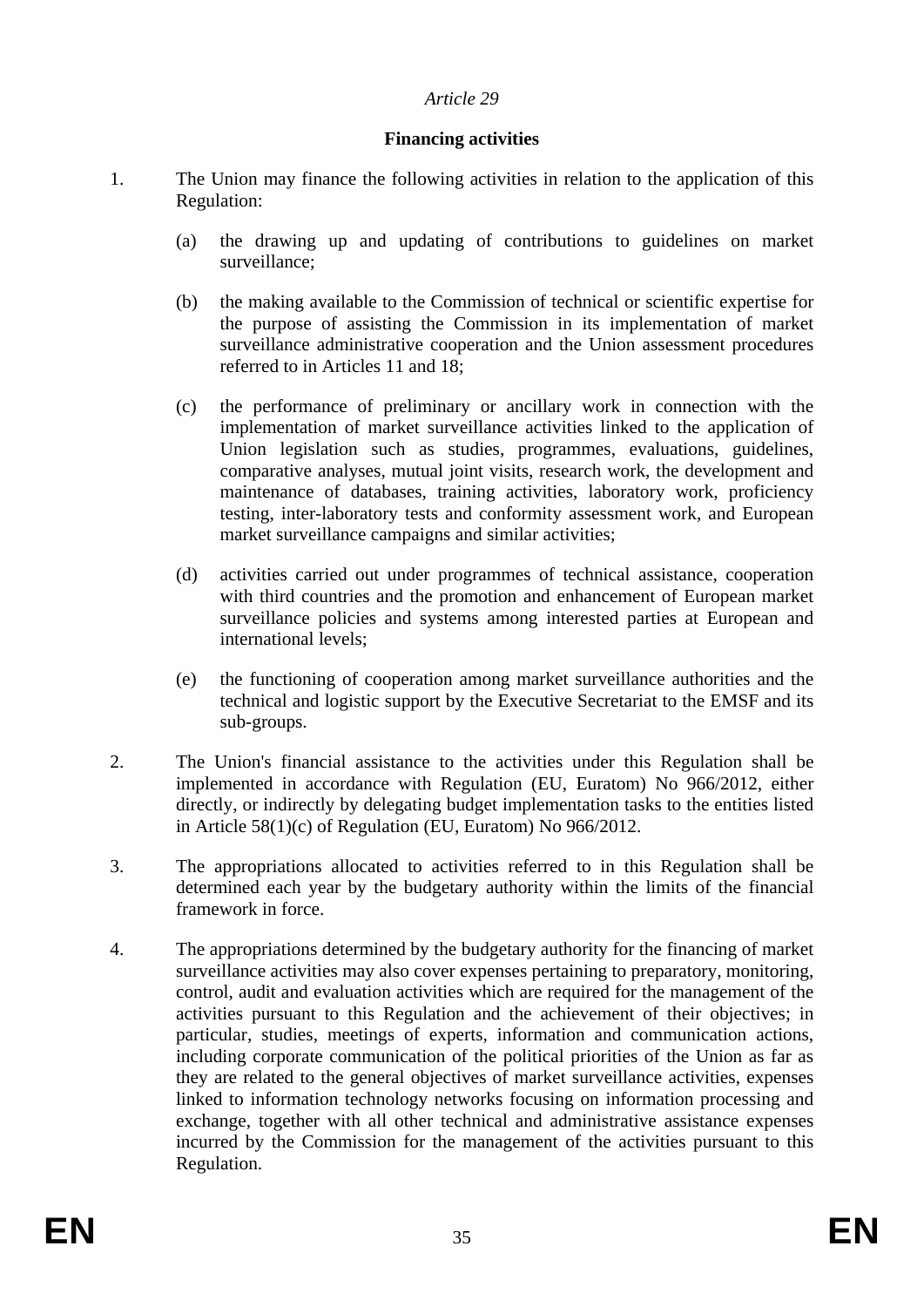5. The Commission shall evaluate the relevance of the market surveillance activities that receive Union financing in the light of the requirements of Union policies and legislation and inform the European Parliament and the Council of the outcome of that evaluation by [*five years following the date of application*] and every five years thereafter.

## *Article 30*

### **Protection of the Union's financial interests**

- 1. The Commission shall take appropriate measures ensuring that, when actions financed under this Regulation are implemented, the financial interests of the Union are protected by the application of preventive measures against fraud, corruption and any other illegal activities, by effective checks and, if irregularities are detected, by the recovery of amounts wrongly paid and, where appropriate, by effective, proportionate and dissuasive penalties.
- 2. The Commission or its representatives and the Court of Auditors shall have the power of audit, on the basis of documents and on-the-spot checks, over all grant beneficiaries, contractors and subcontractors and other third parties who have received Union funds under this Regulation.
- 3. The European Anti-fraud Office (OLAF) may carry out on-the-spot checks and inspections on economic operators concerned directly or indirectly by such funding in accordance with the procedures laid down in Council Regulation (Euratom, EC) No  $2185/96<sup>41</sup>$  with a view to establishing whether there has been fraud, corruption or any other illegal activity affecting the financial interests of the Union in connection with a grant agreement or grant decision or a contract concerning Union funding.
- 4. Without prejudice to paragraphs 1 and 2, cooperation agreements with third countries and international organisations and grant agreements and grant decisions and contracts resulting from the implementation of this Regulation shall expressly empower the Commission, the Court of Auditors and OLAF to conduct audits, onthe-spot checks and inspections.

# **CHAPTER VIII**

# **Final provisions**

## *Article 31*

## **Penalties**

The Member States shall lay down the rules on penalties applicable to infringements of the provisions of this Regulation that impose obligations on economic operators and to infringements of provisions of any Union harmonisation legislation on products covered by this Regulation that impose obligations on economic operators where that legislation does not

 $41$ OJ L292, 14.11.1996, p.2.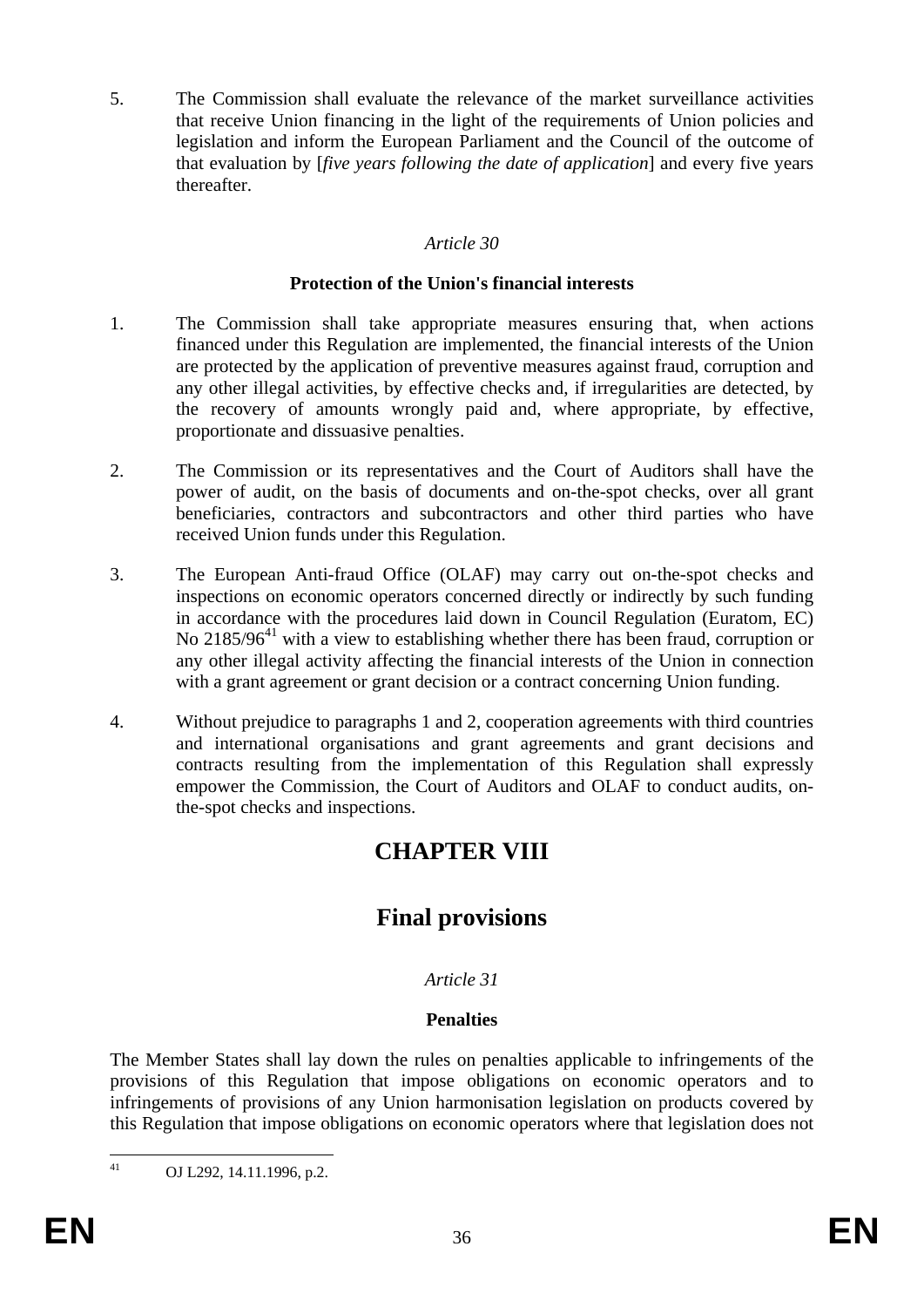provide for penalties, and shall take all measures necessary to ensure that they are implemented. The penalties provided for must be effective, proportionate and dissuasive. Member States shall notify those provisions to the Commission by [*insert date - 3 months prior to the date of application of this Regulation*] and shall notify it without delay of any subsequent amendment affecting them.

The penalties referred to in the first subparagraph shall have regard to the size of the undertakings and in particular to the situation of small and medium-sized enterprises. The penalties may be increased if the relevant economic operator has previously committed a similar infringement and may include criminal sanctions for serious infringements.

### *Article 32*

#### **Committee procedure**

- 1. The Commission shall be assisted by a Committee. That Committee shall be a committee within the meaning of Regulation (EU) No 182/2011.
- 2. Where reference is made to this paragraph, Article 5 of Regulation (EU) No 182/2011 shall apply.
- 3. Where reference is made to this paragraph, Article 8 of Regulation (EU) No 182/2011, in conjunction with Article 5 thereof, shall apply.

#### *Article 33*

#### **Evaluation**

No later than [five] years after the date of application, the Commission shall assess the application of this Regulation and transmit an evaluation report to the European Parliament and the Council. That report shall assess if this Regulation achieved its objectives, in particular with regard to ensuring more effective and efficient enforcement of product safety rules and Union harmonisation legislation, improving cooperation between market surveillance authorities, strengthening the controls of products entering the Union and better protecting the health and safety of persons in general, health and safety in the workplace, consumer protection, the environment, public security and other public interests, taking into account its impact on business and in particular on small and medium-sized enterprises.

#### *Article 34*

#### **Amendments**

- 1. The following provisions are deleted:
	- (a) Article 18 of Directive 2011/65/EU;
	- (b) Article 7 of Council Directive 89/686/EEC;
	- (c) Paragraphs 2 and 3 of Article 7 and Article 8 of Directive 93/15/EEC;.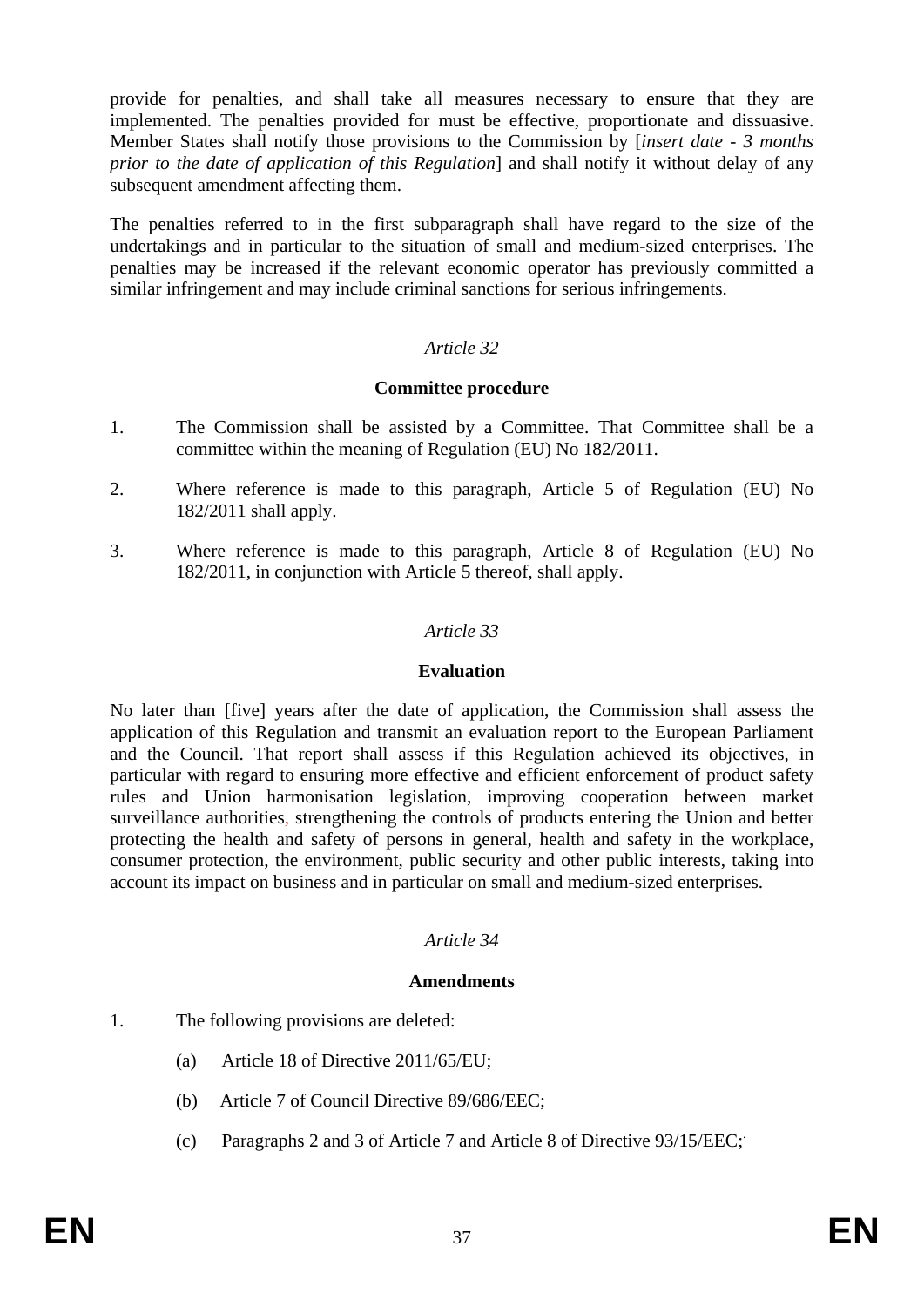- (d) Article 7 of Directive 94/9/EC;
- (e) Article 7, paragraph 4 of Article 10 and Article 11 of Directive 94/25/EC;
- (f) Articles 7 and 11 of Directive 95/16/EC;
- (g) Articles 8, 16 and 18 of Directive 97/23/EC;
- (h) Article 9 of Directive 1999/5/EC;
- (i) Articles 14, 15 and 19 of Directive 2000/9/EC;
- (j) Article 5 of Directive 2000/14/EC;
- (k) Paragraphs 2 and 3 of Article 6 and Articles 8, 9, 10, 11, 12 and 13 of, and Annex II to, Directive 2001/95/EC;
- (l) Articles 10 and 11 of Directive 2004/108/EC;
- (m) Paragraphs 3 and 4 of Article 4 and Articles 11, 17 and 20 of Directive 2006/42/EC;
- (n) Article 9 of Directive 2006/95/EC;
- (o) Paragraphs 5 and 6 of Article 14 and Articles 15, 16 and 17 of Directive 2007/23/EC;
- (p) Paragraph 5 of Article 13 and Article 14 of Directive 2008/57/EC;
- (q) Articles 39, 40, 42 to 45 of Directive 2009/48/EC;
- (r) Articles 7, 15 and 17 of Directive 2009/105/EC;
- (s) Articles 7, 11 and 12 of Directive 2009/142/EC;
- (t) Articles 56 to 59 of Regulation (EU) No 305/2011.
- 2. Point (a) of Article 3(2) of Regulation (EC) No 764/2008 is replaced by the following:

'(a) Article 10 of Regulation (EU) No […] [on market surveillance of products];'

- 3. Regulation (EC) No 765/2008 is amended as follows:
	- (a) Paragraphs 2 and 3 of Article 1, points 14, 15, 17, 18 and 19 of Article 2, Chapter III and Article 32(1)(e) of Regulation (EC) No 765/2008 are deleted;
	- (b) The title of Regulation (EC) No 765/2008 is replaced by the following:

'Regulation (EC) No 765/2008 of the European Parliament and of the Council of 9 July 2008 laying down the requirements for accreditation of conformity assessment bodies and general principles of CE marking and repealing Regulation (EEC) No 339/93'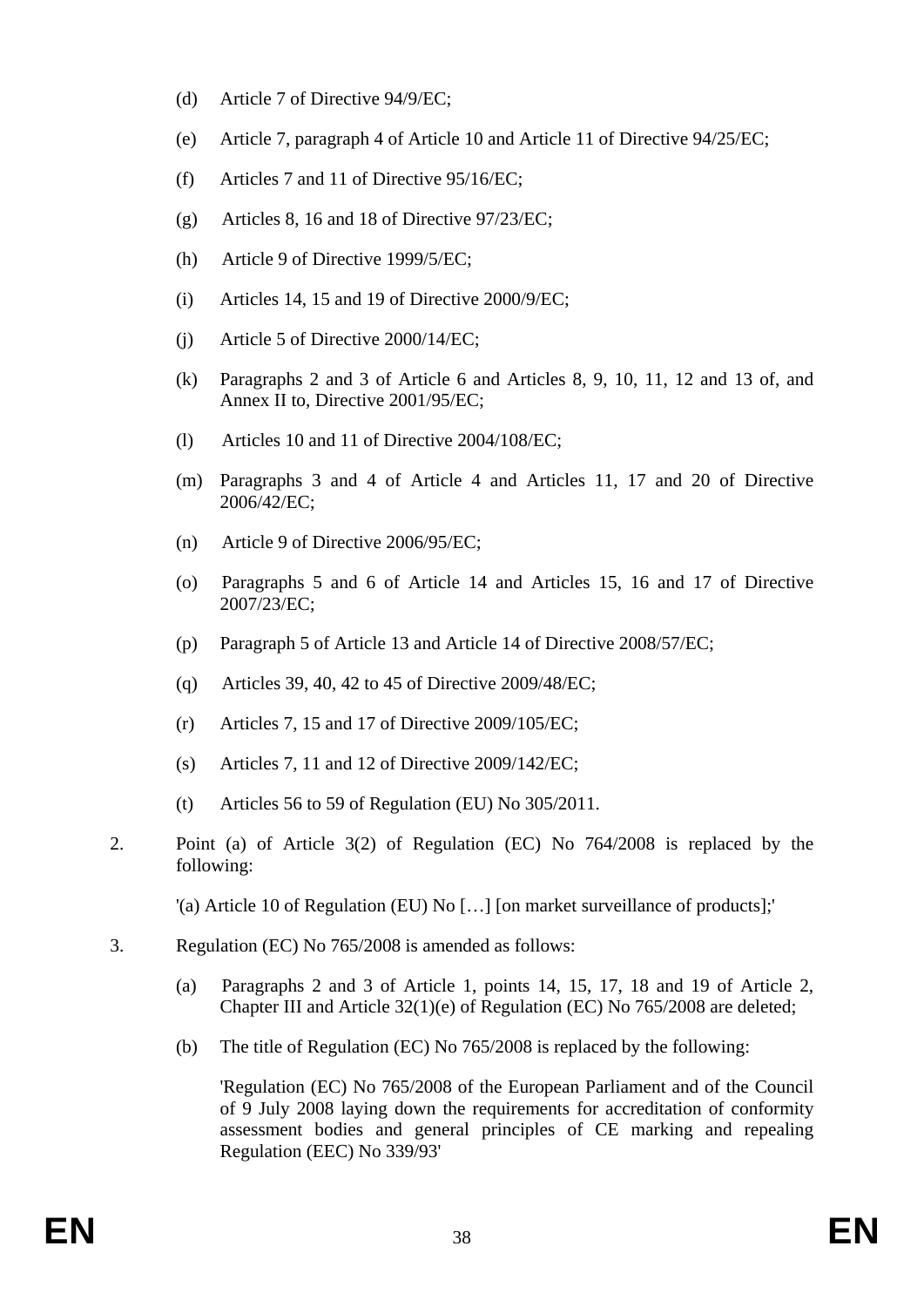References to the provisions of Articles 15 to 29 of Regulation (EC) No 765/2008 shall be construed as references to this Regulation and shall be read in accordance with the correlation table in the Annex.

## *Article 35*

## **Transitional provisions**

Procedures initiated at national or Union level pursuant to any of the provisions referred to in Article 34 of this Regulation or to Articles 6 to 9 of Directive 2001/95/EC shall continue to be governed by those provisions.

## *Article 36*

## **Entry into force**

This Regulation shall enter into force on [*insert date - the same day as Regulation (EU) No […/…] [on Consumer Product Safety*]

It shall apply from 1 January 2015.

This Regulation shall be binding in its entirety and directly applicable in all Member States.

Done at Brussels,

For the European Parliament **For the Council** For the Council *The President The President*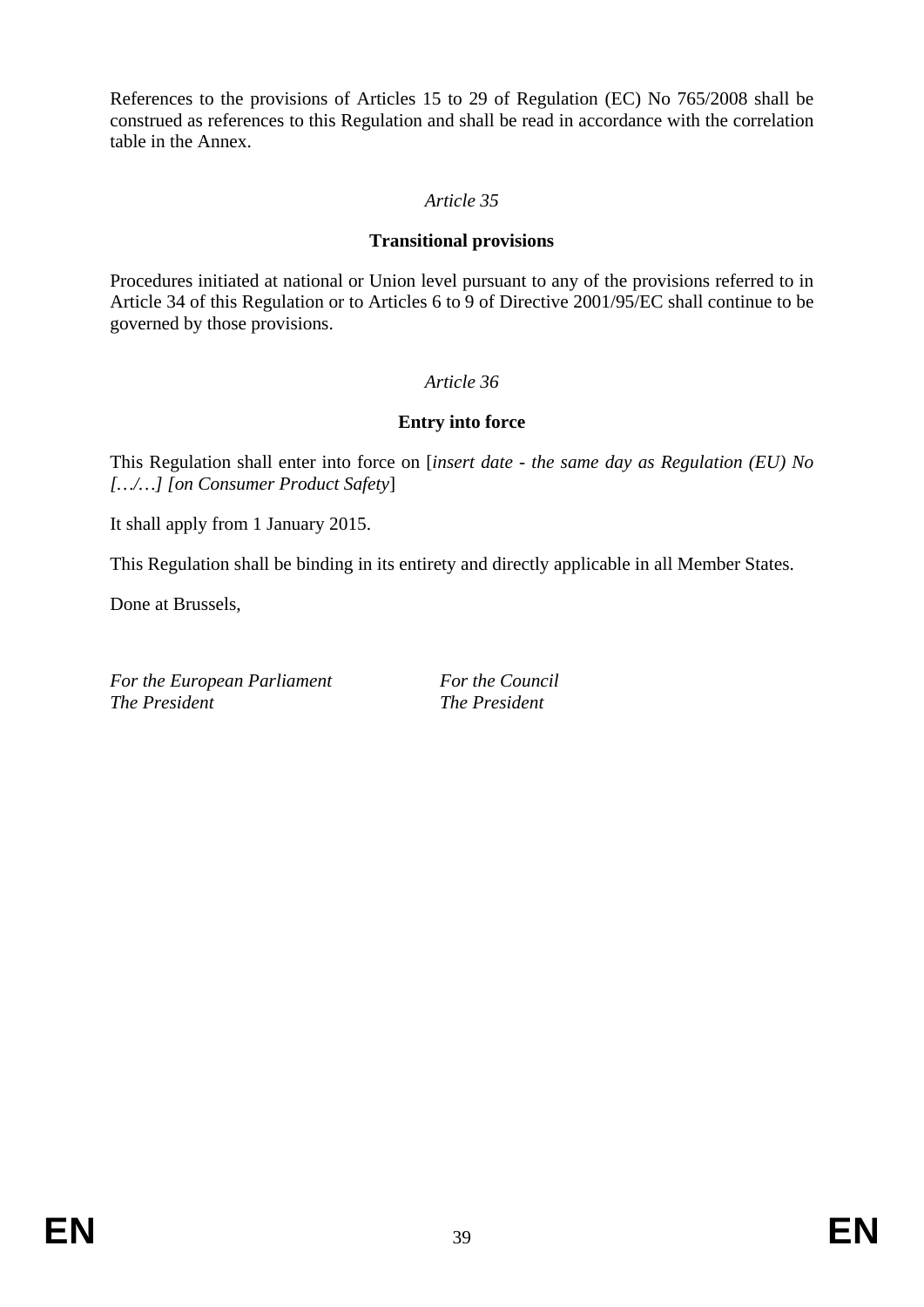## **ANNEX**

## **Correlation table**

| <b>Regulation EC No. 765/2008</b> | <b>This Regulation</b>                                                                     |  |  |  |  |  |
|-----------------------------------|--------------------------------------------------------------------------------------------|--|--|--|--|--|
| Article $15(1)$ , (2) and (5)     | Article 2                                                                                  |  |  |  |  |  |
| Article $15(3)$                   |                                                                                            |  |  |  |  |  |
| Article $15(4)$                   | Article $3(1)$                                                                             |  |  |  |  |  |
| Article $16(1)$                   | Article $4(1)$                                                                             |  |  |  |  |  |
| Article $16(2)$                   | Article 4(2) read in conjunction with Article<br>$3(12)$ ; Article 17(1) and Article 26(5) |  |  |  |  |  |
| Article $16(3)$                   |                                                                                            |  |  |  |  |  |
| Article $16(4)$                   |                                                                                            |  |  |  |  |  |
| Article $17(1)$                   | Article $5(4)$                                                                             |  |  |  |  |  |
| Article $17(2)$                   | Article $26(1)$                                                                            |  |  |  |  |  |
| Article $18(1)$                   | Article $5(3)$                                                                             |  |  |  |  |  |
| Article $18(2)$                   | Article $6(6)$                                                                             |  |  |  |  |  |
| Article $18(3)$                   | Article $5(2)$                                                                             |  |  |  |  |  |
| Article $18(4)$                   | Article $6(4)$                                                                             |  |  |  |  |  |
| Article $18(5)$ and $(6)$         | Article $4(3)$ , Article $6(7)(8)$ and (9) and<br>Article 26(2)                            |  |  |  |  |  |
| Article 19(1) first subparagraph  | Article $6(1)$                                                                             |  |  |  |  |  |
| Article 19(1) second subparagraph | Article 6(5) and Article 7                                                                 |  |  |  |  |  |
| Article 19(1) third subparagraph  | Article $8(1)$ second subparagraph                                                         |  |  |  |  |  |
| Article $19(2)$                   | Article $6(2)$                                                                             |  |  |  |  |  |
| Article $19(3)$                   | Article $9(5)(a)$                                                                          |  |  |  |  |  |
| Article 19(4)                     | Article $6(3)$                                                                             |  |  |  |  |  |
| Article 19(5)                     | Article 26(5) and Article 27                                                               |  |  |  |  |  |
| Article $20(1)$                   | Articles $9(4)$ and $18(1)(b)$                                                             |  |  |  |  |  |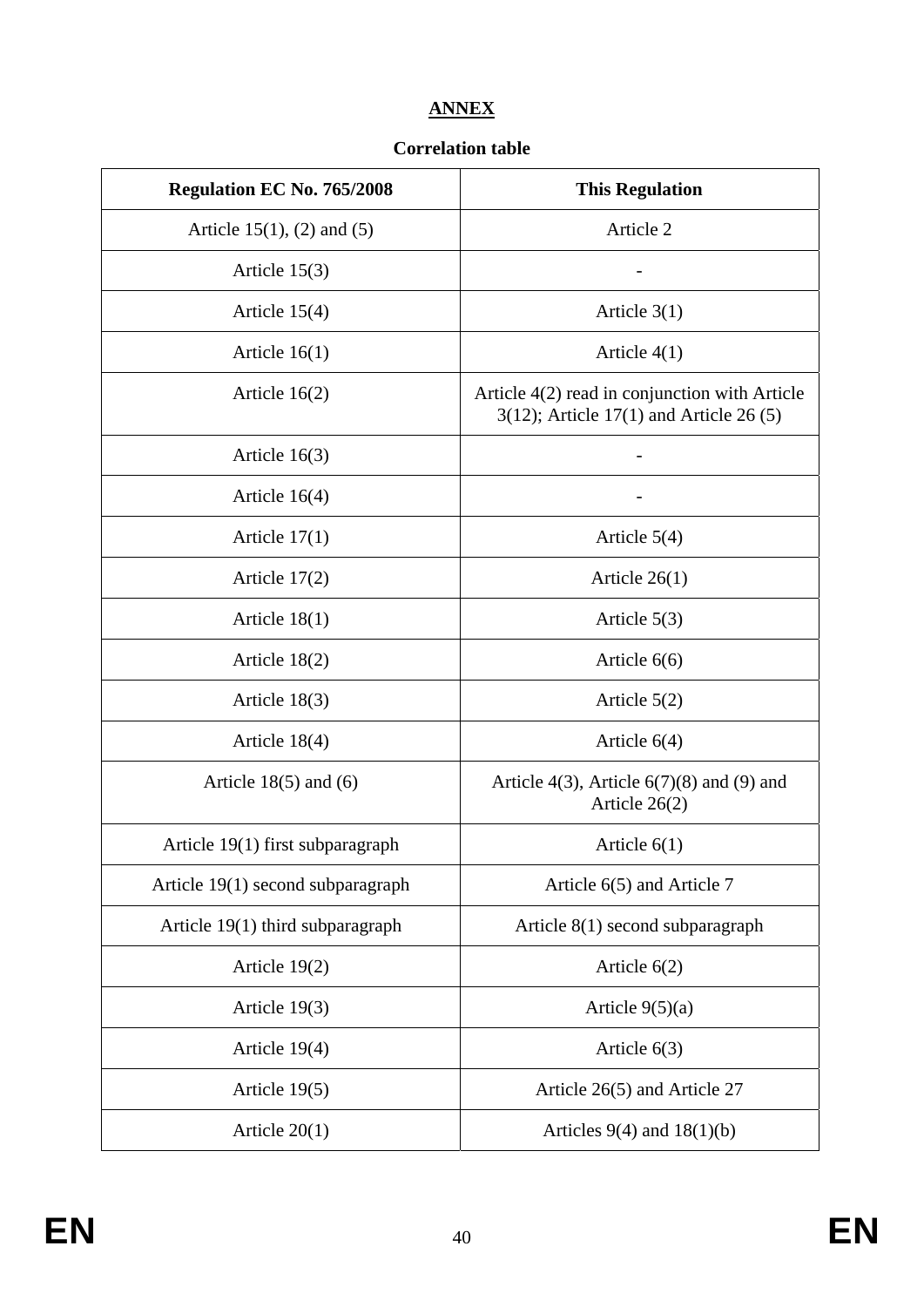| Article $20(2)$                   | Article 12                          |  |  |  |  |  |
|-----------------------------------|-------------------------------------|--|--|--|--|--|
| Article 21                        | Article 6(4) and Article 9          |  |  |  |  |  |
| Article $22(1)$ , $(2)$ and $(3)$ | Article $18(1)$ and $(2)$           |  |  |  |  |  |
| Article $22(4)$                   | Article 17                          |  |  |  |  |  |
| Article $23(1)$ and $(2)$         | Article 19                          |  |  |  |  |  |
| Article $23(3)$                   | Article 27                          |  |  |  |  |  |
| Article $24(1)$ and $(2)$         | Article 20                          |  |  |  |  |  |
| Article $24(3)$                   | Article $19(1)$                     |  |  |  |  |  |
| Article $24(4)$                   | Article $18(2)$ and Article $19(2)$ |  |  |  |  |  |
| Article 25                        | Articles 22 to 24                   |  |  |  |  |  |
| Article 26                        | Article 21                          |  |  |  |  |  |
| Article 27                        | Article 13                          |  |  |  |  |  |
| Article 28                        | Article 14                          |  |  |  |  |  |
| Article 29                        | Article 15                          |  |  |  |  |  |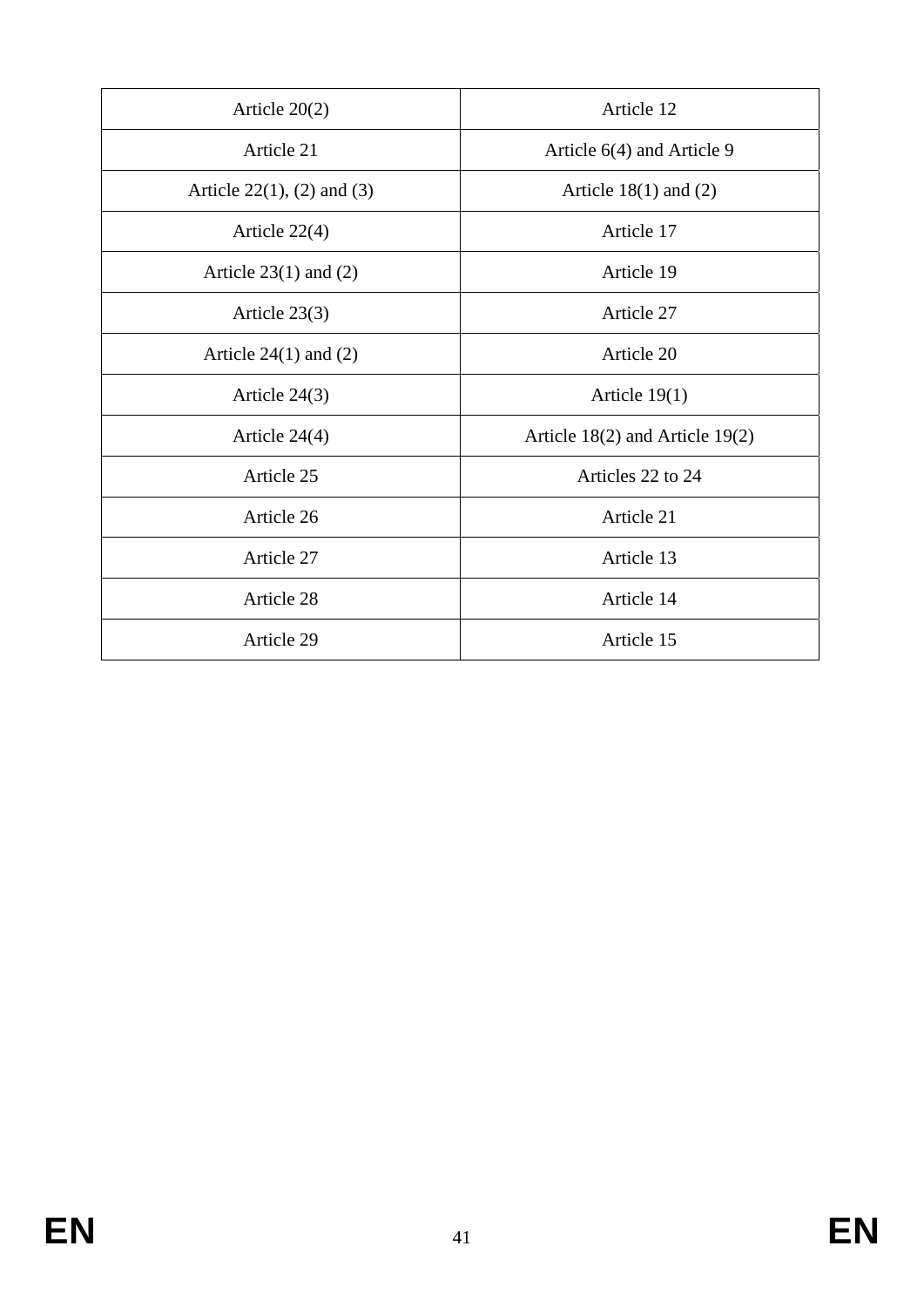## **LEGISLATIVE FINANCIAL STATEMENT**

- **1. FRAMEWORK OF THE PROPOSAL/INITIATIVE**
- **1.1. Title of the proposal/initiative**
- **1.2. Policy area(s) concerned in the ABM/ABB structure**
- **1.3. Nature of the proposal/initiative**
- **1.4. Objective(s)**
- **1.5. Grounds for the proposal/initiative**
- **1.6. Duration and financial impact**
- **1.7. Management method(s) envisaged**
- **2. MANAGEMENT MEASURES**
- **2.1. Monitoring and reporting rules**
- **2.2. Management and control system**
- **2.3. Measures to prevent fraud and irregularities**

#### **3. ESTIMATED FINANCIAL IMPACT OF THE PROPOSAL/INITIATIVE**

- **3.1. Heading(s) of the multiannual financial framework and expenditure budget line(s) affected**
- **3.2. Estimated impact on expenditure**
- *3.2.1. Summary of estimated impact on expenditure*
- *3.2.2. Estimated impact on operational appropriations*
- *3.2.3. Estimated impact on appropriations of an administrative nature*
- *3.2.4. Compatibility with the current multiannual financial framework*
- *3.2.5. Third-party participation in financing*
- **3.3. Estimated impact on revenue**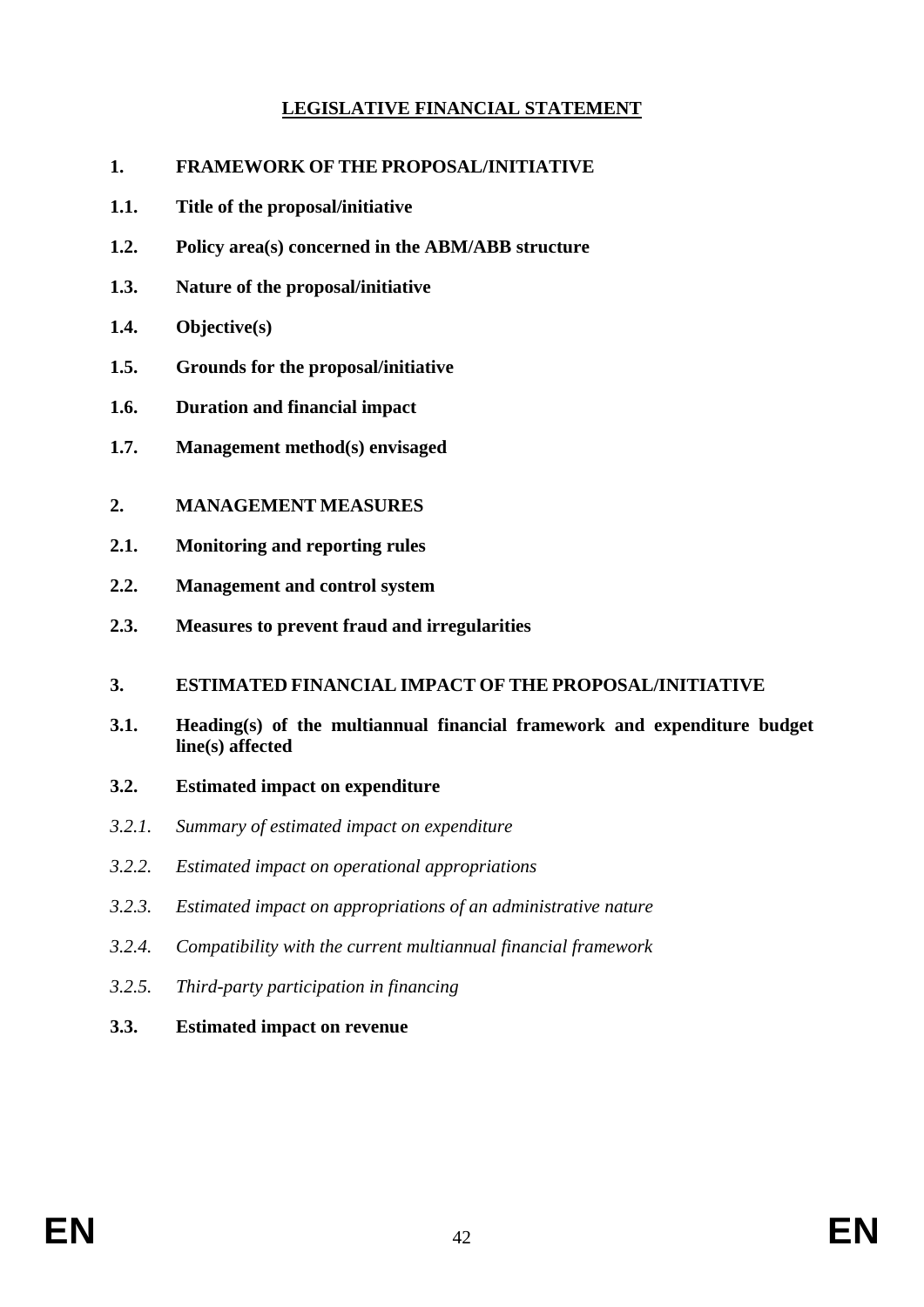## **LEGISLATIVE FINANCIAL STATEMENT**

### **1. FRAMEWORK OF THE PROPOSAL/INITIATIVE**

#### **1.1. Title of the proposal/initiative**

Proposal for a Regulation of the European Parliament and of the Council on market surveillance of products

### **1.2.** Policy area(s) concerned in the ABM/ABB structure<sup>42</sup>

Title 2 – Enterprise - Chapter 02 03: Internal market for goods and sectoral policies

Title 17 – Health and consumer protection – Chapter 17 02: Consumer policy

#### **1.3. Nature of the proposal/initiative**

The proposal/initiative relates to **the extension of an existing action**

#### **1.4. Objectives**

*1.4.1. The Commission's multiannual strategic objective(s) targeted by the proposal/initiative* 

Internal market for goods and sectoral policies: to improve the functioning of the single market and to achieve a high level of protection of consumers, other users and other public interests;

Security and citizenship – consumer policy.

*1.4.2. Specific objective(s) and ABM/ABB activity(ies) concerned* 

ENTR specific objective: To continually review existing internal market acquis and propose new legislative or non-legislative action whenever appropriate.

SANCO specific objective: To consolidate and enhance product safety through effective market surveillance throughout the Union

 $42$ 

ABM: Activity-Based Management – ABB: Activity-Based Budgeting.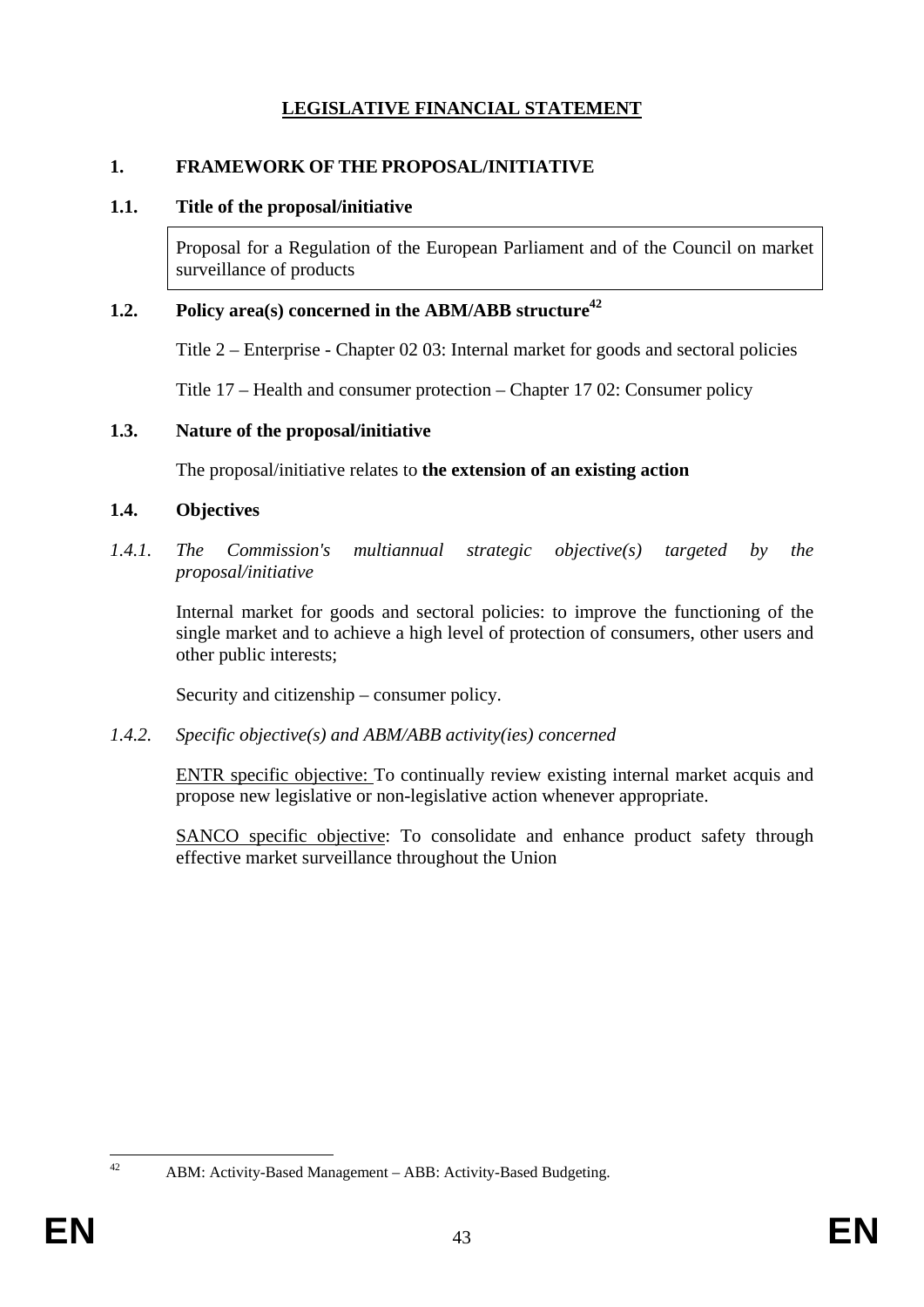## *1.4.3. Expected result(s) and impact*

*Specify the effects which the proposal/initiative should have on the beneficiaries/groups targeted.* 

The expected result of this initiative is to improve the framework of the market surveillance which is still fragmented in the Union. This proposal amalgamates the provisions of the Regulation 765/2008/EC and of the General Product Safety Directive regarding the market surveillance into one single piece of legislation covering products in both the harmonised and non-harmonised acquis, regardless whether they are destined for use, or are likely to be used, by consumers or professionals.

This proposal will have an impact on economic operators and national authorities who will be better informed on their obligations regarding market surveillance actions.

The proposal will also enhance the protection of consumers and other users of products through more effective enforcement of product-related requirements.

## *1.4.4. Indicators of results and impact*

*Specify the indicators for monitoring implementation of the proposal/initiative.* 

- Number of notifications regarding unsafe products in the GRAS-RAPEX information system;

- % of RAPEX notifications entailing at least one reaction (by other Member States

- Ratio number of reactions / number of notifications (serious risks)-

- Volume and quality of data exchanged the general information support system ICSMS,

- Number and results of joint market surveillance actions,

- Work- and resource-sharing.

- Product safety enforcement indicators (budgets, inspections, laboratory tests, measures taken etc.)

## **1.5. Grounds for the proposal**

#### *1.5.1. Requirement(s) to be met in the short or long term*

The general objective of this initiative is to improve the functioning of the single market and to achieve a high level of protection of consumers, other users and other public interests through the reduction of number of unsafe or non-compliant products.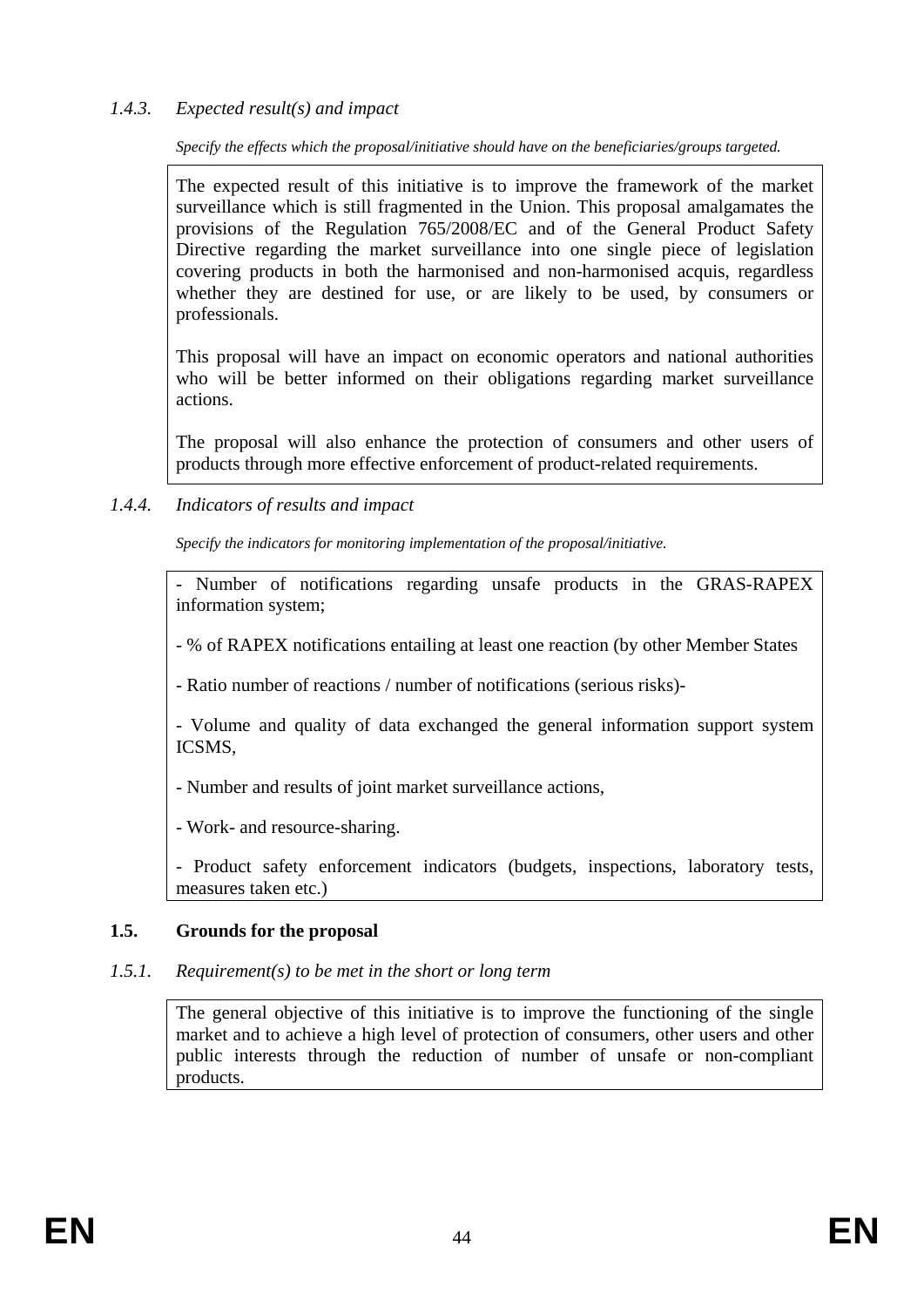## *1.5.2. Added value of EU involvement*

Despite the existence of the single European market, the enforcement of product safety requirements is the Member States' competence. Due to the existing differences in the national organisation of market surveillance in the Member States and to the interdependence of the national market surveillance authorities, problems still appears. The EU has the right to act on the basis of Article 114 TFEU, in order to ensure the proper functioning of the single market for consumer products and to increase the efficiency of cross-border market surveillance. Article 169(1) of TFEU complements this right to act. It stipulates that in order to promote the interests of consumers and to ensure a high level of consumer protection, the Union shall, amongst others, contribute to protecting the health, safety and economic interests of consumers. However, in order to comply with the subsidiarity principle, this proposal does not affect the competence of the Member States to carry out procedures and actions against concrete products posing risks.

## *1.5.3. Lessons learned from similar experiences in the past*

Although the EU has achieved the Single Market and the free movement of goods is the most developed and best established of the four freedoms making up the internal market, there are still things to be done. Public health and safety in the workplace, protection of consumers, protection of the environment and other public interests may be undermined due to some traders who do not comply with the law and place on the market dangerous products. Market surveillance is meant to be an answer to all these issues. Nevertheless, market surveillance has not kept pace with developments in the Union regulatory framework. It needs to be highly coordinated and capable of reacting rapidly throughout EU. It is true that progress has been made with the implementation of the General Product Safety Directive and with the Regulation 765/2008/EC, but the fragmentation of market surveillance rules among different pieces of EU legislation (the General Product Safety Directive, the Regulation 765/2008/EC and many sectorial directives) has led to confusion of both economic operators and national authorities and to a reduced effectiveness of market surveillance activity in the Union. Therefore, this proposal for a single, self-standing market surveillance regulation would be essential to tackle these problems.

## *1.5.4. Coherence and possible synergy with other relevant instruments*

This initiative is entirely coherent with the acquis on the free movement of goods, in particular Directive 2009/48/EC of the European Parliament and of the Council of 18 June 2009 on the safety of toys, Directive 2011/65/EU of the European Parliament and of the Council of 8 June 2011 on the restriction of the use of certain hazardous substances in electrical and electronic equipment, Directive 2002/96/EC of the European Parliament and of the Council of 27 January 2003 on waste electrical and electronic equipment (WEEE), Directive 2012/19/EU of the European Parliament and of the Council of 4 July 2012 on waste electrical and electronic equipment (WEEE), Directive 2006/95/EC of the European Parliament and of the Council of 12 December 2006 on the harmonisation of the laws of Member States relating to electrical equipment designed for use within certain voltage limits, Directive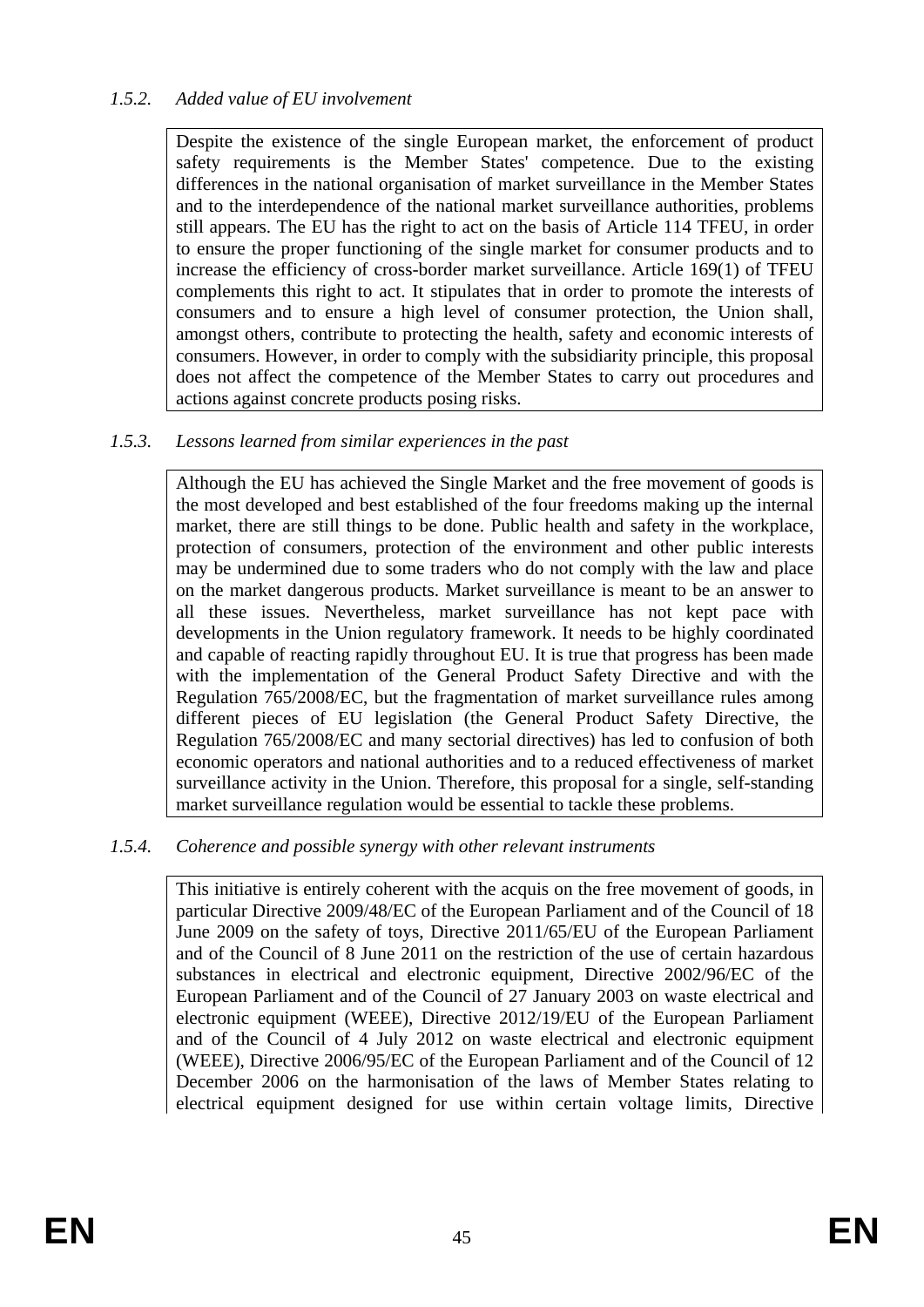2009/142/EC of the European Parliament and of the Council of 30 November 2009 relating to appliances burning gaseous fuels.<sup>43</sup>

This proposal is also coherent with the accompanying proposal for a Regulation on Consumer Product Safety which will replace Directive 2001/95/EC on General Product Safety.

The proposal creates synergies with regard to the notification of unsafe products and of safeguard measures under sectoral legislation which in the future will need to be notified only once under the revised RAPEX system.

 $43$ 

The whole list of the sectoral legislation can be found in the annex of this regulation.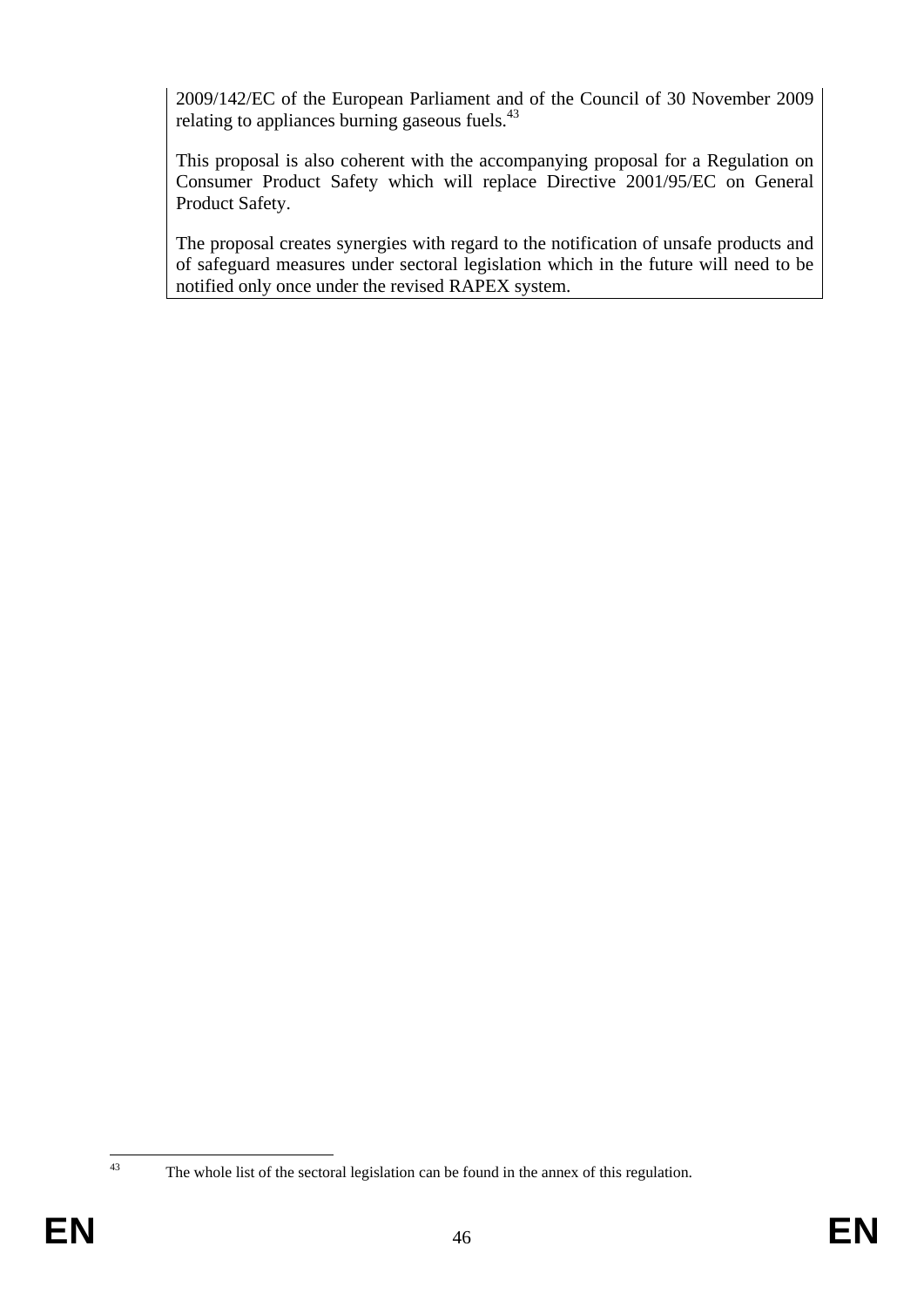## **1.6. Duration and financial impact**

Proposal/initiative of unlimited duration

## **1.7. Management mode(s) envisaged**

X **Centralised direct management** by the Commission

X **Centralised indirect management** with the delegation of implementation tasks to:

- $X$  executive agencies
- $\Box$  bodies set up by the Communities<sup>44</sup>
- $\Box$  national public-sector bodies/bodies with public-service mission

 $\square$  persons entrusted with the implementation of specific actions pursuant to Title V of the Treaty on European Union and identified in the relevant basic act within the meaning of Article 49 of the Financial Regulation

**Shared management** with the Member States

**Decentralised management** with third countries

**Joint management** with international organisations *(to be specified)* 

*If more than one management mode is indicated, please provide details in the "Comments" section.* 

Comment:

This initiative does not require new budgetary resources but will be financed through redeployment of existing resources. Some actions will be managed by the Executive Agency for Health and Consumers (EAHC): In accordance with Council Regulation (EC) No 58/2003 of 19 December 2002 laying down the statute for Executive Agencies to be entrusted with certain tasks in the management of Community programmes<sup>45</sup>, the Commission has entrusted<sup>46</sup> the Executive Agency for Health and Consumers with implementation tasks for the management of the Programme of Community Action in the field of Consumer policy for 2007-2013. The Commission may therefore decide to entrust the Executive Agency for Health and Consumers also with implementation tasks for the management of the Consumers Programme 2014- 2020, which, once adopted, should be the legal basis for procurement and grants in the field of product safety. The envisaged programme delegation will be the extension of tasks already externalised to the EAHC.

Furthermore, this initiative does not require additional budget resources for the costs related to the management, maintenance and adaptations for both IT systems, i.e.

 $\overline{44}$ 44 As referred to in Article 185 of the Financial Regulation.

<sup>&</sup>lt;sup>45</sup> OJ L 11, 16.1.2003, p. 1.

Commission Decision C(2008)4943 of 9 September 2008.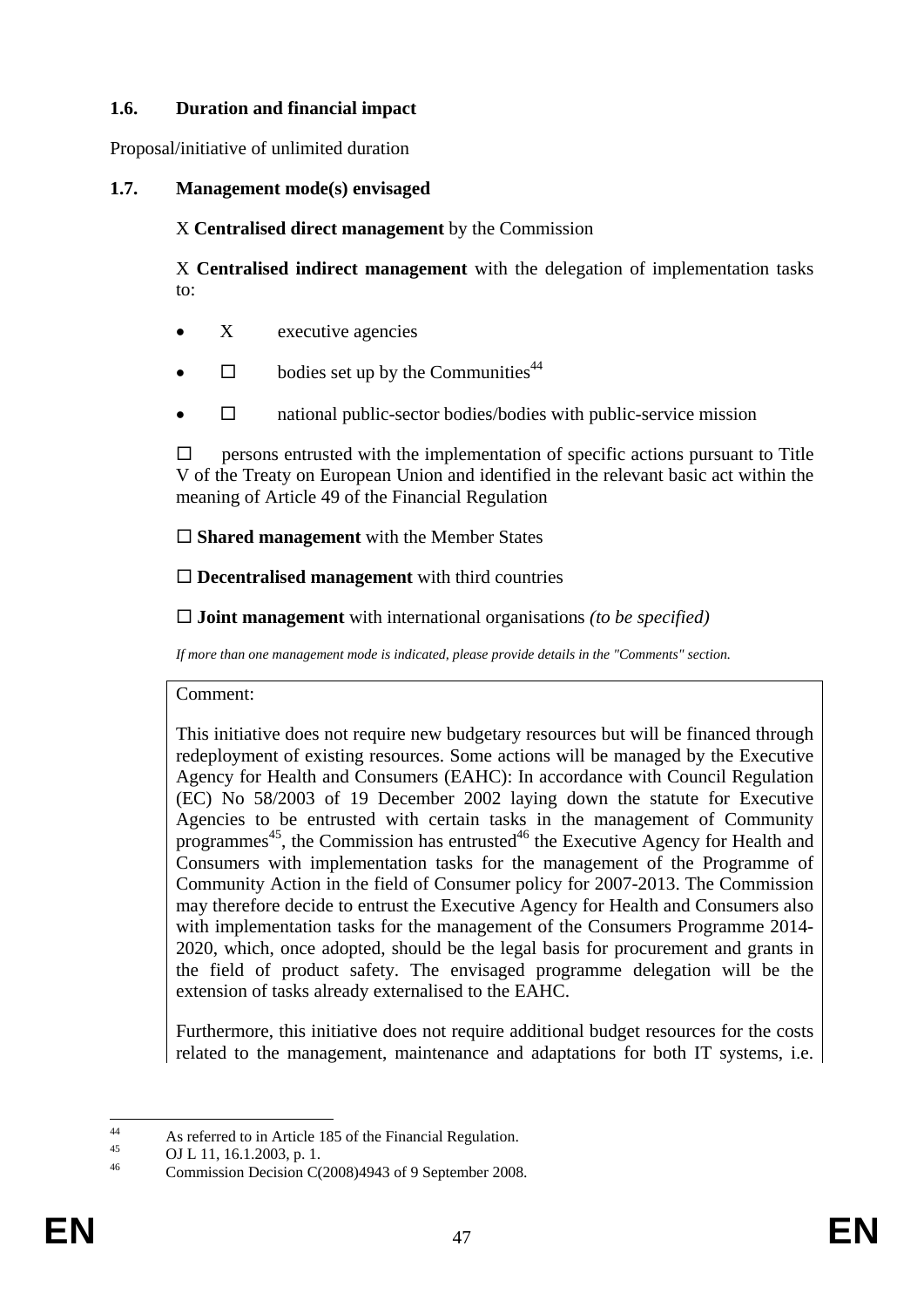GRAS-RAPEX and ICSMS, compared to those already included in the operational budgets of DG SANCO and DG ENTR proposed for the MFF 2014-2020.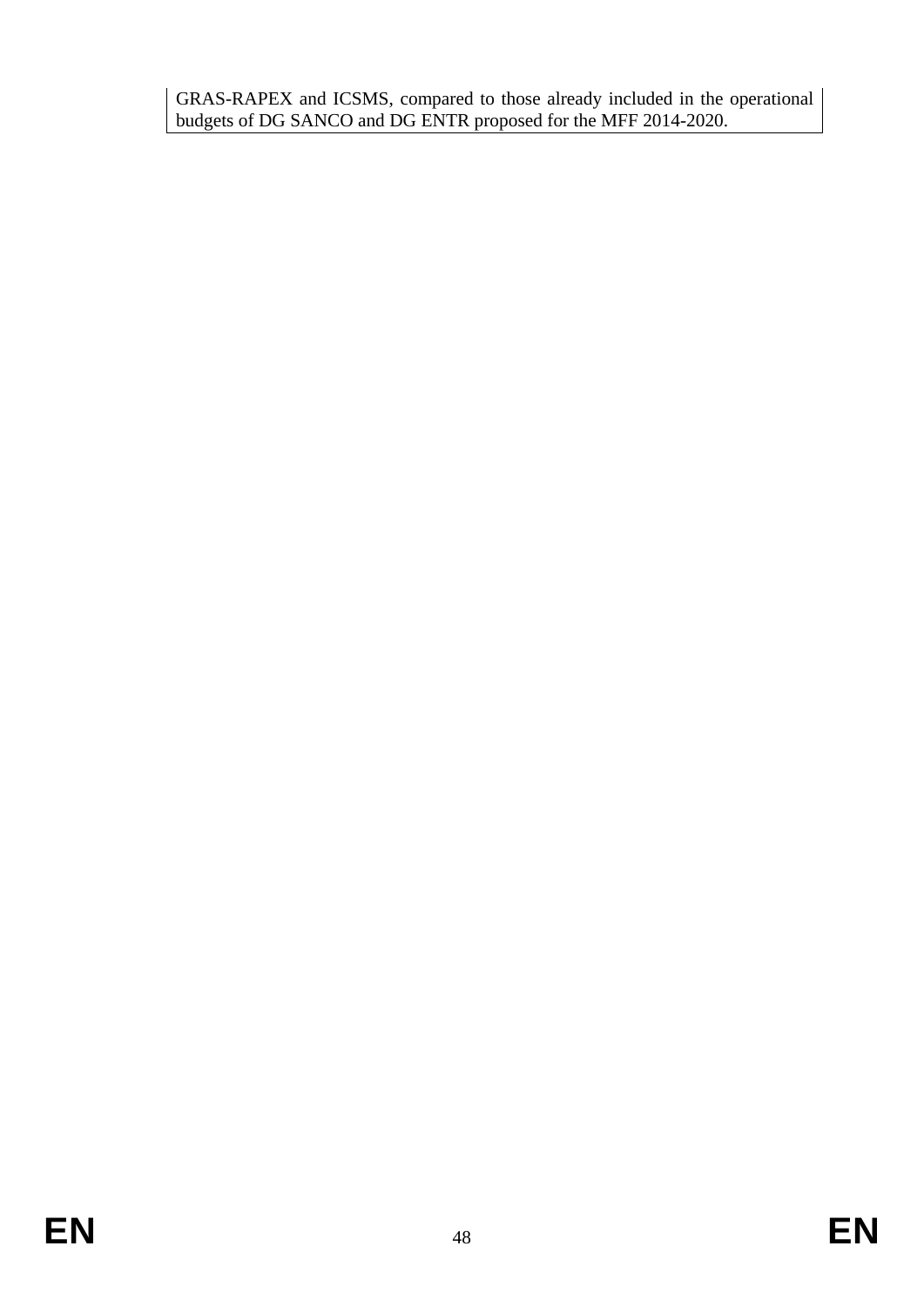## **2. MANAGEMENT MEASURES**

### **2.1. Monitoring and reporting rules**

*Specify frequency and conditions.* 

The future market Surveillance Forum (EMSF) will be the platform for discussions regarding the proper implementation of the future regulation.

A final provision also proposes that the Commission makes an evaluation and drafts a report regarding the implementation five years after its entry into force. This should identify possible problems and shortcomings of the Regulation and could be the starting point for further actions, including a possible proposal to amend it, in view of further improvement of market surveillance framework.

### **2.2. Management and control system**

### *2.2.1. Risk(s) identified*

Risks relating to the proper functioning of RAPEX (e.g. increase of number of notifications diverting attention from really dangerous products or reducing its credibility; IT-related probems such as breakdown of the system, confidentiality issues).

The risks related to the functioning of ICSMS relate mainly to IT-related probems such as a possible breakdown of the system and confidentiality issues.

## *2.2.2. Control method(s) envisaged*

The control methods envisaged are laid down in the Financial Regulation and Rules of Application.

## **2.3. Measures to prevent fraud and irregularities**

*Specify existing or envisaged prevention and protection measures.* 

The Commission must ensure that the financial interests of the Union are protected by the application of preventive measures against fraud, corruption and other illegal activities, by effective checks and by the recovery of amounts unduly paid and, if irregularities are detected, by effective, proportionate and dissuasive penalties, in accordance with Regulations (EC, Euratom) No 2988/95, (Euratom, EC) No 2185/96 and (EC) No 1073/1999. In addition to the application of all regulatory control mechanisms, the competent Commission services will devise an anti-fraud strategy in line with the Commission's new anti-fraud strategy (CAFS; adopted on 24 June 2011) in order to ensure *inter alia* that its internal anti-fraud related controls are fully aligned with the CASF and that its fraud risk management approach is geared to identify fraud risk areas and adequate responses. Where necessary, networking groups and adequate IT tools dedicated to analysing fraud cases related to the Consumer Programme will be set up. In particular a series of measures will be put in place such as: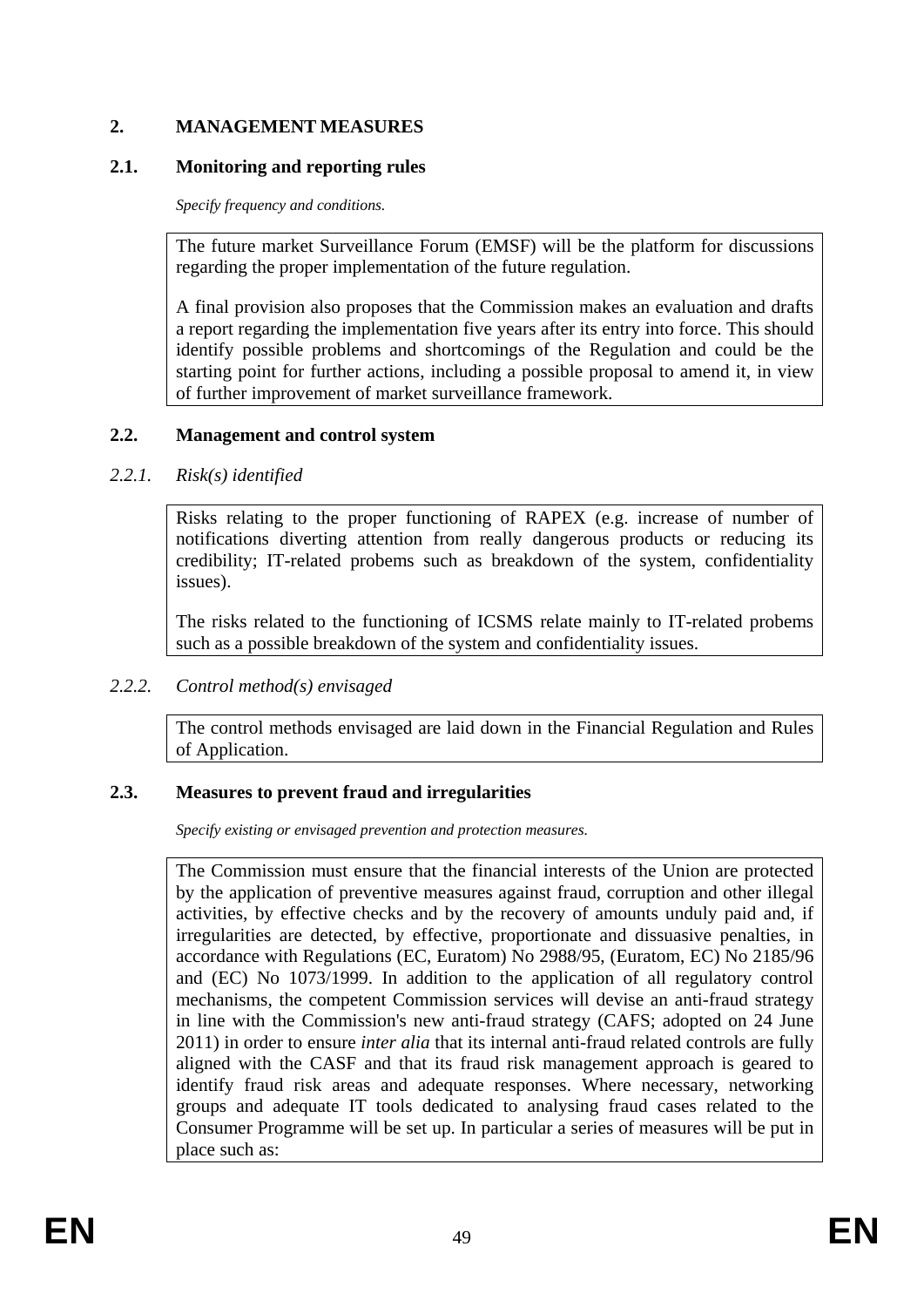- decisions, agreements and contracts resulting from the implementation of the Consumer Programme will expressly entitle the Commission, including OLAF, and the Court of Auditors to conduct audits, on-the-spot checks and inspections;
- during the evaluation phase of a call for proposals/tender, the proposers and tenderers are checked against the published exclusion criteria based on declarations and the Early Warning System (EWS);
- the rules governing the eligibility of costs will be simplified in accordance with the provisions of the Financial Regulation.
- regular training on issues related to fraud and irregularities is given to all staff involved in contract management as well as to auditors and controllers who verify the beneficiaries' declarations on the spot.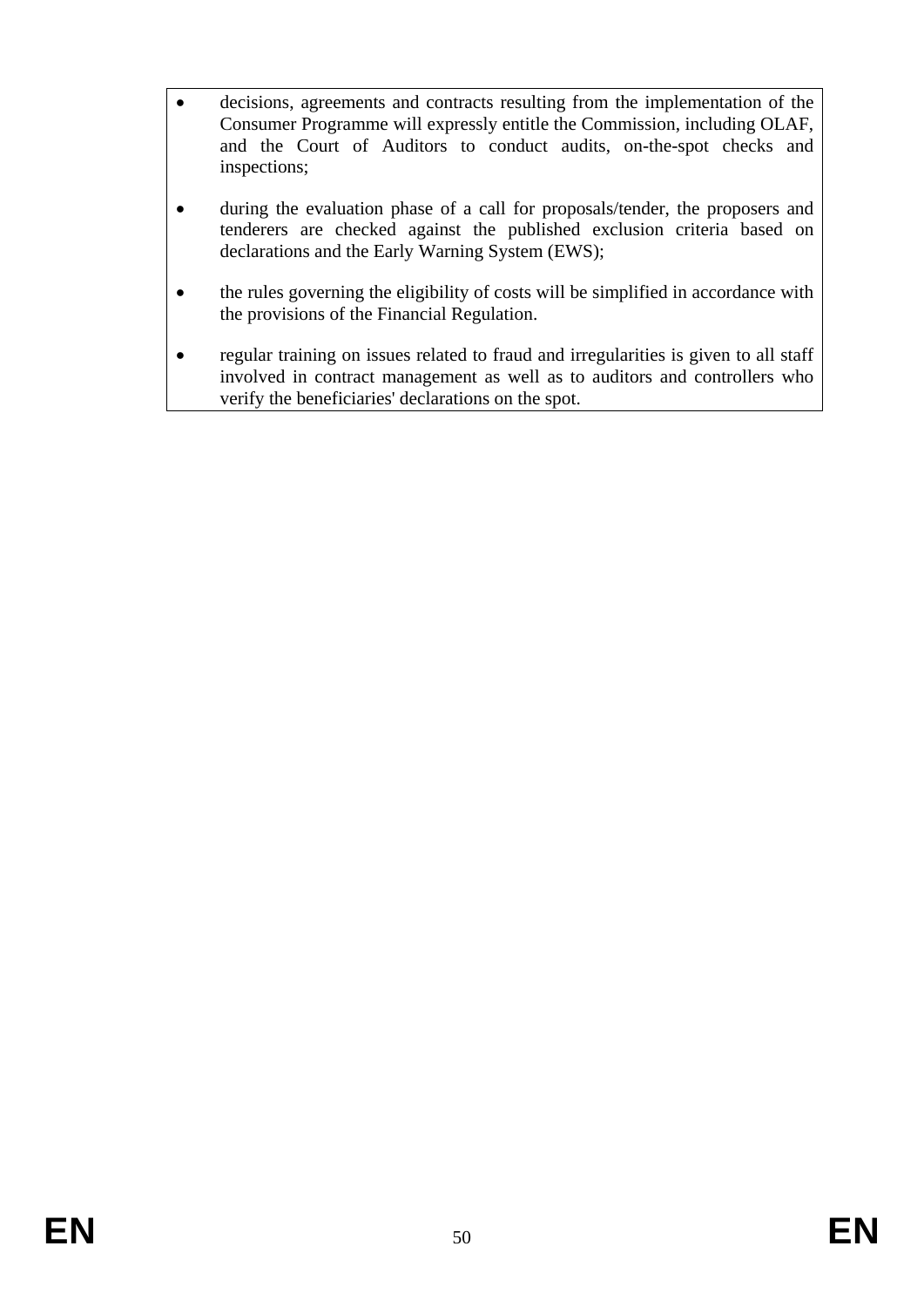## **3. ESTIMATED FINANCIAL IMPACT OF THE PROPOSAL/INITIATIVE**

### **3.1. Heading(s) of the multiannual financial framework and expenditure budget line(s) affected**

Existing expenditure budget lines

In order of multiannual financial framework headings and budget lines.

| Budget line<br>Heading of                                                     |                                                                                               | Type of<br>expenditure           |                                                  | Contribution            |                                                                                   |                |  |  |  |
|-------------------------------------------------------------------------------|-----------------------------------------------------------------------------------------------|----------------------------------|--------------------------------------------------|-------------------------|-----------------------------------------------------------------------------------|----------------|--|--|--|
| multiannual<br>financial<br>Number<br>framework                               | Diff./non-<br>diff.<br>(47)                                                                   | from<br>$EFTA^{48}$<br>countries | from<br>candidate<br>49<br>countries <sup></sup> | from third<br>countries | within the<br>meaning of Article<br>$18(1)(aa)$ of the<br>Financial<br>Regulation |                |  |  |  |
| $N^{\circ}$ 1:<br>Internal<br>Market for<br>goods and<br>sectoral<br>policies | 02.03.01.                                                                                     | Diff                             | <b>YES</b>                                       | N <sub>O</sub>          | N <sub>O</sub>                                                                    | N <sub>O</sub> |  |  |  |
| $N^{\circ}$ 3:<br>Security and<br>citizenship                                 | 17.01.04.01<br>Administrative expenditure in support of the<br>Consumer Programme 2014 - 2020 | Non-<br>diff.                    | <b>YES</b>                                       | N <sub>O</sub>          | N <sub>O</sub>                                                                    | N <sub>O</sub> |  |  |  |

New budget lines requested

*In order of multiannual financial framework headings and budget lines.* 

| Heading of                                      | Budget line                                | Type of<br>expenditure           | Contribution                   |                         |                                                                                   |                |  |  |
|-------------------------------------------------|--------------------------------------------|----------------------------------|--------------------------------|-------------------------|-----------------------------------------------------------------------------------|----------------|--|--|
| multiannual<br>financial<br>Number<br>framework | Diff./non-<br>diff.                        | from<br><b>EFTA</b><br>countries | from<br>candidate<br>countries | from third<br>countries | within the<br>meaning of Article<br>$18(1)(aa)$ of the<br>Financial<br>Regulation |                |  |  |
| $N^{\circ}$ 3:<br>Security and<br>citizenship   | 17 02 01<br>Consumer Programme 2014 - 2020 | Diff.                            | <b>YES</b>                     | <b>YES</b>              | N <sub>O</sub>                                                                    | N <sub>O</sub> |  |  |

 $47$ <sup>47</sup> Diff. = Differentiated appropriations / Non-diff. = Non-Differentiated Appropriations<br><sup>48</sup> EFTA: European Free Trade Association.<br>Condidate countries and where applicable potential applicate countries from the Wa

Candidate countries and, where applicable, potential candidate countries from the Western Balkans.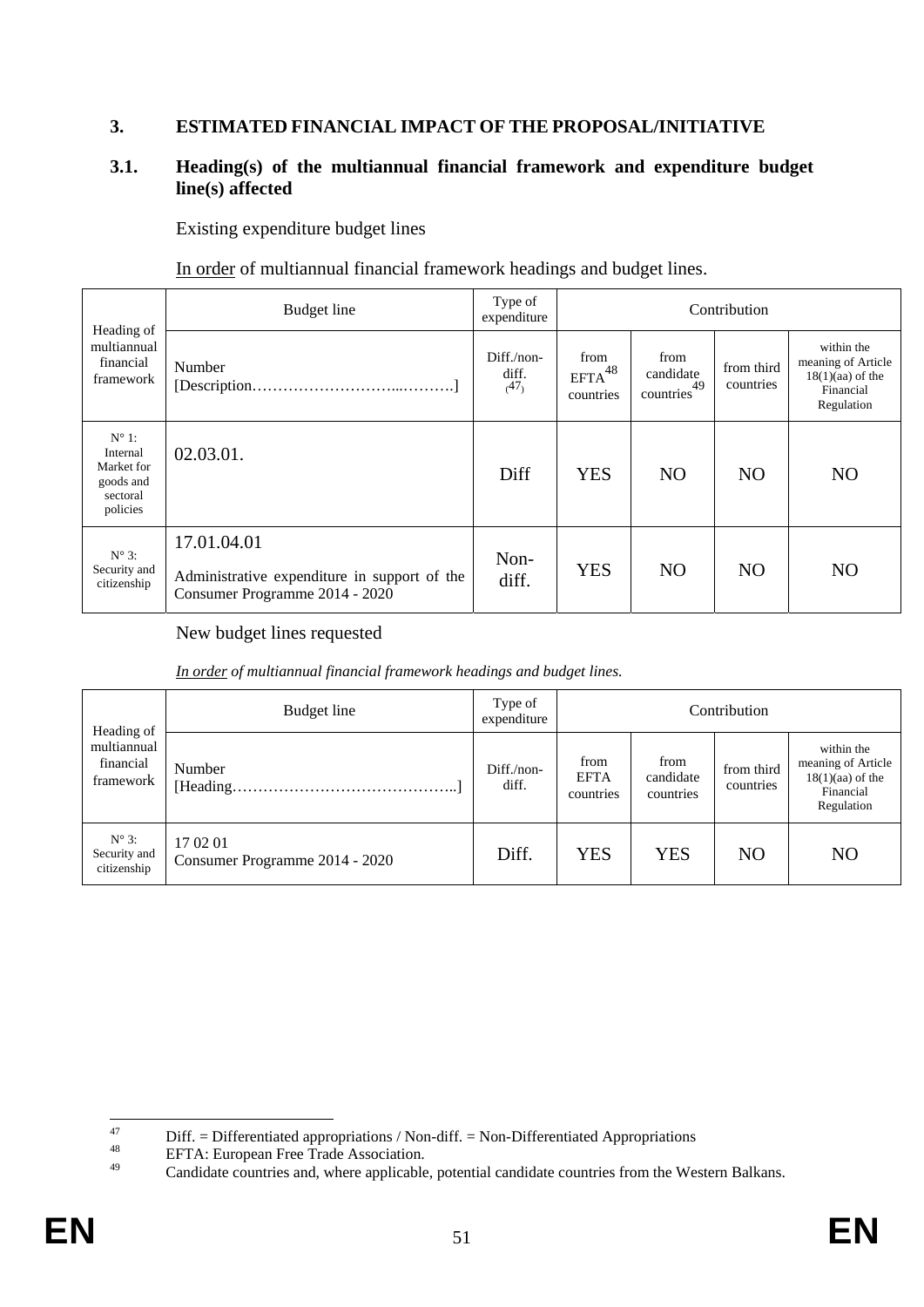#### **3.2. Estimated impact on expenditure**

## *3.2.1. Summary of estimated impact on expenditure<sup>50</sup>*

EUR million in current prices (to 3 decimal places)

| <b>Heading of multiannual financial</b><br>framework: |  | Internal market for goods and sectoral policies |
|-------------------------------------------------------|--|-------------------------------------------------|
|-------------------------------------------------------|--|-------------------------------------------------|

| DG: ENTR                                                                                                                |             |         | 2015           | 2016     | 2017           | 2018     | 2019     | 2020           | <b>TOTAL</b>   |
|-------------------------------------------------------------------------------------------------------------------------|-------------|---------|----------------|----------|----------------|----------|----------|----------------|----------------|
| • Operational appropriations                                                                                            |             |         |                |          |                |          |          |                |                |
| Number of budget line 02.03.01                                                                                          | Commitments | (1)     | 1,300          | 1,300    | 1,300          | 1,300    | 1,300    | 1,300          | 7,800          |
|                                                                                                                         | Payments    | (2)     | 1,300          | 1,300    | 1,300          | 1,300    | 1,300    | 1,300          | 7,800          |
| Appropriations<br>administrative<br>of<br>financed<br>nature<br>an<br>from the envelope for specific programmes $^{51}$ |             | 0       | $\overline{0}$ | $\Omega$ | $\overline{0}$ | $\Omega$ | $\theta$ | $\overline{0}$ |                |
| Number of budget line:                                                                                                  | Commitments | (1a)    | 0              | 0        | 0              | $\Omega$ | $\Omega$ |                | $\overline{0}$ |
|                                                                                                                         | Payments    | (2a)    | 0              | $\Omega$ | 0              | $\Omega$ | $\theta$ |                | $\overline{0}$ |
|                                                                                                                         |             |         |                |          |                |          |          |                |                |
| <b>TOTAL</b> appropriations<br>for DG ENTR                                                                              | Commitments | $=1+1a$ | 1,300          | 1,300    | 1,300          | 1,300    | 1,300    | 1,300          | 7,800          |
|                                                                                                                         | Payments    | $=2+2a$ | 1,300          | 1,300    | 1,300          | 1,300    | 1,300    | 1,300          | 7,800          |

| $T\cap T$<br>appropriations<br>operational<br>'I AL | Commitments |               | ,300 | .300 | ,300 | .300 | .300 | 1,300 | 7,800 |
|-----------------------------------------------------|-------------|---------------|------|------|------|------|------|-------|-------|
|                                                     | Payments    | $A \setminus$ | ,300 | ,300 | .300 | ,300 | ,300 | 1,300 | 7,800 |

<sup>&</sup>lt;sup>50</sup><br>Amounts subject to the outcome of the Commission proposal for the new Multi-annual Financial Framework 2014-2020.

Technical and/or administrative assistance and expenditure in support of the implementation of EU programmes and/or actions (former "BA" lines), indirect research, direct research.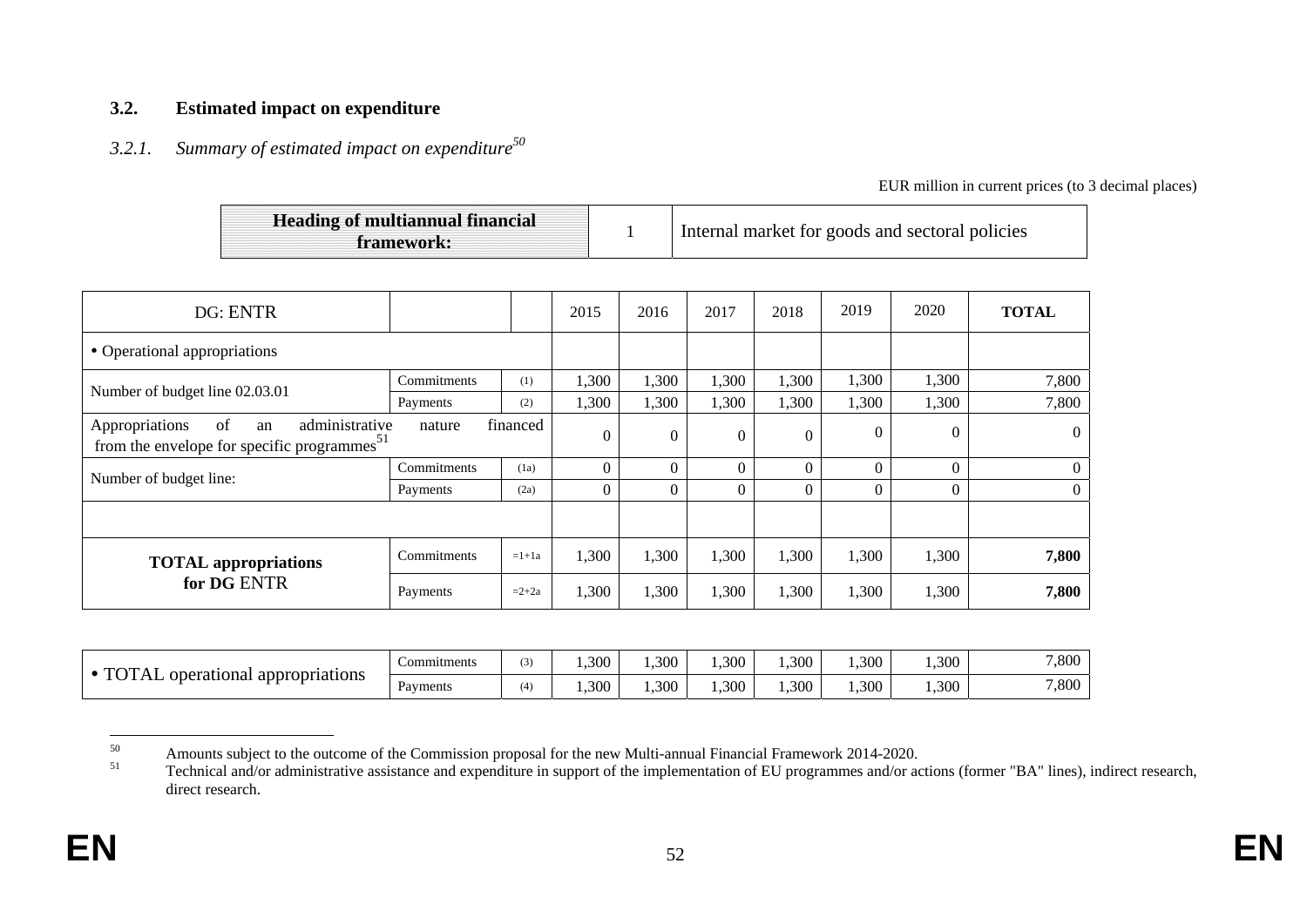| TOTAL appropriations of an administrative nature<br>financed from the envelope for specific programmes |                 | (5)    |      |       |       |       |       |       |       |
|--------------------------------------------------------------------------------------------------------|-----------------|--------|------|-------|-------|-------|-------|-------|-------|
| <b>TOTAL</b> appropriations<br>under HEADING 02<br>of the multiannual financial framework              | Commitments     | $=3+5$ | .300 | 1,300 | 1,300 | 1,300 | 1.300 | . 300 | 7,800 |
|                                                                                                        | <b>Payments</b> | $=4+$  | 300  | 1,300 | 1.300 | 1,300 | 1,300 | 1,300 | 7,800 |

| <b>Heading of multiannual financial</b><br>framework: |  | Security and citizenship |
|-------------------------------------------------------|--|--------------------------|
|-------------------------------------------------------|--|--------------------------|

| DG: SANCO                                                                                                            |             |         | 2015  | 2016  | 2017  | 2018  | 2019  | 2020  | <b>TOTAL</b> |
|----------------------------------------------------------------------------------------------------------------------|-------------|---------|-------|-------|-------|-------|-------|-------|--------------|
| • Operational appropriations                                                                                         |             |         |       |       |       |       |       |       |              |
| Number of budget line 17.02.01                                                                                       | Commitments | (1)     | 3,000 | 3,060 | 3,121 | 3,184 | 3,247 | 3,312 | 18,924       |
|                                                                                                                      | Payments    | (2)     | 1,500 | 3,030 | 3,091 | 3,152 | 3,215 | 4,936 | 18,924       |
| of<br>Appropriations<br>administrative<br>financed<br>an<br>nature<br>from the envelope for specific programmes $52$ |             |         |       |       |       |       |       |       |              |
|                                                                                                                      | Commitments | (1a)    | 0,100 | 0,100 | 0,100 | 0,100 | 0,100 | 0,100 | 0,600        |
| Number of budget line: 17.01.04.01                                                                                   | Payments    | (2a)    | 0,100 | 0,100 | 0,100 | 0,100 | 0,100 | 0,100 | 0,600        |
|                                                                                                                      |             |         |       |       |       |       |       |       |              |
| <b>TOTAL</b> appropriations                                                                                          | Commitments | $=1+1a$ | 3,100 | 3,160 | 3,221 | 3,284 | 3,347 | 3,412 | 19,524       |
| for DG SANCO                                                                                                         | Payments    | $=2+2a$ | 1,600 | 3,130 | 3,191 | 3,252 | 3,315 | 5,036 | 19,524       |

<sup>52</sup> Technical and/or administrative assistance and expenditure in support of the implementation of EU programmes and/or actions (former "BA" lines), indirect research, direct research.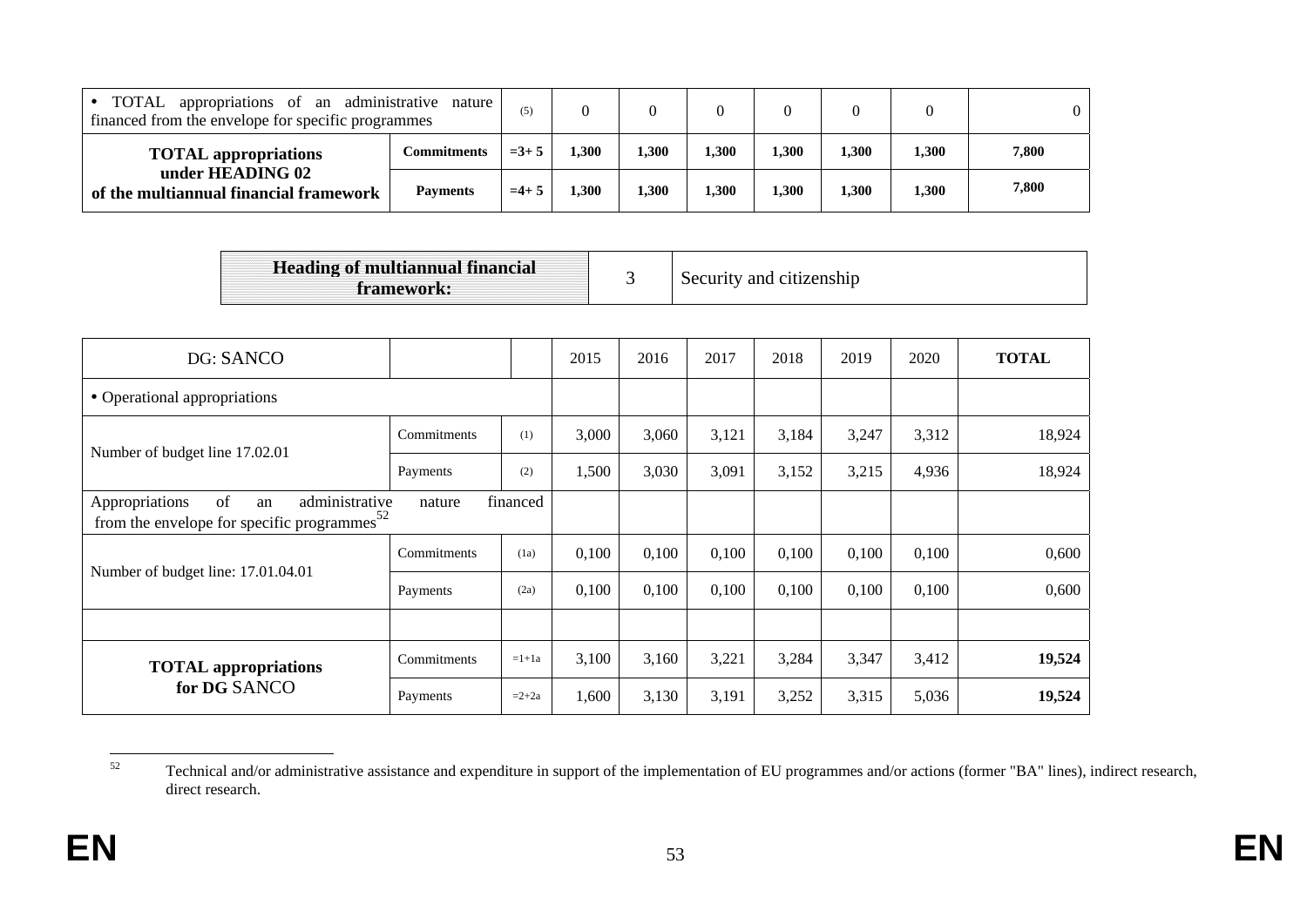| • TOTAL operational appropriations                                                                       | Commitments | (3)    | 3.000 | 3,060 | 3.121 | 3.184 | 3.247 | 3.312 | 18,924 |
|----------------------------------------------------------------------------------------------------------|-------------|--------|-------|-------|-------|-------|-------|-------|--------|
|                                                                                                          | Payments    | (4)    | 1,500 | 3,030 | 3,091 | 3,152 | 3,215 | 4.936 | 18,924 |
| • TOTAL appropriations of an administrative nature financed<br>from the envelope for specific programmes |             | (5)    | 0,100 | 0.100 | 0,100 | 0.100 | 0.100 | 0.100 | 0,600  |
| <b>TOTAL</b> appropriations                                                                              | Commitments | $=3+5$ | 3,100 | 3,160 | 3,221 | 3,284 | 3,347 | 3,412 | 19,524 |
| under HEADING 3<br>of the multiannual financial framework                                                | Payments    | $=4+5$ | 1.600 | 3,130 | 3,191 | 3,252 | 3,315 | 5,036 | 19,524 |

## **If more than one heading is affected by the proposal / initiative:**

| • TOTAL operational appropriations                                                                                   | Commitments | (6)       | 4,300 | 4.360 | 4.421 | 4.484 | 4.547 | 4.612 | 26,724 |
|----------------------------------------------------------------------------------------------------------------------|-------------|-----------|-------|-------|-------|-------|-------|-------|--------|
|                                                                                                                      | Payments    | (7)       | 2.800 | 4.330 | 4.391 | 4.452 | 4.515 | 6.236 | 26,724 |
| TOTAL<br>appropriations of<br>administrative nature<br>an<br>financed from the envelope for specific programmes      |             | (8)       | 0,100 | 0.100 | 0,100 | 0.100 | 0,100 | 0.100 | 0,600  |
| <b>TOTAL</b> appropriations<br>under HEADINGS 1 to 4<br>of the multiannual financial framework<br>(Reference amount) | Commitments | $= 6 + 8$ | 4,400 | 4.460 | 4,521 | 4,584 | 4,647 | 4.712 | 27,324 |
|                                                                                                                      | Payments    | $=7+8$    | 2,900 | 4,430 | 4.491 | 4,552 | 4,615 | 6,336 | 27,324 |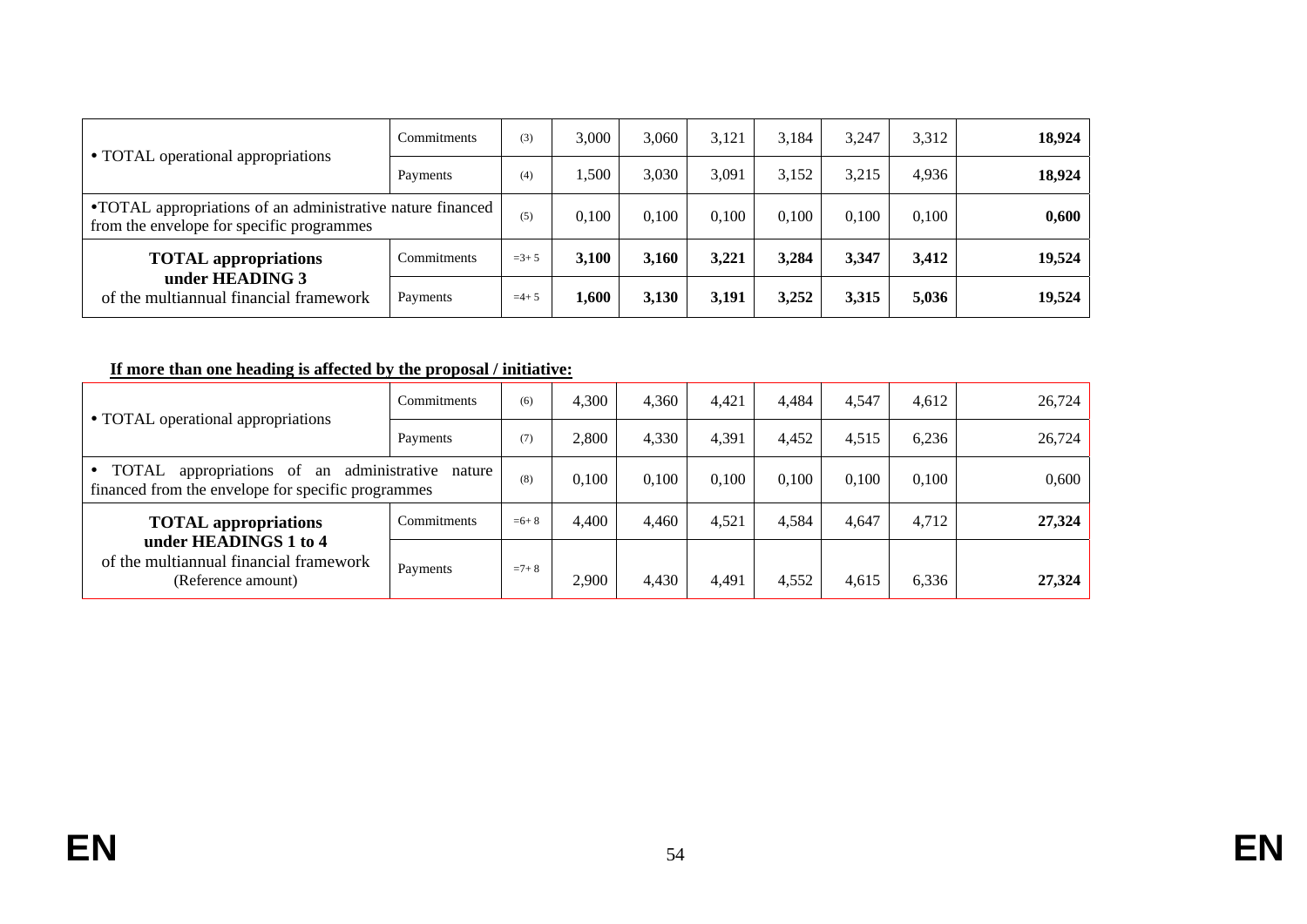| <b>Heading of multiannual financial</b><br>framework:   |                | 5 |       | Administrative expenditure " |       |       |       |       |                                                     |
|---------------------------------------------------------|----------------|---|-------|------------------------------|-------|-------|-------|-------|-----------------------------------------------------|
|                                                         |                |   |       |                              |       |       |       |       | EUR million in current prices (to 3 decimal places) |
|                                                         |                |   | 2015  | 2016                         | 2017  | 2018  | 2019  | 2020  | <b>TOTAL</b>                                        |
| DG: ENTR                                                |                |   |       |                              |       |       |       |       |                                                     |
| • Human resources                                       |                |   | 0,786 | 0,786                        | 0,786 | 0,786 | 0,786 | 0,786 | 4,716                                               |
| • Other administrative expenditure                      |                |   | 0,079 | 0,079                        | 0,079 | 0,079 | 0,079 | 0,079 | 0,474                                               |
| <b>DG SANCO</b>                                         |                |   |       |                              |       |       |       |       |                                                     |
| • Human resources                                       |                |   | 1,048 | 1,048                        | 1,048 | 1,048 | 1,048 | 1,048 | 6,288                                               |
| • Other administrative expenditure (missions, meetings) |                |   | 0,079 | 0,079                        | 0,079 | 0,079 | 0,079 | 0,079 | 0,474                                               |
| <b>TOTAL</b>                                            | Appropriations |   | 1,992 | 1,992                        | 1,992 | 1,992 | 1,992 | 1,992 | 11,952                                              |

| <b>TOTAL appropriations</b><br>under HEADING 5<br>of the multiannual financial framework | Total<br>commitments<br>$\mathbf{m}$<br>Total payments)<br>$\hspace{0.05cm}$<br>$\overline{\phantom{0}}$ | 992<br>. | QQ | 992 | 1,992 | 992 | .992 | 1.952<br>1,704 |
|------------------------------------------------------------------------------------------|----------------------------------------------------------------------------------------------------------|----------|----|-----|-------|-----|------|----------------|
|------------------------------------------------------------------------------------------|----------------------------------------------------------------------------------------------------------|----------|----|-----|-------|-----|------|----------------|

EUR million in current prices (to 3 decimal places)

|                                                      |             | 2015  | 2016  | 2017  | 2018  | 2019  | 2020  | <b>TOTAL</b> |
|------------------------------------------------------|-------------|-------|-------|-------|-------|-------|-------|--------------|
| <b>TOTAL</b> appropriations<br>under HEADINGS 1 to 5 | Commitments | 6,392 | 6,452 | 6,513 | 6,576 | 6,639 | 6,704 | 39,276       |
| of the multiannual financial framework               | Payments    | 4,892 | 6,422 | 6,483 | 6,544 | 6,607 | 8,328 | 39,276       |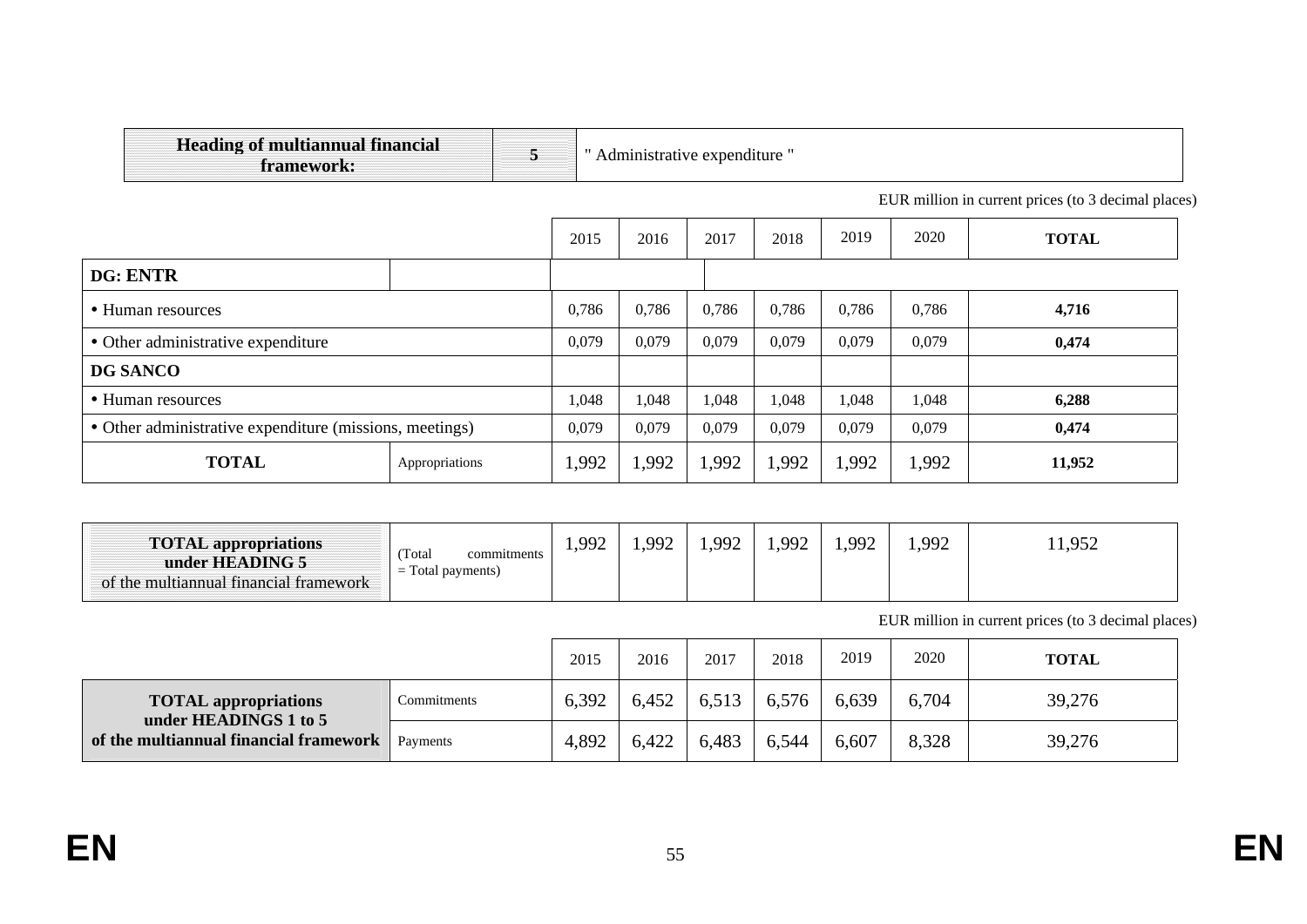### *3.2.2. Estimated impact on operational appropriations*

The proposal/initiative requires the use of operational appropriations, as explained below:

|                                                                                                                                                         |                                          |                                         |                      | 2015  |                      | 2016  |                      | 2017  |                      | 2018  |                      | 2019  |                      | 2020  | <b>TOTAL</b>                     |               |
|---------------------------------------------------------------------------------------------------------------------------------------------------------|------------------------------------------|-----------------------------------------|----------------------|-------|----------------------|-------|----------------------|-------|----------------------|-------|----------------------|-------|----------------------|-------|----------------------------------|---------------|
| <b>Indicate objectives</b><br>and outputs                                                                                                               |                                          |                                         |                      |       |                      |       |                      |       |                      |       |                      |       |                      |       |                                  |               |
| ⇩                                                                                                                                                       | Type<br>of<br>$\frac{\text{output}}{53}$ | Avera<br>ge<br>cost<br>of the<br>output | Number<br>of outputs | Cost  | of outputs<br>Number | Cost  | of outputs<br>Number | Cost  | Number<br>of outputs | Cost  | of outputs<br>Number | Cost  | of outputs<br>Number | Cost  | Total<br>number<br>of<br>outputs | Total<br>cost |
| <b>SPECIFIC</b><br>continually review existing internal market<br>acquis and propose new legislative or non-<br>legislative action whenever appropriate | OBJECTIVE <sup>54</sup> :                | To                                      |                      |       |                      |       |                      |       |                      |       |                      |       |                      |       |                                  |               |
| Guidelines and<br>inter-comparison<br>activities                                                                                                        |                                          | 0.050                                   |                      | 0.050 |                      | 0.050 |                      | 0.050 |                      | 0.050 |                      | 0.050 | $\mathbf{1}$         | 0,050 | 6                                | 0.300         |
| Technical expertise<br>and assistance                                                                                                                   |                                          | 0.600                                   |                      | 0.600 |                      | 0.600 |                      | 0.600 |                      | 0.600 |                      | 0.600 |                      | 0,600 | 6                                | 3.600         |
|                                                                                                                                                         |                                          |                                         |                      |       |                      |       |                      |       |                      |       |                      |       |                      |       |                                  |               |
| Promotion of<br>European market                                                                                                                         |                                          | 0.050                                   |                      | 0.050 | $\mathbf{1}$         | 0.050 |                      | 0.050 |                      | 0.050 |                      | 0.050 |                      | 0.050 | 6                                | 0.300         |

Commitment appropriations in EUR million in current prices (to 3 decimal places)

surveillance policies

<sup>53</sup> Outputs are products and services to be supplied (e.g.: number of student exchanges financed, number of km of roads built, etc.). As described in Section 1.4.2. "Specific objective(s)..."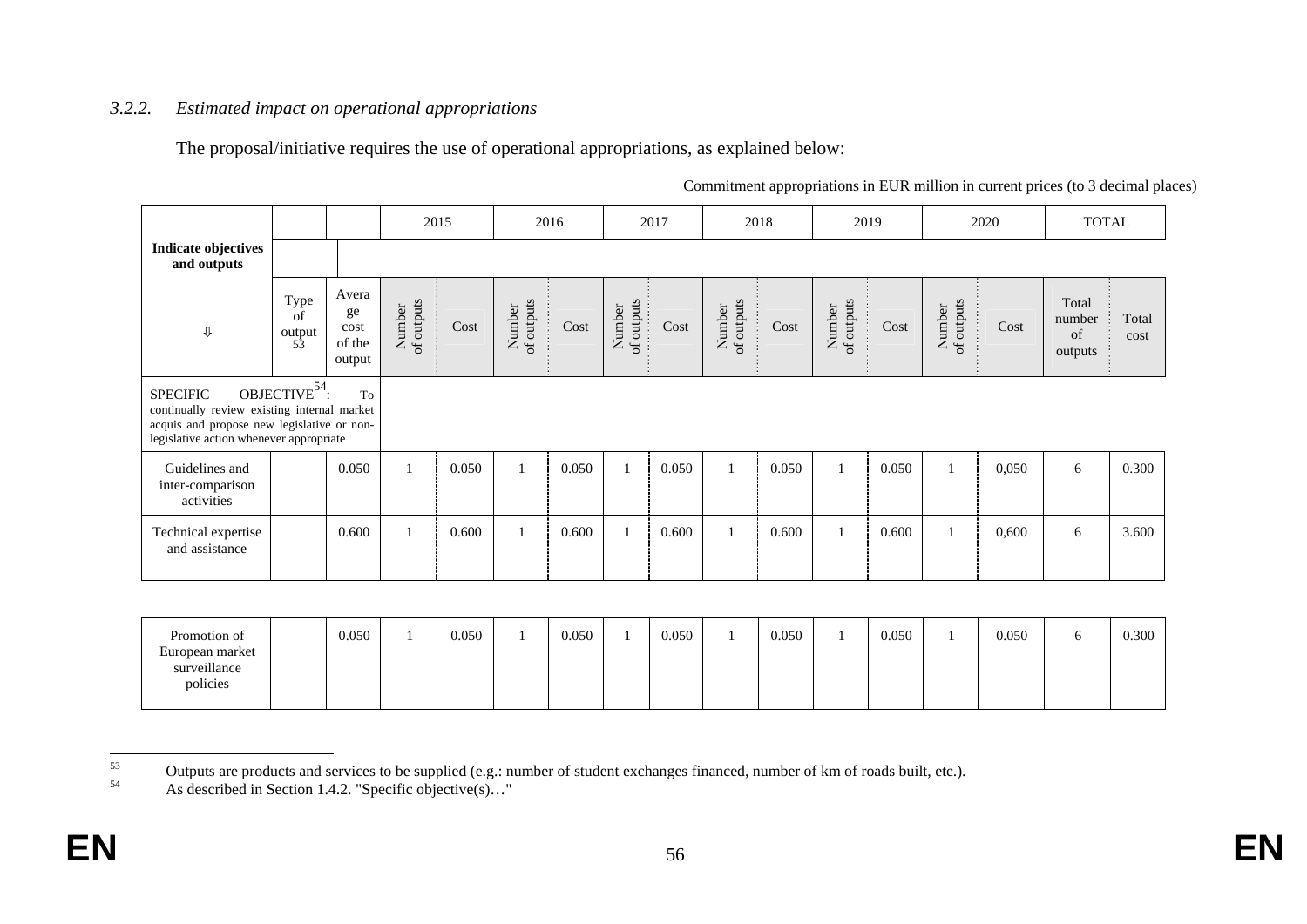| Cooperation with<br>third countries                                                                                                                           | 0.100 | $\mathbf{1}$   | 0.100 | $\mathbf{1}$   | 0.100 | $\mathbf{1}$   | 0.100 | $\mathbf{1}$   | 0.100 | $\mathbf{1}$   | 0.100 | $\mathbf{1}$   | 0.100 | 6  | 0.600  |
|---------------------------------------------------------------------------------------------------------------------------------------------------------------|-------|----------------|-------|----------------|-------|----------------|-------|----------------|-------|----------------|-------|----------------|-------|----|--------|
| Support to market<br>surveillance<br>authorities<br>(including ICSMS)                                                                                         | 0.500 | 2              | 0.500 | $\overline{2}$ | 0.500 | 2              | 0.500 | $\overline{2}$ | 0.500 | 2              | 0.500 | $\overline{2}$ | 0.500 | 12 | 3.000  |
| Sub-total for specific objective ENTR                                                                                                                         |       | 6              | 1.300 | $6\,$          | 1.300 | 6              | 1.300 | 6              | 1.300 | 6              | 1.300 | 6              | 1.300 | 36 | 7.800  |
| SPECIFIC OBJECTIVE:<br><b>SANCO</b>                                                                                                                           |       |                |       |                |       |                |       |                |       |                |       |                |       |    |        |
| - Output                                                                                                                                                      |       |                |       |                |       |                |       |                |       |                |       |                |       |    |        |
| Market surveillance<br>and enforcement<br>actions (joint<br>actions, exchange<br>of officials, funding<br>of the Market<br>Surveillance Forum<br>Secretariat) | 2,357 | $\overline{3}$ | 2,242 | $\overline{3}$ | 2,287 | $\overline{3}$ | 2,333 | $\overline{3}$ | 2,380 | $\overline{3}$ | 2,427 | 3              | 2,425 | 18 | 14,144 |
| Further<br>development and<br>management of<br>RAPEX (especially<br>IT applications)                                                                          | 0,797 | $\mathbf{1}$   | 0,758 | $\mathbf{1}$   | 0,773 | 1              | 0,788 | $\mathbf{1}$   | 0,804 | $\mathbf{1}$   | 0,820 | $\mathbf{1}$   | 0,837 | 6  | 4,780  |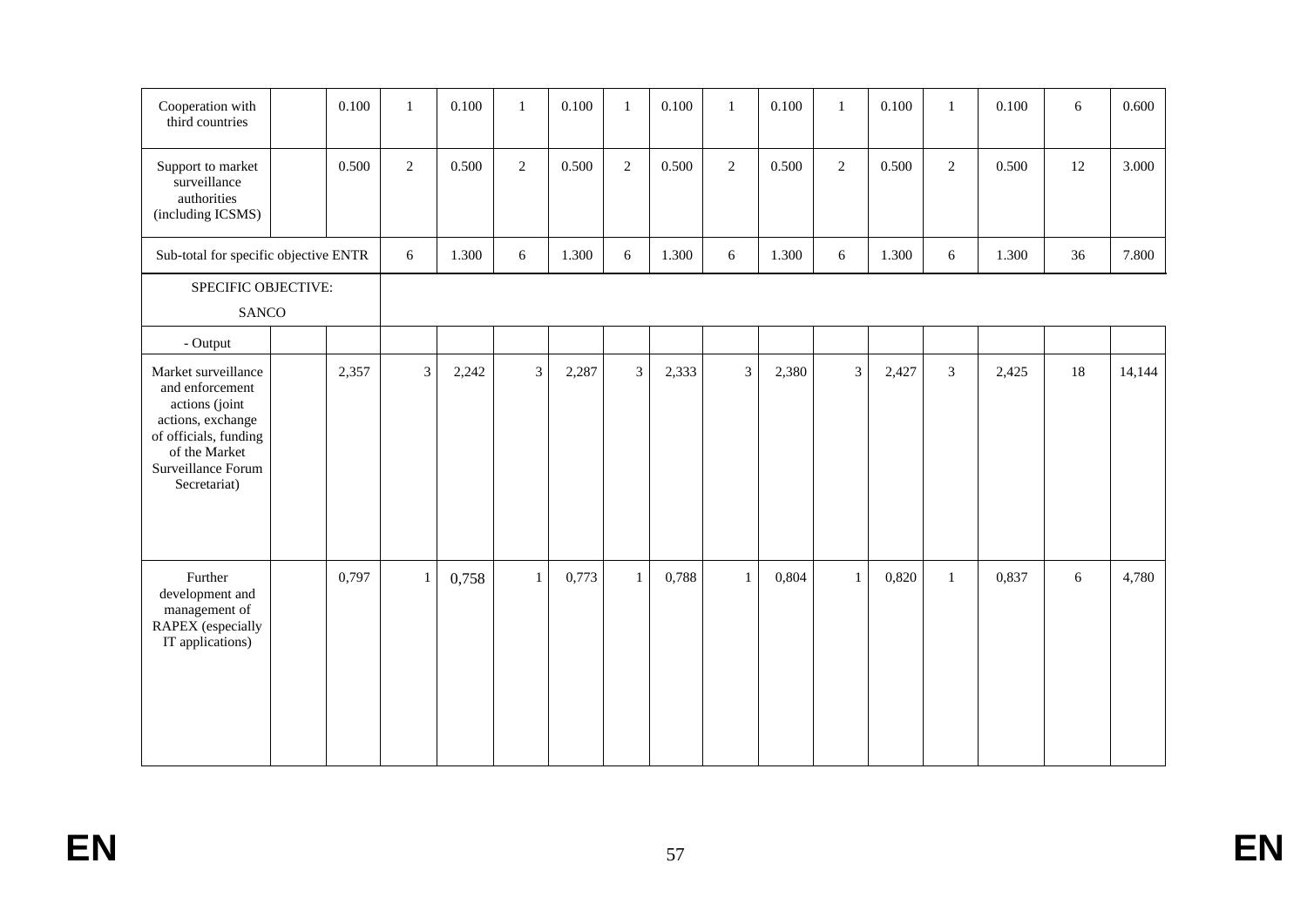| Sub-total for specific objective<br>SANCO |  | $\overline{4}$ | 3,000 | $\overline{4}$ | 3,060 | $\overline{4}$ | 3,121 | $\overline{4}$ | 3,184 | $\overline{4}$ | 3,247 | $\overline{4}$ | 3,312 | 24 | 18,924 |
|-------------------------------------------|--|----------------|-------|----------------|-------|----------------|-------|----------------|-------|----------------|-------|----------------|-------|----|--------|
| <b>TOTAL COST</b>                         |  |                | 4,300 |                | 4,360 |                | 4,421 |                | 4,484 |                | 4,547 |                | 4,612 |    | 26,724 |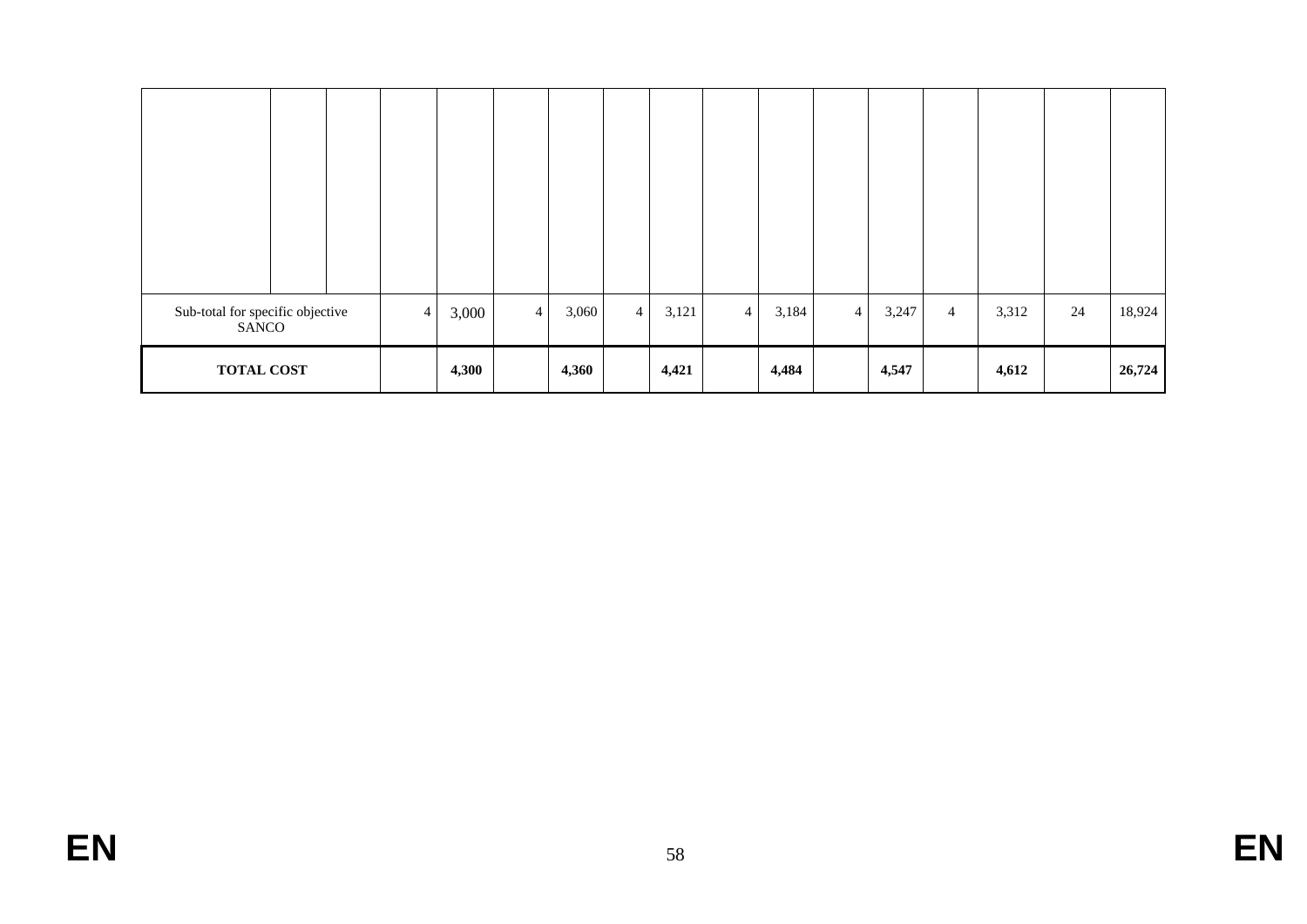#### *3.2.3. Estimated impact on appropriations of an administrative nature*

#### 3.2.3.1. Summary

The proposal/initiative requires the use of administrative appropriations, as explained below:

| EUR million in current prices (to 3 decimal places) |      |      |      |      |      |      |              |
|-----------------------------------------------------|------|------|------|------|------|------|--------------|
|                                                     | 2015 | 2016 | 2017 | 2018 | 2019 | 2020 | <b>TOTAL</b> |

| <b>HEADING 5</b><br>of the multiannual financial<br><b>framework</b>          |       |       |       |       |       |       |        |
|-------------------------------------------------------------------------------|-------|-------|-------|-------|-------|-------|--------|
| Human resources ENTR                                                          | 0,786 | 0.786 | 0.786 | 0.786 | 0,786 | 0,786 | 4.716  |
| Human resources SANCO<br>(Average cost FTE: 131.000 $\oplus$                  | 1,048 | 1,048 | 1,048 | 1,048 | 1,048 | 1,048 | 6,288  |
| Other administrative<br>expenditure ENTR                                      | 0.079 | 0.079 | 0.079 | 0.079 | 0.079 | 0.079 | 0,474  |
| Other administrative<br>expenditure SANCO                                     | 0.079 | 0.079 | 0.079 | 0.079 | 0.079 | 0,079 | 0,474  |
| <b>Subtotal HEADING 5</b><br>of the multiannual financial<br><b>framework</b> | 1,992 | 1,992 | 1,992 | 1,992 | 1,992 | 1,992 | 11,952 |

| Outside HEADING 555<br>of the multiannual financial<br>framework                  |       |                  |                |          |                  |          |       |
|-----------------------------------------------------------------------------------|-------|------------------|----------------|----------|------------------|----------|-------|
| Human resources                                                                   | 0     | $\boldsymbol{0}$ | $\overline{0}$ | $\theta$ | $\boldsymbol{0}$ | $\theta$ |       |
| Other expenditure<br>of an administrative nature<br><b>SANCO</b>                  | 0,100 | 0,100            | 0,100          | 0,100    | 0,100            | 0,100    | 0,600 |
| <b>Subtotal</b><br>outside HEADING 5<br>of the multiannual financial<br>framework | 0,100 | 0,100            | 0,100          | 0,100    | 0,100            | 0,100    | 0,600 |

| 2,092<br><b>TOTAL</b> | 2,092 | 2,092 | 2,092 | 2,092 | 2,092 | 12,552 |
|-----------------------|-------|-------|-------|-------|-------|--------|
|-----------------------|-------|-------|-------|-------|-------|--------|

 $55$ 55 Technical and/or administrative assistance and expenditure in support of the implementation of EU programmes and/or actions (former "BA" lines), indirect research, direct research.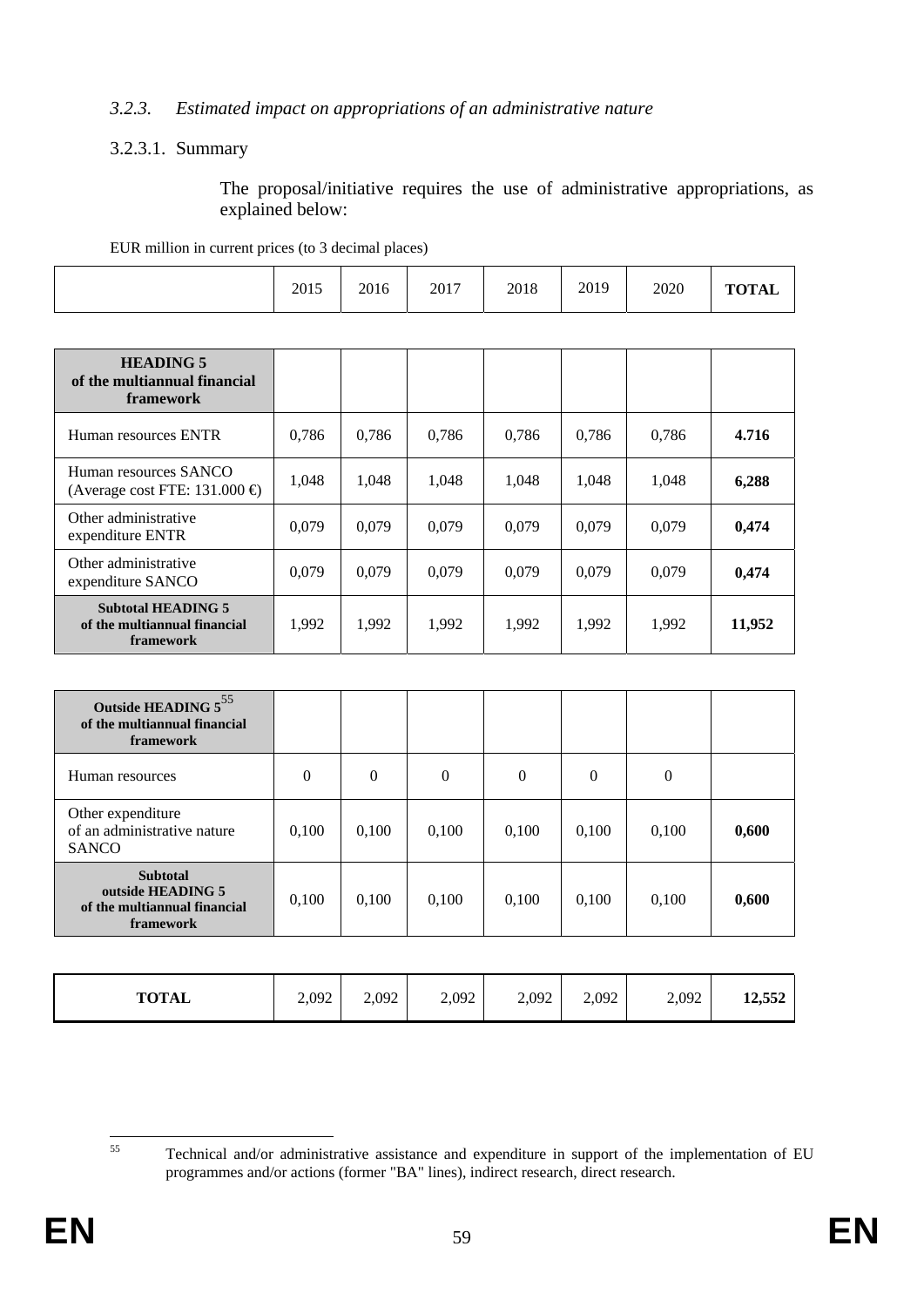## 3.2.3.2. Estimated requirements of human resources

The proposal/initiative requires the use of human resources, as explained below:

|                                                                                                                           |                                              | 2015     | 2016     | 2017     | 2018     | 2019     | 2020         |
|---------------------------------------------------------------------------------------------------------------------------|----------------------------------------------|----------|----------|----------|----------|----------|--------------|
| 02 01 01 01 (Headquarters and Commission's<br>Representation Offices) – ENTR                                              |                                              | 0,786    | 0,786    | 0,786    | 0,786    | 0,786    | 0,786        |
| 17 01 01 01 (Headquarters and Commission's<br>Representation Offices) - SANCO (Average<br>$cost$ FTE: 131.000 $\bigoplus$ |                                              | 1,048    | 1,048    | 1.048    | 1.048    | 1,048    | 1,048        |
| $XX$ 01 01 02 (Delegations)                                                                                               |                                              | $\Omega$ | $\theta$ | $\Omega$ | $\Omega$ | $\Omega$ | $\Omega$     |
| XX 01 05 01 (Indirect research)                                                                                           |                                              | $\Omega$ | $\theta$ | $\Omega$ | $\Omega$ | $\Omega$ | $\Omega$     |
|                                                                                                                           | 10 01 05 01 (Direct research)                |          |          | $\Omega$ | $\theta$ | $\Omega$ | $\Omega$     |
| envelope")                                                                                                                | XX 01 02 01 (CA, INT, SNE from the "global"  |          |          | $\Omega$ | $\Omega$ | $\theta$ | $\Omega$     |
| XX 01 02 02 (CA, INT, JED, LA and SNE in<br>the delegations)                                                              |                                              | $\Omega$ | $\Omega$ | $\theta$ | $\Omega$ | $\Omega$ | $\Omega$     |
| $XX$ 01 04 yy $^{56}$                                                                                                     | - at Headquarters $\boldsymbol{^{57}}$       | $\Omega$ | $\Omega$ | $\theta$ | $\Omega$ | $\Omega$ | $\mathbf{0}$ |
|                                                                                                                           | - in delegations                             | $\Omega$ | $\theta$ | $\Omega$ | $\Omega$ | $\Omega$ | $\Omega$     |
| XX 01 05 02 (CA, INT, SNE - Indirect<br>research)                                                                         | $\Omega$                                     | $\Omega$ | $\theta$ | $\Omega$ | $\Omega$ | $\Omega$ |              |
|                                                                                                                           | 10 01 05 02 (CA, INT, SNE - Direct research) |          |          | $\Omega$ | $\Omega$ | $\Omega$ | $\Omega$     |
|                                                                                                                           | Other budget lines (specify)                 |          |          | $\Omega$ | $\theta$ | $\Omega$ | $\Omega$     |
|                                                                                                                           | <b>TOTAL (ENTR, SANCO)</b>                   |          |          | 1,834    | 1,834    | 1,834    | 1,834        |

*EUR million in current prices (to 3 decimal places)* 

**XX** is the policy area or budget title concerned.

The human resources required will be met by staff from the DG who are already assigned to management of the action and/or have been redeployed within the DG, together if necessary with any additional allocation which may be granted to the managing DG under the annual allocation procedure and in the light of budgetary constraints. The resources required are indicated without taking into account the tasks which will be implemented by an executive agency. The proposal does not lead to an increase of the resources already involved in the executive agency.

Description of tasks to be carried out:

| Officials and temporary agents | Administrators:                                                                                                                                    |
|--------------------------------|----------------------------------------------------------------------------------------------------------------------------------------------------|
|                                | Ensure, monitor and report on the proper implementation and<br>application of EU policies in the area of market surveillance.                      |
|                                | Participate in developing tools and carrying out benchmarking of<br>$\bullet$<br>Member States' enforcement of the Market surveillance Regulation. |
|                                | Participate in the operation of the RAPEX system, including                                                                                        |

56

<sup>56</sup> Under the ceiling for external personnel from operational appropriations (former "BA" lines).<br><sup>57</sup> Essentially for Structural Funds, European Agricultural Fund for Rural Development (EAFRD) and European Fisheries Fund (EFF).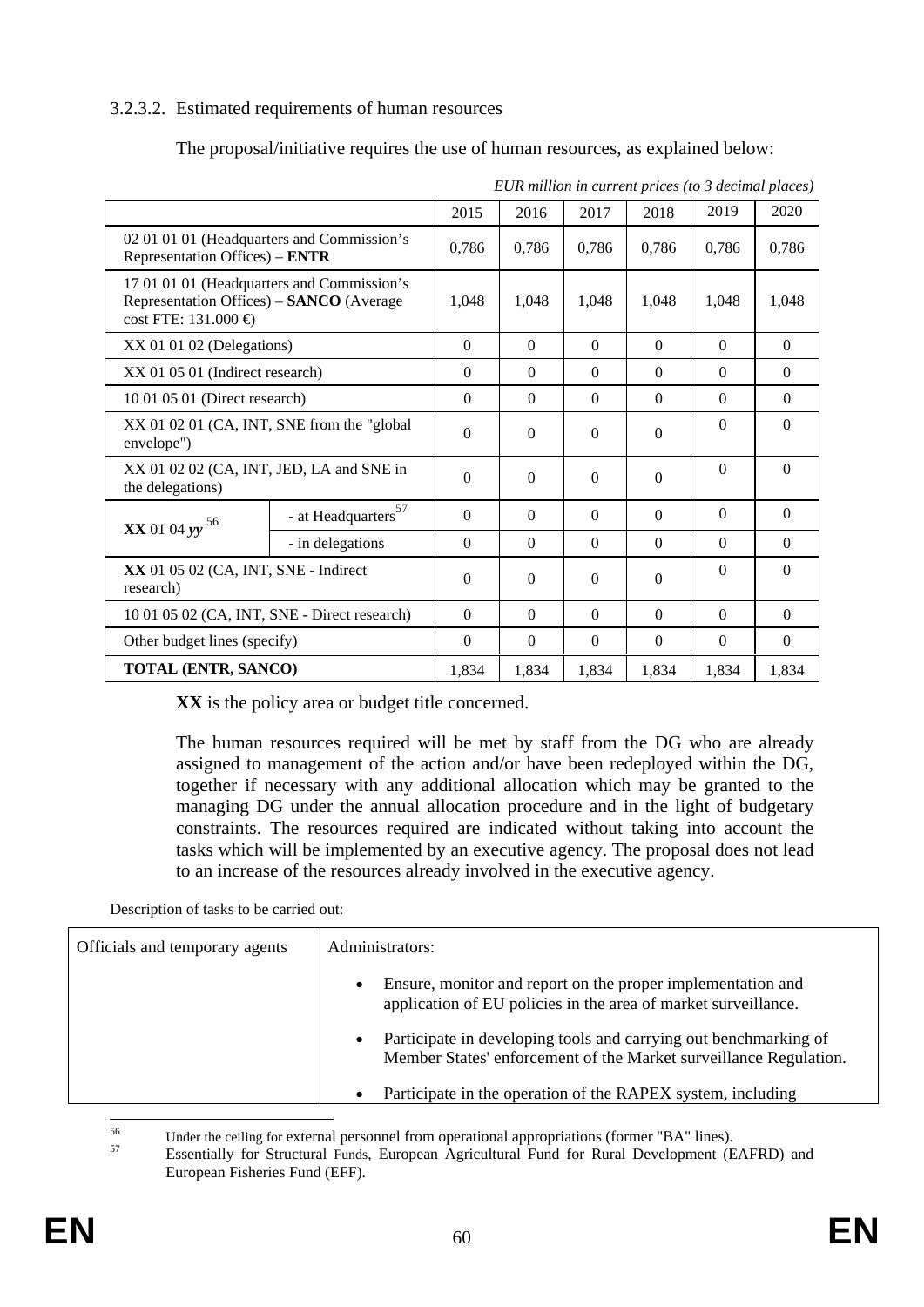|                    | assessment of notifications and reactions;                                                                                                                                                                                                                         |
|--------------------|--------------------------------------------------------------------------------------------------------------------------------------------------------------------------------------------------------------------------------------------------------------------|
|                    | Management and development of the ICSMS platform and the<br>$\bullet$<br>corresponding guidelines;                                                                                                                                                                 |
|                    | Follow policy developments in the area of market surveillance and<br>$\bullet$<br>information exchange between Member States.                                                                                                                                      |
|                    | Participate and represent the Commission in expert groups linked to<br>$\bullet$<br>market surveillance.                                                                                                                                                           |
|                    | Conceive new activities or extensions of existing activities and<br>$\bullet$<br>perform conceptual reflections.                                                                                                                                                   |
|                    | Develop and ensure Member States' market surveillance coordination<br>and joint actions.                                                                                                                                                                           |
|                    | Participate in the development, adoption and then implementation of<br>$\bullet$<br>revised RAPEX guidelines and revised risk-assessment guidelines.                                                                                                               |
|                    | Assistants:                                                                                                                                                                                                                                                        |
|                    | Provide administrative assistance in relation to the operation of the<br>RAPEX system as a member of the internal RAPEX team.                                                                                                                                      |
|                    | Signal possible inconsistencies or overlaps in notifications and<br>$\bullet$<br>contribute to and provide assistance in RAPEX Contact Points<br>meetings.                                                                                                         |
|                    | Contribute to follow up of RAPEX notifications, under the supervision<br>$\bullet$<br>of the responsible Administrator, in case of a formal noncompliance of<br>notification.                                                                                      |
|                    | Contribute towards the preparation of the weekly report regarding<br>$\bullet$<br>validated notifications.                                                                                                                                                         |
|                    | Co-ordinate and authorize translation requests through Poetry.                                                                                                                                                                                                     |
|                    | Contribute to the implementation and the carrying out of the internal<br>$\bullet$<br>control standards in particular by ensuring business continuity in<br>RAPEX alerting team coordinator and management in cases of issues<br>arising requiring their attention |
|                    | Coordinate information and document management in relation to<br>$\bullet$<br>validation of notifications and reactions in RAPEX.                                                                                                                                  |
|                    | Elaborate and manage statistics and reports related to RAPEX.                                                                                                                                                                                                      |
|                    | Elaborate internal procedures relating to GRAS RAPEX management<br>and contribute to corresponding manuals.                                                                                                                                                        |
| External personnel |                                                                                                                                                                                                                                                                    |
|                    |                                                                                                                                                                                                                                                                    |